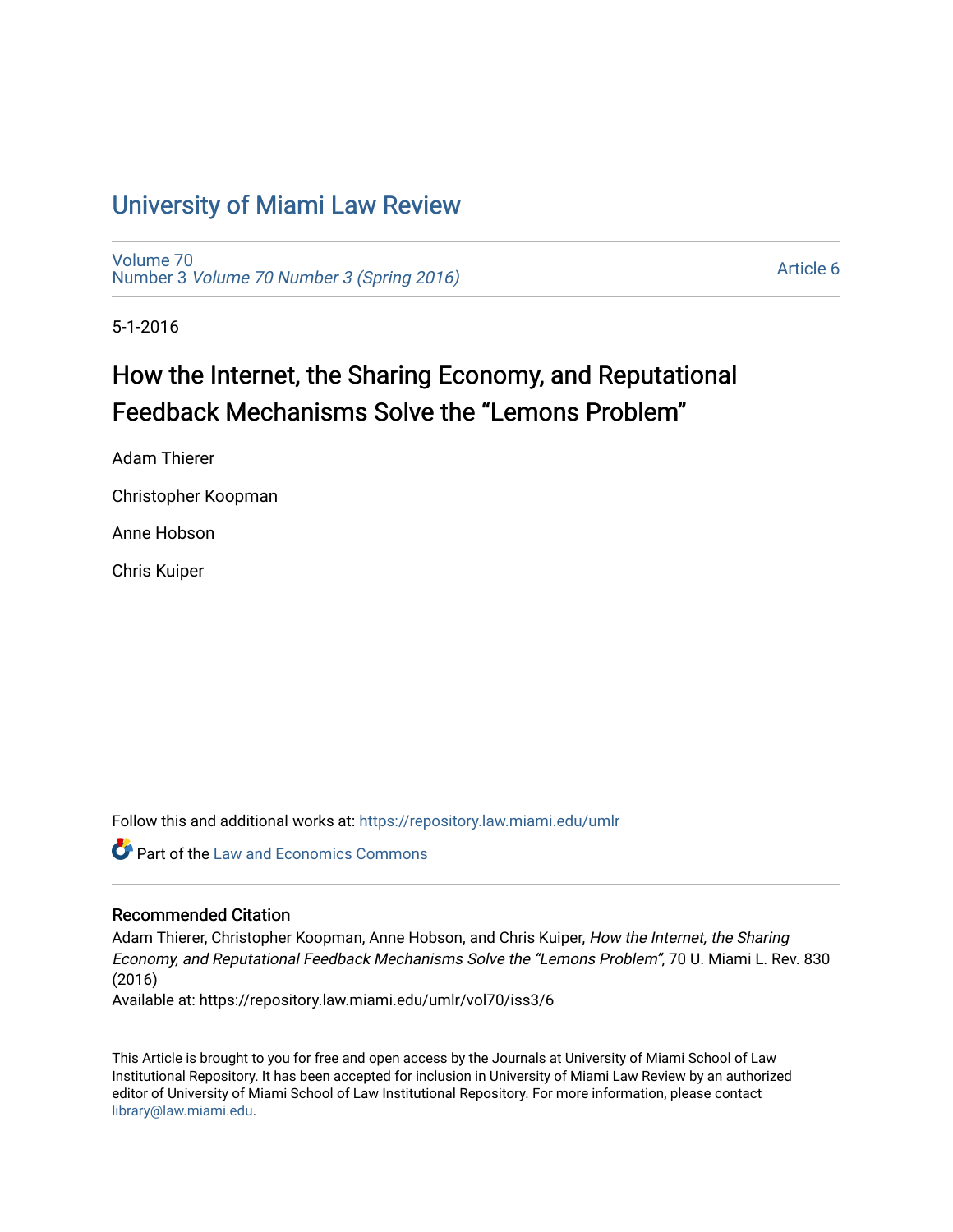## **How the Internet, the Sharing Economy, and Reputational Feedback Mechanisms Solve the "Lemons Problem"**

ADAM THIERER, \* CHRISTOPHER KOOPMAN, \*\* ANNE HOBSON, \*\*\* AND CHRIS KUIPER\*\*\*\*

*This paper argues that the sharing economy—through the use of the Internet and real time reputational feedback mechanisms—is providing a solution to the lemons problem that many regulators have spent decades attempting to overcome. Section I provides an overview of the sharing economy and traces its rapid growth. Section II revisits the lemons theory as well as the various regulatory solutions proposed to deal with the problem of asymmetric information. Section III discusses the relationship between reputation and trust and analyzes how reputational incentives affect commercial interactions. Section IV discusses how information asymmetries were addressed in the pre-Internet era. It also discusses how the evolution of both the Internet and information systems (especially the reputational feedback mechanisms of the sharing economy) addresses the lemons problem. Section V explains how these new realities affect public policy and concludes that asymmetric information is not a legitimate rationale for policy intervention in light of technological changes. We also argue that continued use of this rationale to regulate in the name of consumer protection* 

<sup>\*</sup> Senior Research Fellow, Mercatus Center at George Mason University<br>\*\* Research Fellow, Mercatus Center at George Mason University, Adjunct

Professor, George Mason University School of Law. LL.M., George Mason University School of Law, 2014; J.D., Ave Maria School of Law, 2012.

<sup>\*\*\*</sup> MA Fellow, Mercatus Center at George Mason University.<br>\*\*\*\* MA Fellow, Mercatus Center at George Mason University.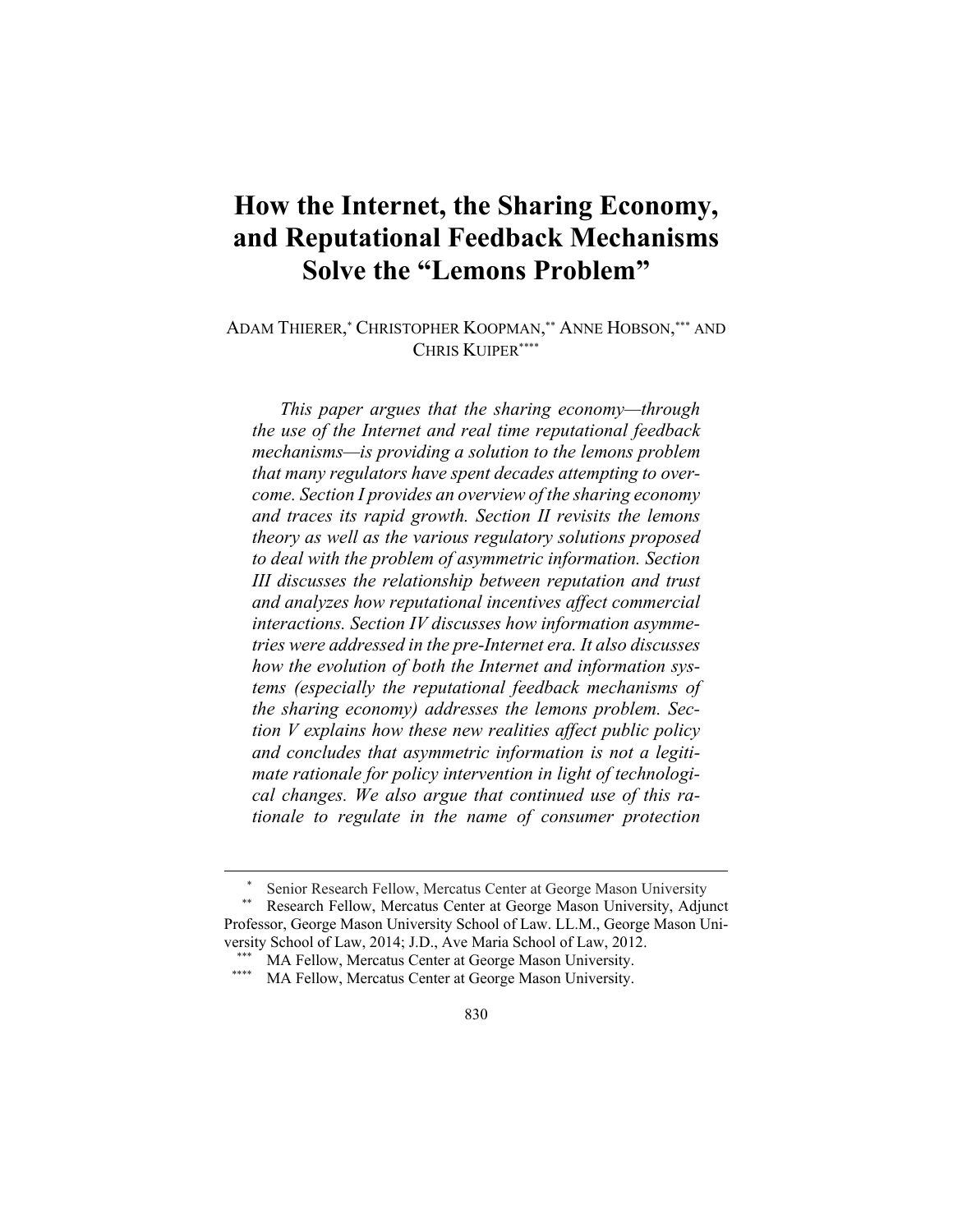*might, in fact, make consumers worse off. This has ramifications for the current debate over regulation of the sharing economy.* 

| II. THE LEMONS PROBLEM REVISITED: AKERLOF'S THEORY        |      |
|-----------------------------------------------------------|------|
|                                                           | .836 |
| III. TRUST, REPUTATION, NORMS, AND MARKET DYNAMISM:       |      |
| HISTORICAL RESPONSES TO INFORMATION ASYMMETRIES840        |      |
| A. The Relationship between Reputation and Trust:         |      |
| From the Maghribi Traders to the New York Diamond         |      |
| $Trade$                                                   | 841  |
| B. The Relationship between Reputation and Social         |      |
|                                                           |      |
| C. Dynamic Competition and the Forgotten                  |      |
| Entrepreneurial Element: Modern Pre-Internet              |      |
|                                                           |      |
| IV. HOW THE INTERNET AND INFORMATION SYSTEMS SOLVE        |      |
|                                                           |      |
| A. Early Internet Reputational Feedback Mechanisms  855   |      |
| B. Rise of the Sharing Economy and New Reputational       |      |
|                                                           |      |
| CENTRALIZED OR THIRD-PARTY MECHANISMS858<br>1.            |      |
| 2 <sup>1</sup>                                            |      |
| C. Addressing Problems Facing Reputational                |      |
|                                                           | .870 |
| V. POLICY RAMIFICATIONS OF THE SHARING ECONOMY AND        |      |
| REPUTATIONAL FEEDBACK SYSTEMS                             | 873  |
| A. The Evaporating Rationales for Existing Regulations873 |      |
|                                                           |      |
|                                                           |      |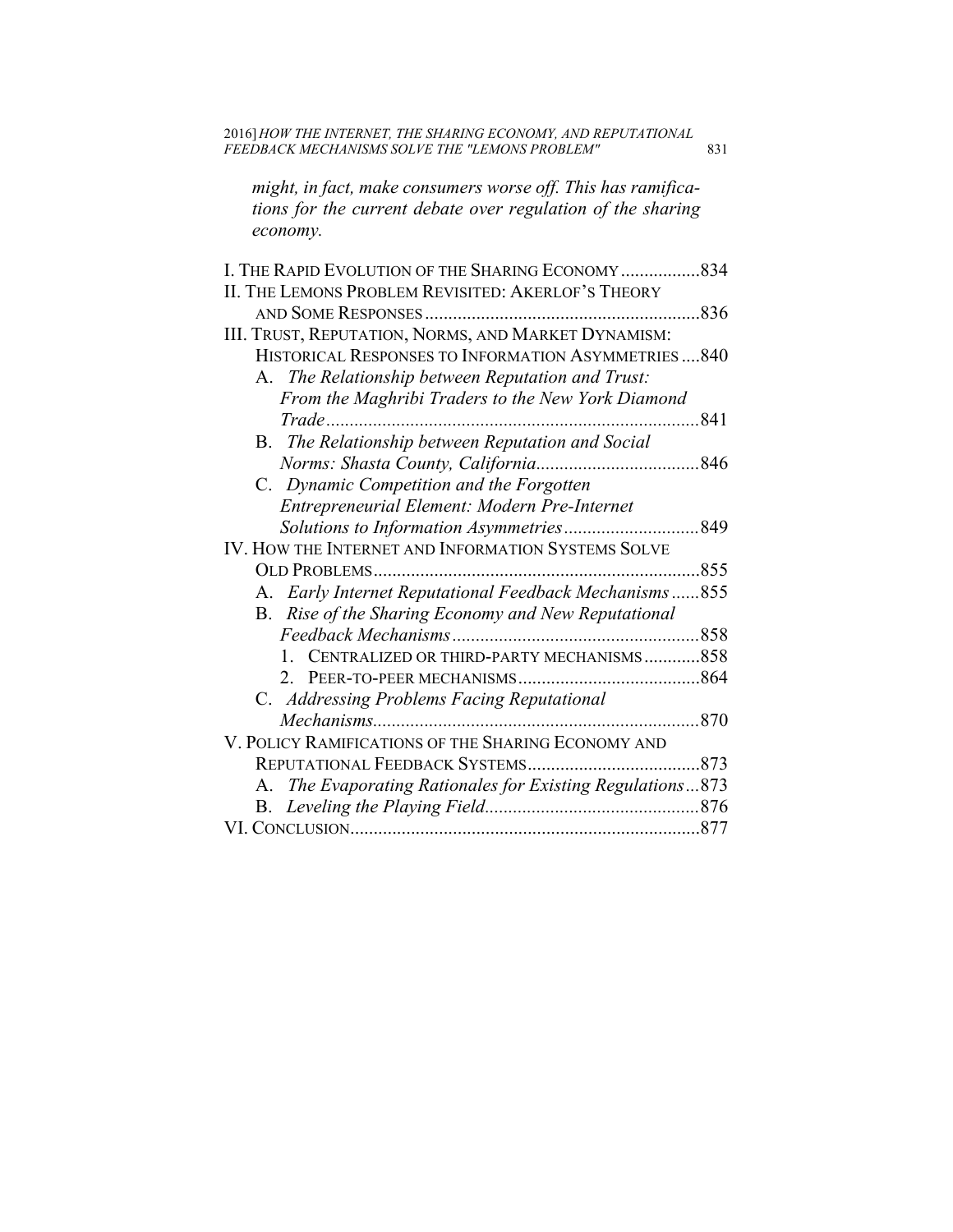A reputation for being "sound" is a valuable asset, and we should expect people to make every effort to get it.

 $\sim$ Gordon Tullock<sup>1</sup>

[C]ompetition is in a large measure competition for reputation or good will.

 $-F. A. Havek<sup>2</sup>$ 

One traditional argument for government regulation is that information deficiencies or "asymmetries" create market failures.<sup>3</sup> In his oft-cited paper "The Market for Lemons,"<sup>4</sup> George Akerlof describes why these information asymmetries prevent certain mutually beneficial exchanges from taking place. Analyzing the used car market, Akerlof explains that used car buyers know that "lemons" exist but are unable to distinguish them from higher quality cars, and they are therefore less willing to pay.<sup>5</sup> The buyers' uncertainty, in turn, discourages sellers of higher-quality cars from offering their cars for sale, making both buyers and sellers worse off.<sup>6</sup>

Akerlof provides several solutions to such information-based uncertainty, including guarantees, branding, chains, and licensing.<sup>7</sup> He notes, however, that while trust is important, if such trust-building mechanisms are lacking, the market will suffer.<sup>8</sup> Many economists and public policymakers have since taken this idea of asymmetric information as a chief justification for consumer protection regulations, such as food labels or product safety warnings.<sup>9</sup>

 $\frac{1}{1}$  Gordon Tullock, *Adam Smith and the Prisoners' Dilemma*, 100 Q. J. ECON.1073, 1078 (Supp. 1985). 2

 $F. A.$  HAYEK, INDIVIDUALISM AND ECONOMIC ORDER 109 (1948).

*See* SUSAN E. DUDLEY & JERRY BRITO, REGULATION: A PRIMER 13 (2nd ed. 2012).

George A. Akerlof, *The Market for "Lemons": Quality Uncertainty and the Market Mechanism*, 84 Q. J. ECON. 488 (1970).

 $^5$  *Id.* at 489–90.

*Id.*

 $\frac{7}{8}$  *Id.* at 499–500.

<sup>&</sup>lt;sup>8</sup> *Id.* at 500.

<sup>&</sup>lt;sup>9</sup> Joshua D. Wright, *The Antitrust/Consumer Protection Paradox: Two Policies at War with Each Other*, 121 YALE L.J. 2216, 2222, 2222 n.20 (2012).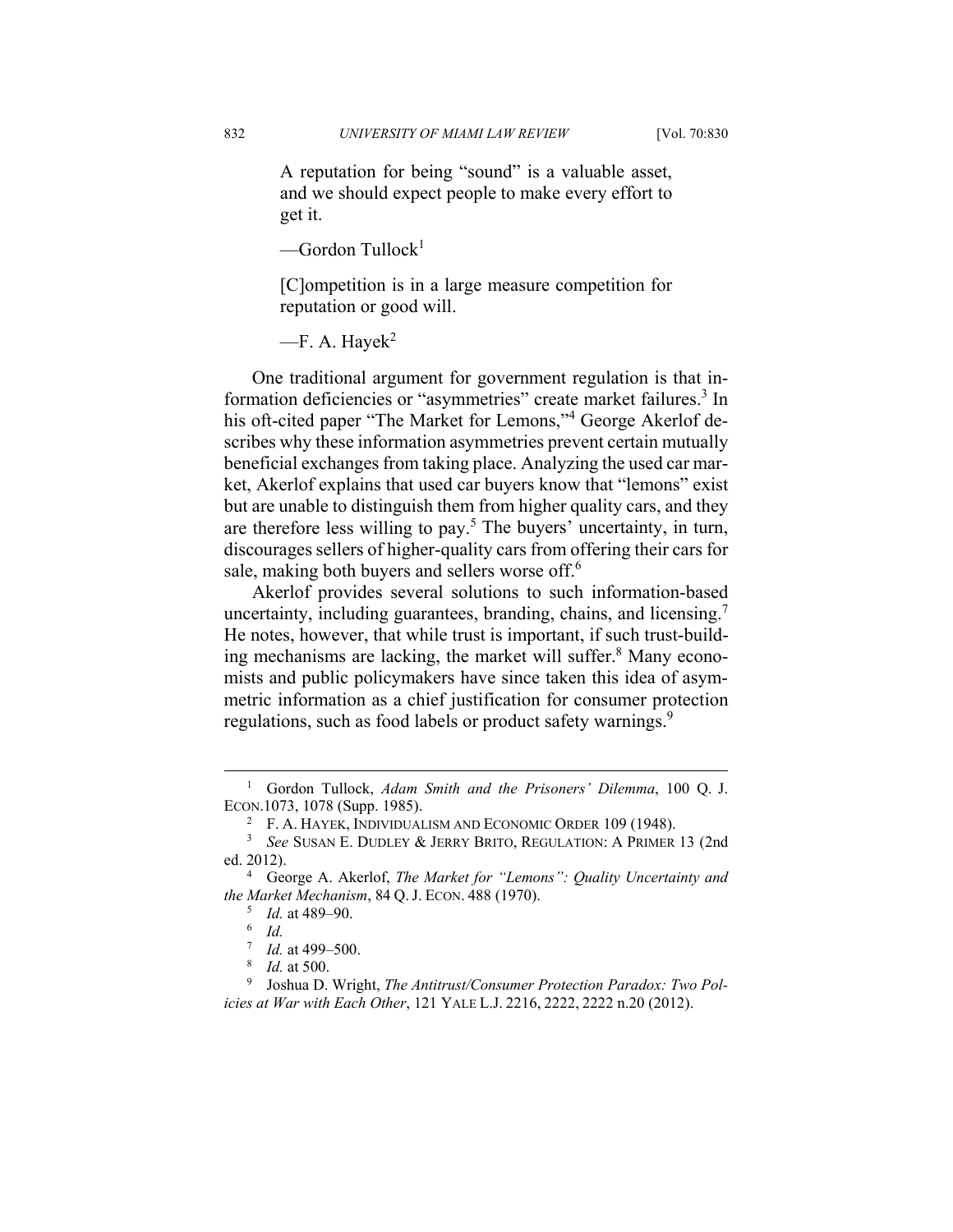What is overlooked in much of the "lemons" literature and the corresponding policy debates is the fact that every information problem also represents an entrepreneurial *opportunity*. 10 In fact, discrepancies in information and dispersed knowledge drives economic activity by elucidating opportunities for entrepreneurs to broker relevant information.<sup>11</sup> Where information deficiencies or asymmetries exist, entrepreneurs typically seize the opportunity to offer important innovations.<sup>12</sup> Trial-and-error experimentation and increased rivalry lead to better ways of doing things and help to remedy information deficiencies or asymmetries.<sup>13</sup>

Importantly, reputational incentives and reputational feedback mechanisms have also increasingly helped market actors overcome information asymmetries.14 These mechanisms have always existed, but they were somewhat crude in the past. However, the Internet and information revolution have alleviated concerns about information deficiencies.15 With the recent explosion of the sharing economy, robust reputational feedback mechanisms now help consumers solve information problems and secure a greater voice in commercial interactions.16 With the advent of the sharing economy, many of these mechanisms have been integrated into the platforms connecting buyers and sellers.<sup>17</sup>

This paper argues that the sharing economy—through the use of the Internet and real time reputational feedback mechanisms—is providing a solution to the lemons problem that many regulators have spent decades attempting to overcome. Section I provides an overview of the sharing economy and traces its rapid growth. Section II revisits the lemons theory as well as the various regulatory

 <sup>10</sup> *See* ISRAEL M. KIRZNER, COMPETITION AND ENTREPRENEURSHIP 155 (1973)*; see also* Christopher Koopman, Matthew Mitchell & Adam Thierer, *The Sharing Economy and Consumer Protection Regulation: The Case for Policy Change*, 8 J. BUS. ENTREPRENEURSHIP & L. 529, 533 (2015).<br><sup>11</sup> KIRZNER, *supra* note 10, at 155.<br><sup>12</sup> *Id.*<br><sup>13</sup> Koopman et al. *supra* note 10, at 539.

<sup>13</sup> Koopman et al., *supra* note 10, at 539. 14 *Id.*

 $\frac{15}{16}$  *Id.* 

<sup>16</sup> *Id.* at 539–42. 17 *Id.* at 541.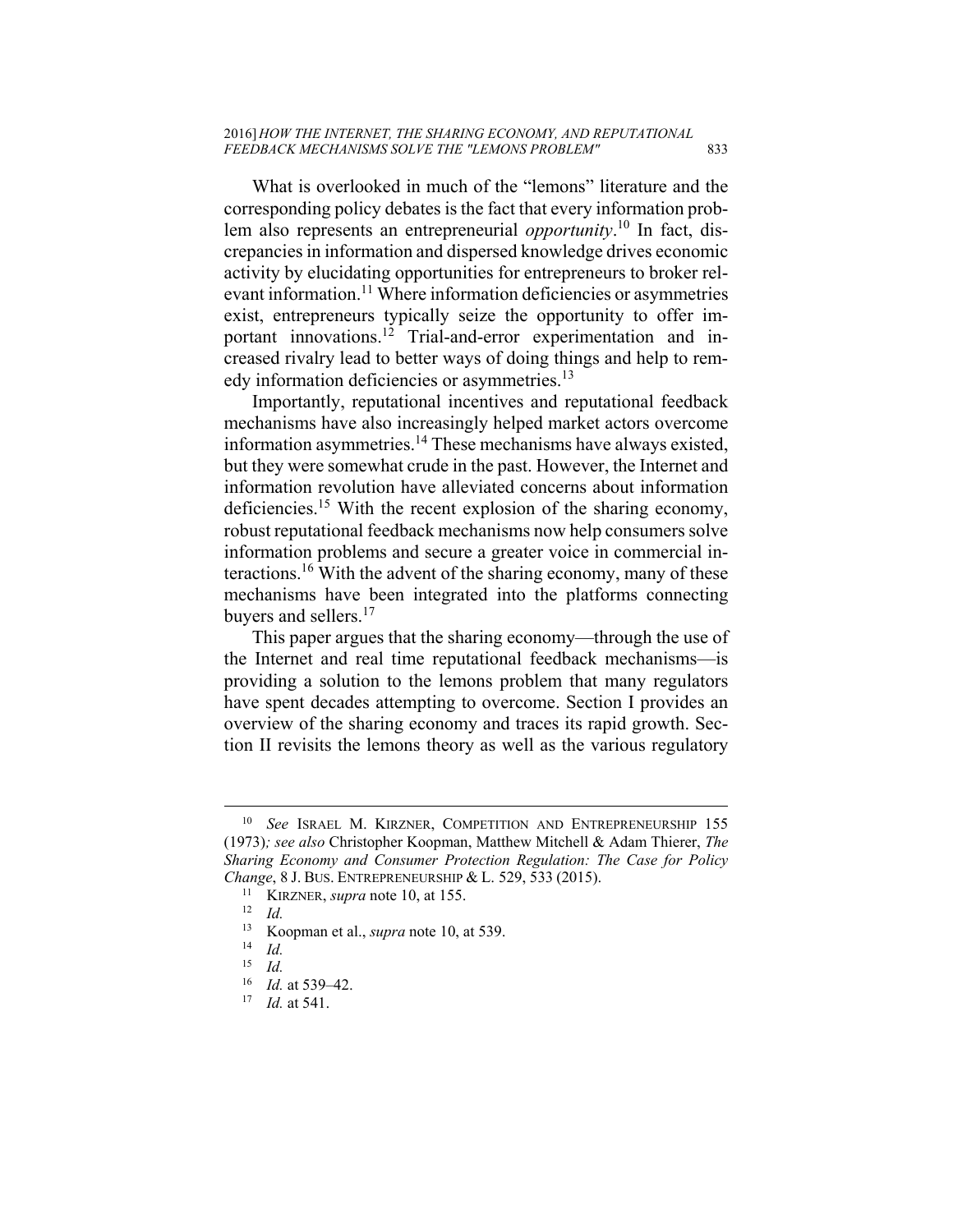solutions proposed to deal with the problem of asymmetric information. Section III discusses the relationship between reputation and trust and analyzes how reputational incentives affect commercial interactions. Section IV discusses how information asymmetries were addressed in the pre-Internet era. It also discusses how the evolution of both the Internet and information systems (especially the reputational feedback mechanisms of the sharing economy) addresses the lemons problem. Section V explains how these new realities affect public policy and concludes that asymmetric information is not a legitimate rationale for policy intervention in light of technological changes. We also argue that continued use of this rationale to regulate in the name of consumer protection might, in fact, make consumers worse off. This has ramifications for the current debate over regulation of the sharing economy.

#### I. THE RAPID EVOLUTION OF THE SHARING ECONOMY

Before discussing how reputational feedback systems help create trust among economic actors in the modern economy and alleviate earlier concerns about information asymmetries, it is important to define the nature and extent of recent innovations in the sharing economy. We begin by noting that definitions in this area continue to evolve rapidly. While "there is no universally accepted definition of the 'sharing economy,'" Koopman, Mitchell, and Thierer argue that "it is helpful to think of the sharing economy" as a broader classification for any marketplace that uses the Internet to "bring[] together distributed networks of individuals to share or exchange otherwise underutilized assets."<sup>18</sup> Defining the phenomenon in this way then "encompasses all manner of goods and services shared or exchanged for both monetary and nonmonetary benefit."19 In this paper, we will use the term in this manner.

Regardless of the terms used to describe it, the market actors making up the sharing economy are radically transforming many aspects of the international economy. The sharing economy is generating an estimated \$15 billion in global revenues today, and this

<sup>18</sup> *Id.* at 531. 19 *Id.*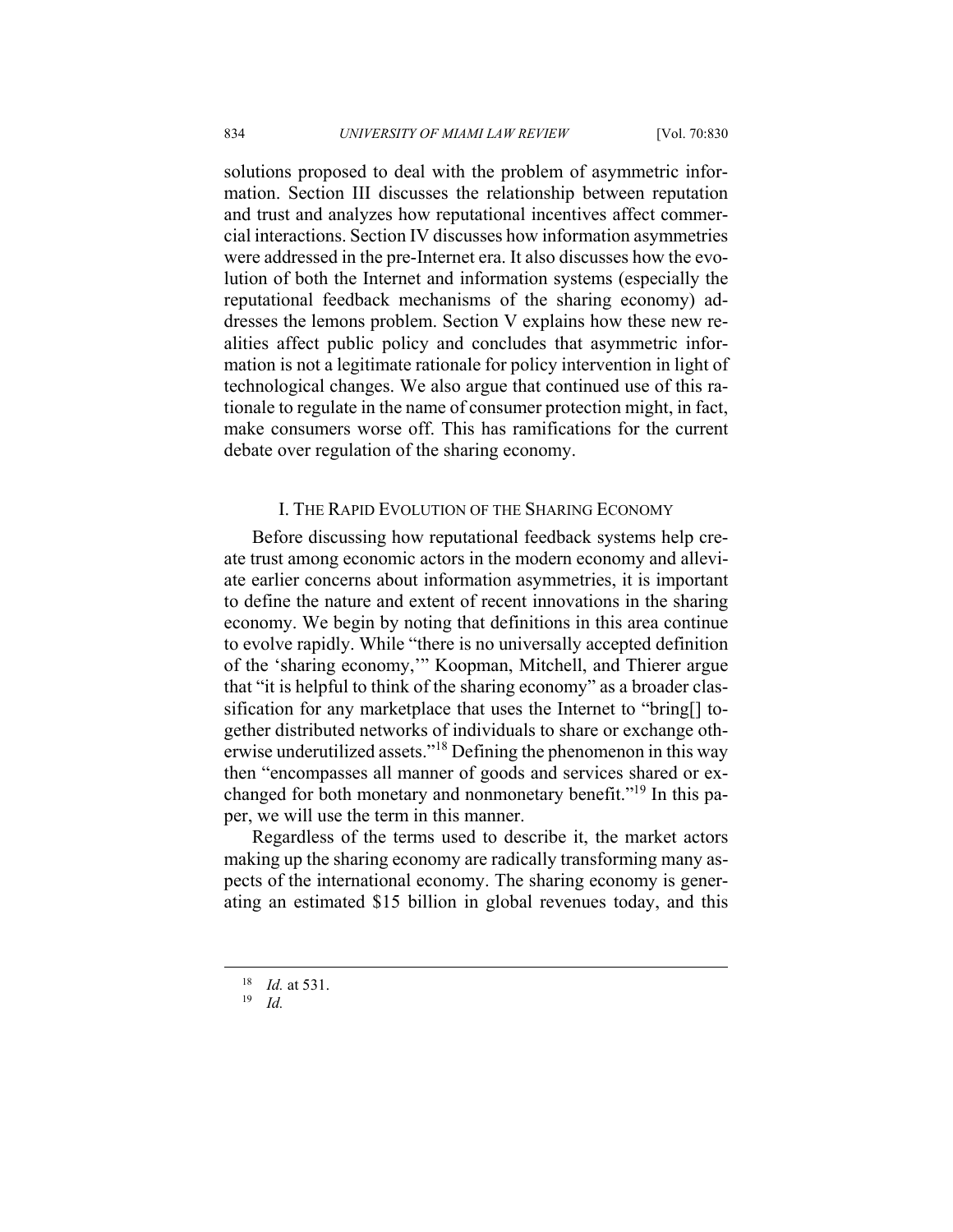number is projected to grow to \$335 billion by 2025.<sup>20</sup> The sharing economy's rental market for goods such as houses, cars, and machinery—dominated by firms such as Airbnb, TaskRabbit, and RelayRides—has an estimated worth in the tens of billions of dollars.<sup>21</sup> The ride-sharing market, which includes firms such as Uber and Lyft, and their respective valuations of \$40 billion and \$700 mil- $\lim_{n \to \infty} 2^2$  is rapidly disrupting traditional taxi and transportation services in cities across America, leading to a heated debate about its regulation.23

The rapid ascendancy of the sharing economy challenges traditional economic theory and corresponding regulatory regimes in important ways. The sharing economy has brought about quick, radical changes to the ways individuals transact, and both regulators and economists are still trying to understand its impact.<sup>24</sup> However, as Jason Tanz of *Wired* magazine notes, one clear consequence has already emerged.<sup>25</sup> The sharing economy has resulted in greater trust between strangers, a precondition to successful economic exchange: "Many of these companies have us engaging in behaviors that would have seemed unthinkably foolhardy as recently as five years ago."<sup>26</sup>

 <sup>20</sup> Ashley Kindergan, *Credit Suisse: By 2025, Companies Could Rake in \$335 Billion a Year from People 'Sharing'*, BUSINESS INSIDER (Nov. 16, 2015, 7:13 PM), http://www.businessinsider.com/credit-suisse-sharing-economy-revenue-

<sup>335-</sup>billion-by-2025-2015-11; *see also* Koopman et al., *supra* note 10, at 530–31. 21 Koopman, *supra* note 10, at 530–31; Tomio Geron, *Airbnb and the Unstoppable Rise of the Share Economy*, FORBES (Jan. 23, 2013, 7:00 AM), http://www.forbes.com/sites/tomiogeron/2013/01/23/airbnb-and-the-unstoppable-rise-of-the-share-economy/. 22 Serena Saitto, *Uber Valued at \$40 Billion in \$1.2 Billion Equity Funding*,

BLOOMBERG (Dec. 4, 2014, 12:21 PM), http://www.bloomberg.com/news/2014- 12-04/uber-valued-at-40-billion-with-1-2-billion-equity-fundraising.html; Douglas MacMillan & Evelyn M. Rusli, *Ride-Sharing App Lyft Is Valued at More Than \$700 Million*, WALL STREET J. (Mar. 8, 2014, 4:11 PM), http://blogs.wsj.com/dig-

its/2014/03/08/ride-sharing-app-lyft-is-valued-at-more-than-700-million. 23 Brian Doherty, *Smartphones vs. Taxi Drivers*, REASON (Oct. 28, 2014, 8:30 AM), http://reason.com/archives/2014/10/28/smartphones-vs-taxi-drivers. 24 Jason Tanz, *How Airbnb and Lyft Finally Got Americans to Trust Each* 

*Other*, WIRED (Apr. 23, 2014, 6:30 AM), http://www.wired.com/2014/04/trustin-the-share-economy. 25 *Id.* 

<sup>26</sup> *Id.*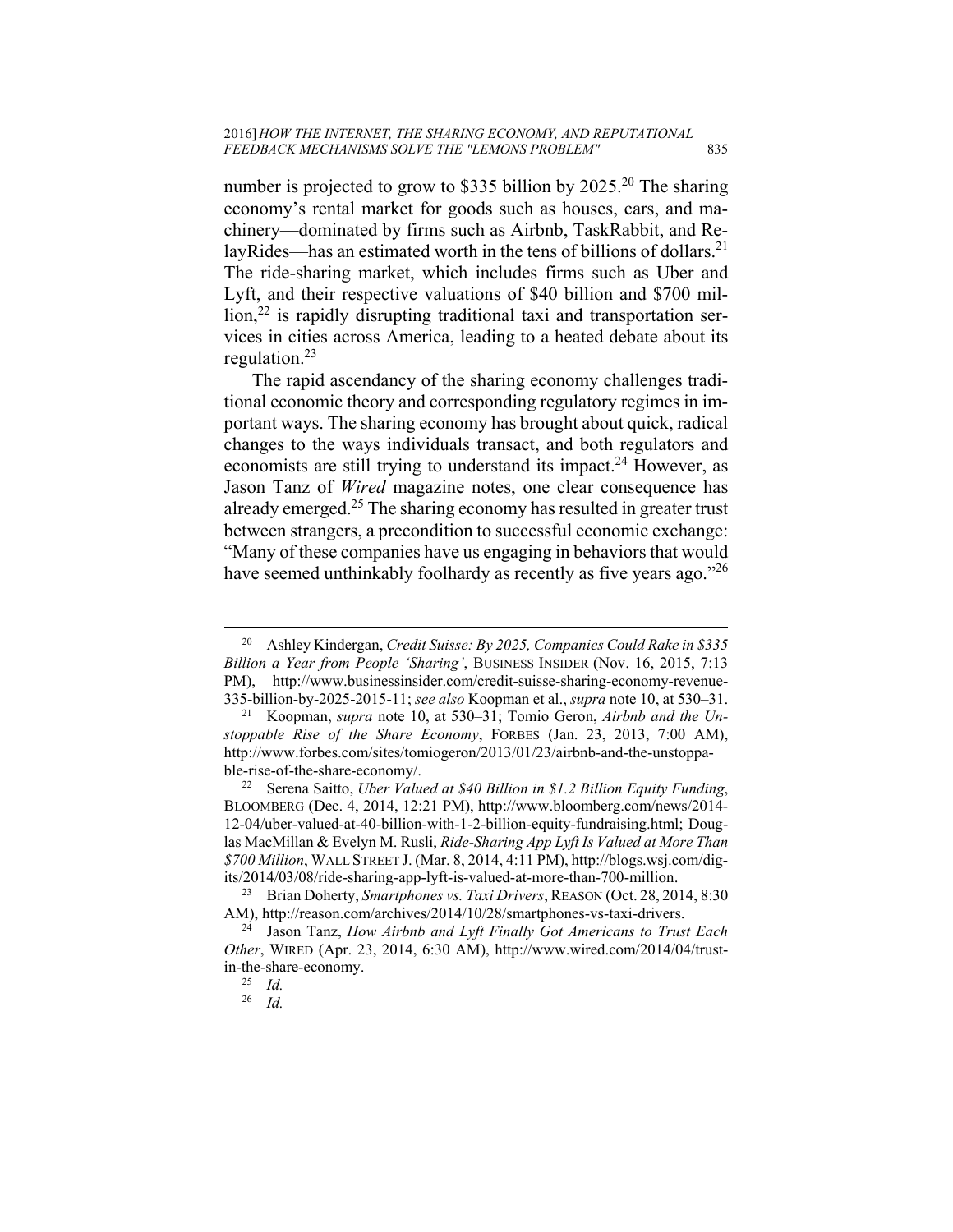This development has ramifications for both economic theory and public policy. Specifically, a growing reliance on reputational feedback systems in market transactions calls into question many of the current consumer protection regulations based on the lemons theory, as well as the notion that asymmetric information requires extensive government intervention in certain aspects of the economy.

### II. THE LEMONS PROBLEM REVISITED: AKERLOF'S THEORY AND SOME RESPONSES

Traditionally, many economists have recognized that the difficulty of distinguishing good quality from bad is inherent in all types of transactions, and they have worried about the existence of information asymmetries concerning quality between producers and consumers as well as the resulting moral hazard problems. This concern was articulated most notably in 1970 by George A. Akerlof in *The Market for "Lemons": Quality Uncertainty and the Market Mechanism*. 27 Akerlof was eventually awarded a Nobel Prize for his contributions to the economics of information.<sup>28</sup>

Akerlof argues that when sellers have more information about products than the potential buyers, as, for example, in a used car market, then the lower quality cars (lemons) would crowd out those of higher quality because uncertainty among buyers would depress the average value of used cars.<sup>29</sup> The lemons problem suggests that used cars tend to command a lower market price because potential buyers are unable to tell whether a used car is good or bad.<sup>30</sup> As a consequence, sellers of higher-valued cars exit the market, and only lemons are offered.31 The market may eventually collapse because of this ongoing adverse selection process.32 Akerlof, describing the information problems inherent with purchasing a car in the 1970s,

 <sup>27</sup> Akerlof, *supra* note 4, at 488. 28 *George A. Akerlof - Facts*, NOBELPRIZE.ORG, http://www.nobelprize.org/nobel\_prizes/economic-sciences/laureates/2001/akerlof-facts.html (last visited Jan. 5, 2016).

<sup>29</sup> Akerlof, *supra* note 4, at 489–90. 30 *Id.* 

<sup>31</sup> *Id.* 

<sup>32</sup> *Id.* at 490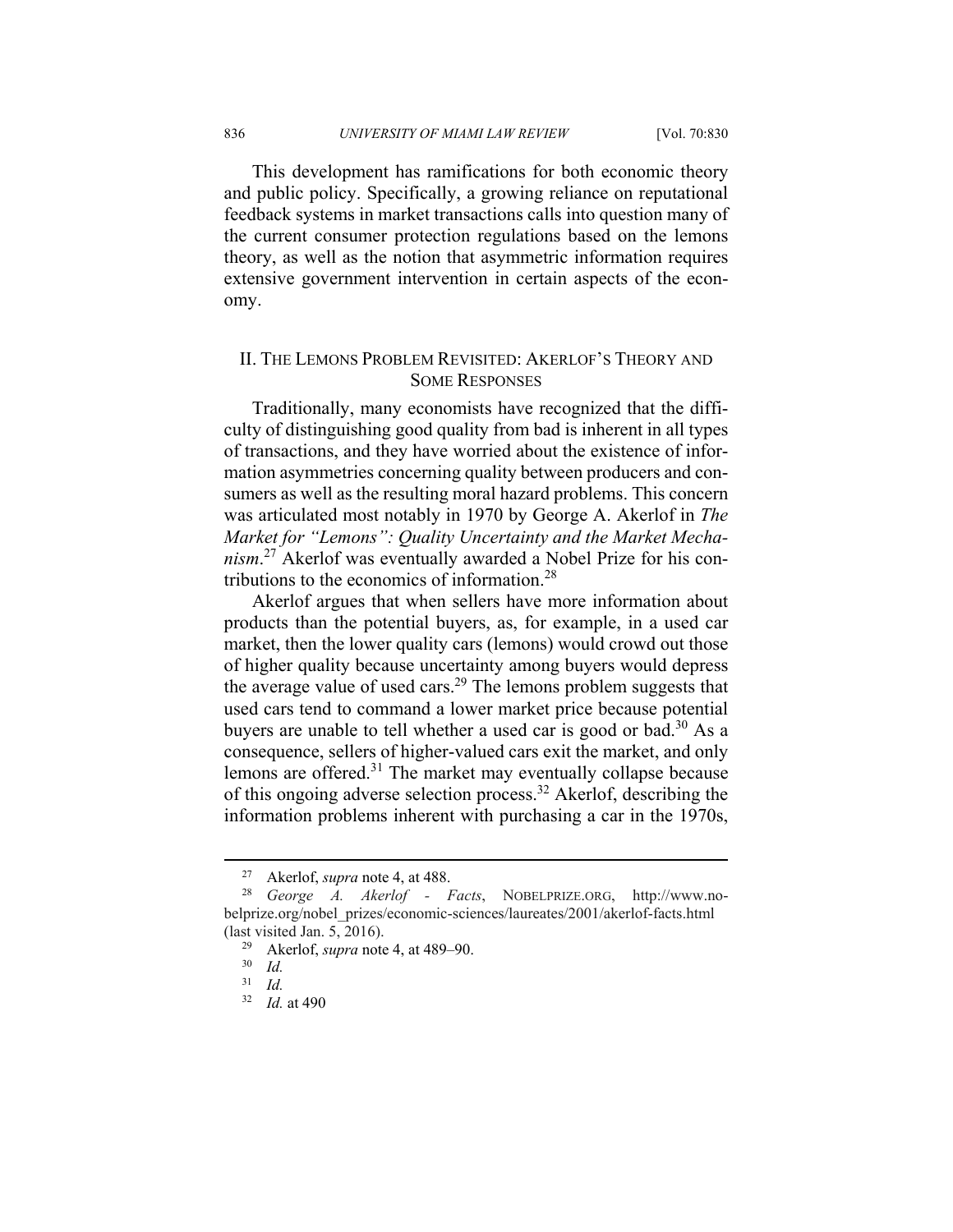concluded, "[i]t is impossible for a buyer to tell the difference between a good car and a bad car. . . . [or] even obtain the expected value of a new car."<sup>33</sup> Therefore, sellers have to accept low prices for higher-quality cars because buyers have trouble distinguishing between low and high-quality secondhand vehicles.<sup>34</sup>

These information asymmetries also create moral hazard problems. In a transaction characterized by asymmetric information, the moral hazard is "the tendency of the better[-]informed party to exploit [these asymmetries] in an undesirable or dishonest way."35 As George Akerlof observed, "dishonest dealings tend to drive honest dealings out of the market."36 In particular, in addition to a diminished willingness to pay, there is an increased likelihood that sellers will exploit these information asymmetries to pass lemons off as plums, which will also drive plums—and honest sellers—out of the used car market.<sup>37</sup>

It is important to note that Akerlof himself recognized the role that both government and private institutions could play to address information asymmetry:

It should also be perceived that in these markets social and private returns differ, and therefore, in some cases, governmental intervention may increase the welfare of all parties. Or private institutions may arise to take advantage of the potential increases in welfare which can accrue to all parties.<sup>38</sup>

While he admits that private institutions *may* arise, he discounts or disregards many historical examples of trust-based reputations mechanisms developed to overcome information asymmetries. He could predict neither the degree to which trust-based reputational mechanisms would continue to ameliorate the lemons problem nor the degree to which the entrepreneurial element would outperform formal government mechanisms. As we discuss below, the Internet, and the corresponding reputational feedback mechanisms that have

<sup>33</sup> *Id.* at 489. 34 *Id.* 

<sup>35</sup> Alex Tabarrok & Tyler Cowen, *The End of Asymmetric Information*, CATO UNBOUND (Apr. 6, 2015), http://www.cato-unbound.org/2015/04/06/alex-tabarrok-tyler-cowen/end-asymmetric-information. 36 Akerlof, *supra* note 4, at 495. 37 *See id.*

<sup>38</sup> *Id.* at 488.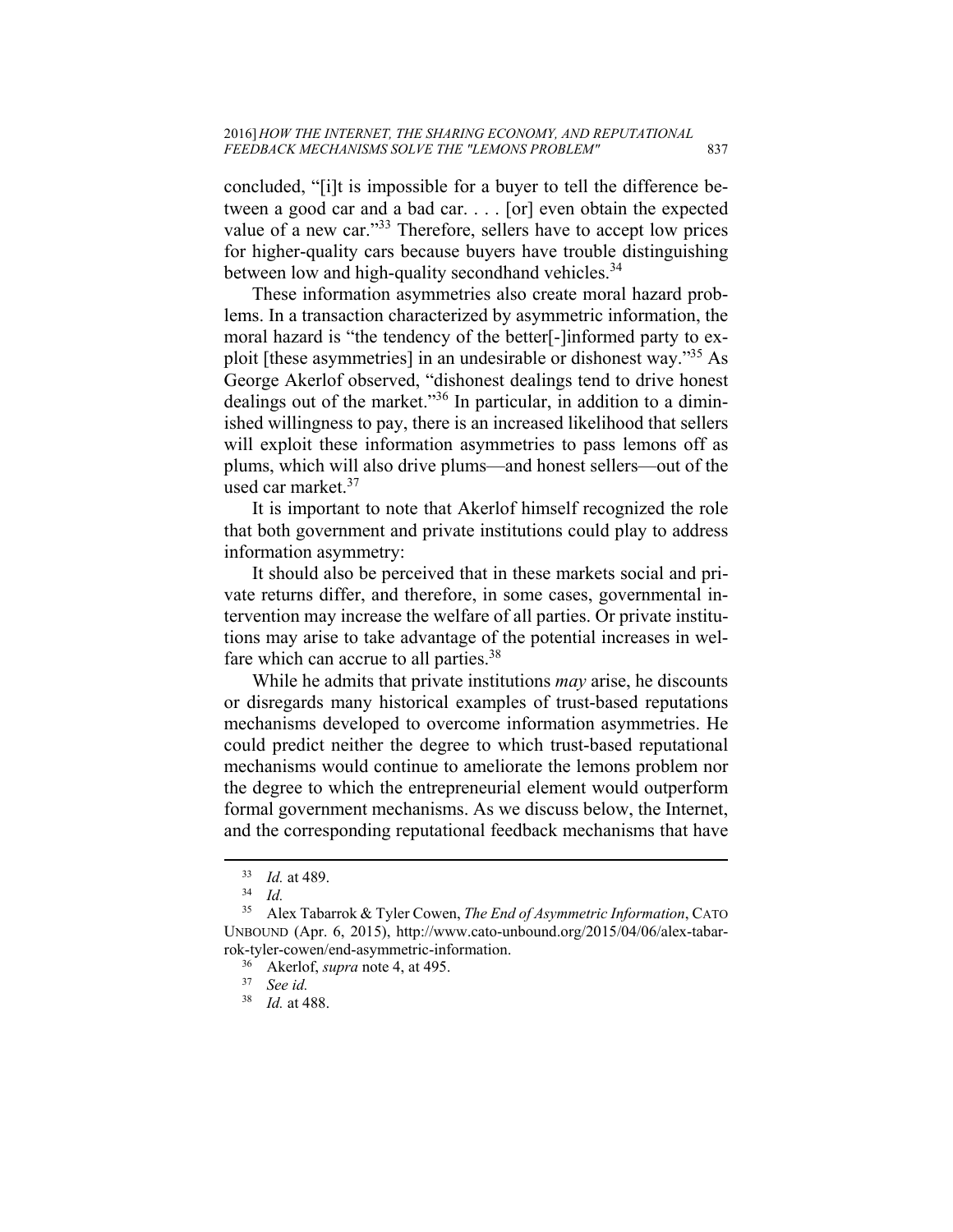developed, lowers the costs of acquiring historically costly information prior to engaging in what would otherwise be uncertain transactions, resolving much of Akerlof's lemons problem.

Since its publication in 1970, many economists have come to challenge some of the central conclusions drawn from Akerlof's paper. For example, in response to the claim that information asymmetries can result in the failure of markets, George Mason University economist Dan Klein argues that "[f]reedom to engage in selfdisclosure and competitive exposé is one of the freedoms that make just the reverse true."<sup>39</sup> Within markets, solutions to information asymmetries often emerge. Leveraging feedback mechanisms to garner relevant information, building a reputation, and extending trust based on the reputations of others can crowd out those exchanges based on information uncertainty.<sup>40</sup>

Building on Akerlof's lemons problem, others have argued that these information asymmetries lead to distortions in people's behaviors, and "to the extent that parties are misinformed or uninformed, they are less likely to be able to behave in accord with their true preferences, and hence the market fails."41 Others, however, have come to realize that dispersed knowledge may not contribute to these feared outcomes to the extent that many believed decades ago. Nobel Prize–winning economist Vernon Smith, for example, recognized that dispersed knowledge is the driving force of exchange and innovation. $42$  He notes,

"[M]arkets" are about recognizing that information is dispersed in all social systems, and that the problem of society is to find, devise and discover institutions that incentivize and enable people to make the right decisions without anyone having to tell them what to  $do.<sup>43</sup>$ 

 <sup>39</sup> Daniel B. Klein, *Trust for Hire: Voluntary Remedies for Quality and Safety*, *in* REPUTATION: STUDIES IN THE VOLUNTARY ELICITATION OF GOOD CONDUCT 97, 120 (Daniel B. Klein ed., 2000). 40 *See* Koopman, *supra* note 10, at 541. 41 R. Ted Cruz & Jeffrey J. Hinck, *Not My Brother's Keeper: The Inability of* 

*an Informed Minority to Correct for Imperfect Information*, 47 HASTINGS L. J. 635, 640 (1996). 42 RANDY T. SIMMONS, BEYOND POLITICS: THE ROOTS OF GOVERNMENT

FAILURE 7 (2011). 43 *Id.*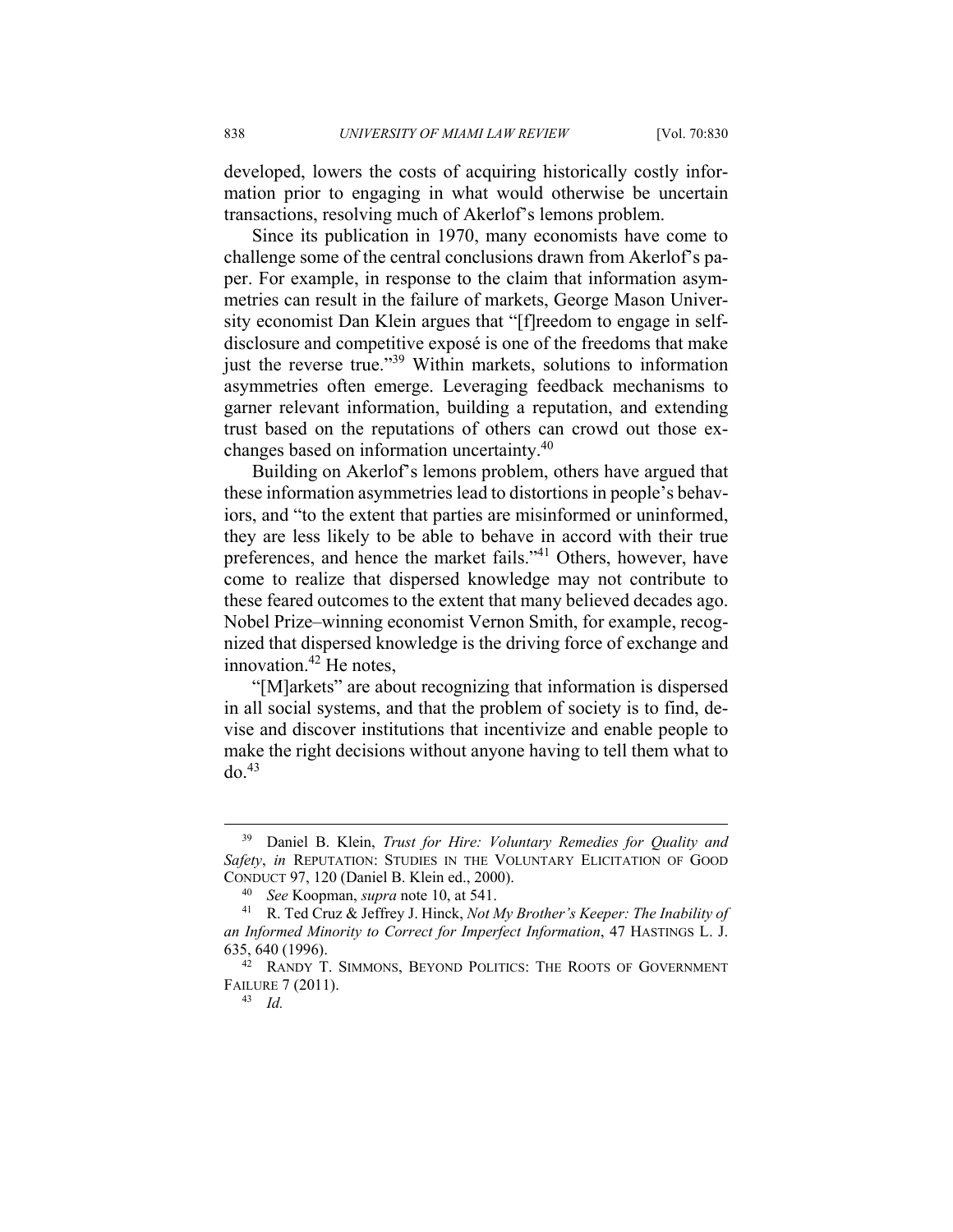It is important to analyze the performance of formal and informal institutions in the coordination of this dispersed, asymmetric information in order to shape policy decisions regarding the emerging sharing economy. By definition, dispersed knowledge creates information asymmetries; however, markets also incentivize entrepreneurs to develop mechanisms to coordinate this dispersed knowledge.44 Section III will focus on some of the Internet-based mechanisms that have arisen to fulfill this role.

Furthermore, much of the current application of the lemons problem does not emphasize the importance of incentives facing both the consumer and the buyer. As Nobel Prize–winning economist George Stigler demonstrated, buyers will seek all information available to them up until the point that the search costs exceed the value of the information.<sup>45</sup> Many regulations concerning the lemons problem ignore the fact that buyers demand relevant information and thus provide the incentive for feedback mechanisms to arise in the long run. The buyer has a strong incentive to get as much information about a product as possible.<sup>46</sup> Ways the buyer can acquire this information include consulting a third party for external verification, seeking out a reputable seller, bringing a knowledgeable friend along, or conducting the research themselves. Entrepreneurs are incentivized to facilitate these mechanisms.47

Akerlof underestimated the power of the incentives facing entrepreneurs as well. In his view, "[t]he problem, of course, is that entrepreneurship [in identifying quality] may be a scarce resource; no development text leaves entrepreneurship unemphasized."48 The degree to which the entrepreneur can address information asymmetries in the context of online reputational mechanisms has called into question whether the lemons problem will persist.<sup>49</sup>

<sup>44</sup> *See* Koopman, *supra* note 10, at 533. 45 George J. Stigler, *The Economics of Information*, 69 J. POL. ECON. 213, <sup>216</sup> (1961).<br>
<sup>46</sup> See Akerlof, *supra* note 4, at 495.<br>
<sup>47</sup> See Koopman, *supra* note 10, at 533.<br>
<sup>48</sup> Akerlof, *supra* note 4, at 496.<br>
<sup>49</sup> See Koopman, *supra* note 10, 539–44; Mark Steckbeck & Peter Boettke,

*Turning Lemons into Lemonade: Entrepreneurial Solutions to Adverse Selection Problems in E-Commerce*, *in* MARKETS, INFORMATION AND COMMUNICATION: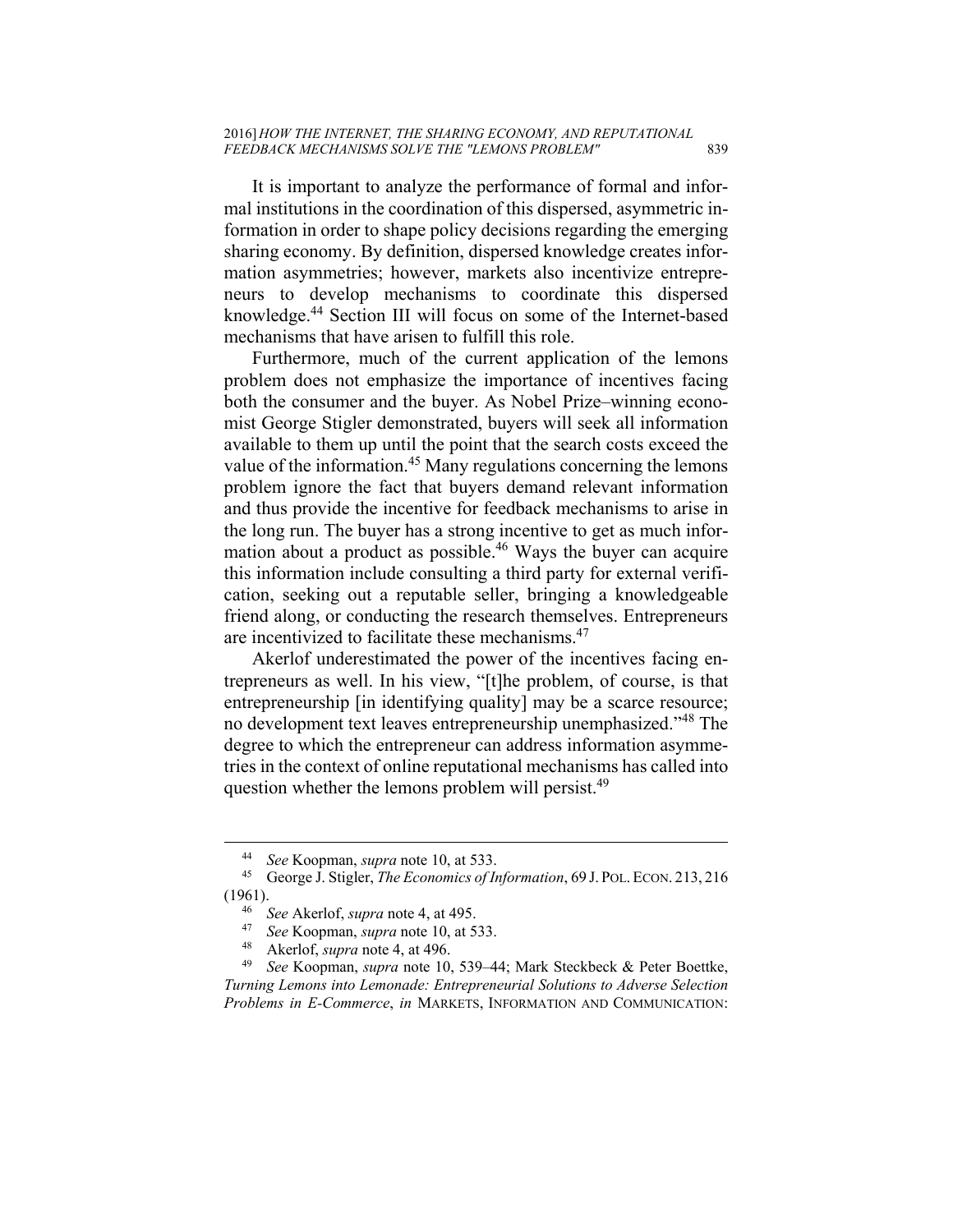Finally, Peter Boettke and Mark Steckbeck argue that the fear of information asymmetries ignores the robustness of markets, and that markets continue to function even when the underlying conditions are not ideal.50 And ultimately, as Nobel Prize–winning economist Friedrich Hayek notes, market failures may well be corrected by competitive solutions and private institutions.51 We argue that a private market solution has presented itself in the form of the information revolution, online reputational and trust-building mechanisms, and the lower search costs of an interconnected world. Therefore, government interventions justified on the basis of information asymmetries must be reevaluated. When this view of competition held also by Israel Kirzner and Ludwig von Mises—is adopted, information asymmetry is not a market *failure*, but rather a market *opportunity*. 52

#### III. TRUST, REPUTATION, NORMS, AND MARKET DYNAMISM: HISTORICAL RESPONSES TO INFORMATION ASYMMETRIES

"Akerlof's premise is correct in that" human nature will produce suboptimal behavior when there is a lack of any effective and efficient mechanism to induce cooperation among buyers and sellers.<sup>53</sup> However, Akerlof's model failed to adequately account for the emergent use of mechanisms such as trust and reputation, as well as social norms, to ameliorate the coordination failure resulting from such asymmetries.<sup>54</sup> In this section, we discuss how social norms, trust, and reputation have been used throughout history to lay the foundation for economic exchange.

AUSTRIAN PERSPECTIVES ON THE INTERNET ECONOMY 218, 219 (Jack Birner & Pierre Garrouste eds., 2004).<br><sup>50</sup> Steckbeck & Boettke, *supra* note 49, at 219.<br><sup>51</sup> Id. at 219–20; *see generally* HAYEK, *supra* note 2, at 97.<br><sup>52</sup> See, for example, KIRZNER, *supra* note 10, at 217; *see generally* L

VON MISES, HUMAN ACTION: A TREATISE ON ECONOMICS 275–76, 278–79 (Bettina Bien Greaves ed., 2010); ISRAEL M. KIRZNER, MARKET THEORY AND THE PRICE SYSTEM 14, 115 (Peter J Boettke & Frédéric Sautet eds., 2011) [hereinafter KIRZNER, MARKET THEORY]. 53 *See* Steckbeck & Boettke, *supra* note 49, at 221. 54 *Id.* at 218–19.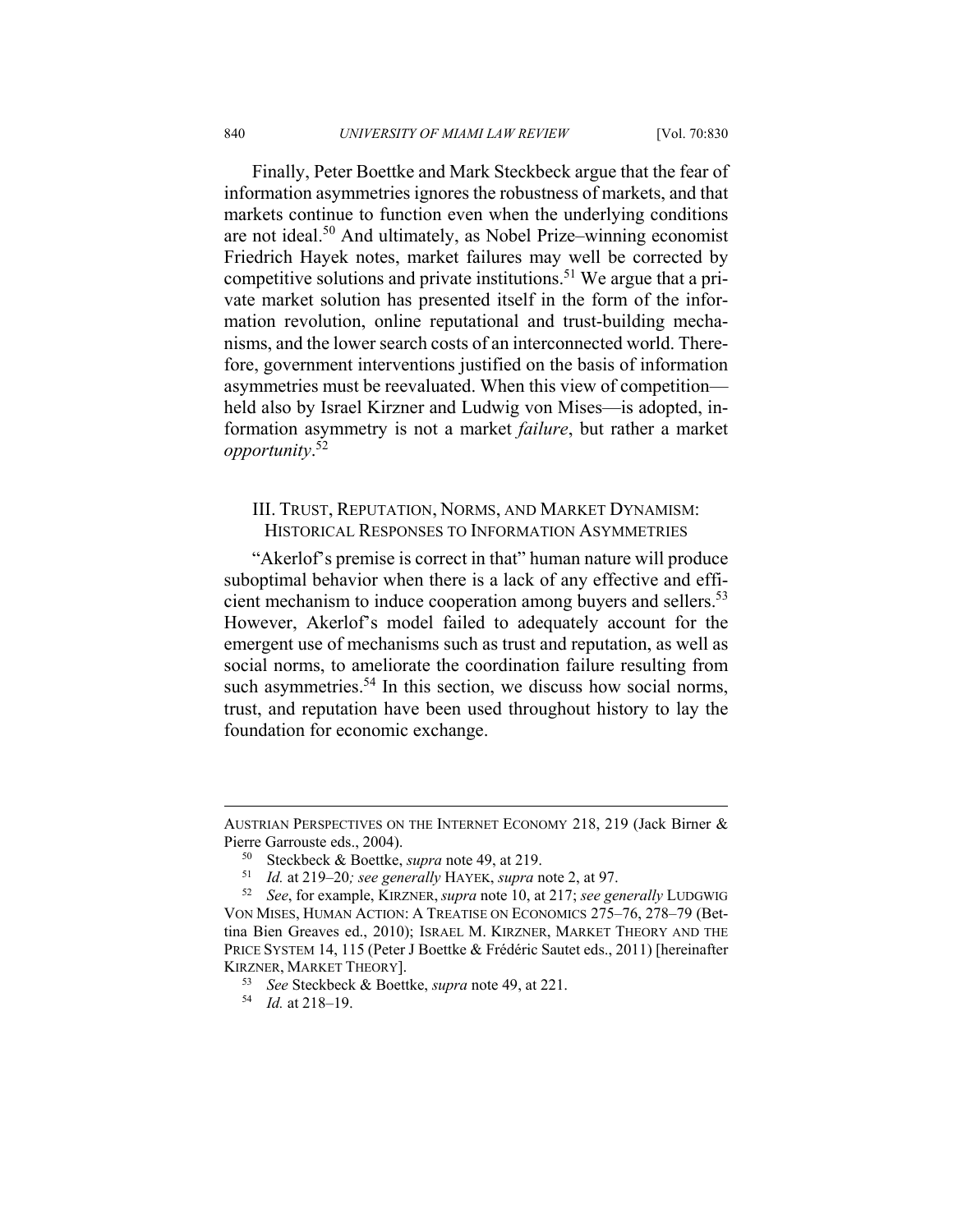## A. *The Relationship between Reputation and Trust: From the Maghribi Traders to the New York Diamond Trade*

As Hayek explains in *The Use of Knowledge in Society*, the fundamental economic problem society faces is the question of how to achieve cooperation between individuals with dispersed, and often asymmetric, knowledge.55 Market actors use trust and reputational mechanisms to facilitate transactions.<sup>56</sup> In transactions among impersonal agents, trust becomes an even more crucial component of cooperation because "a buyer's trust in a seller's credibility reduces perceived transaction-specific risks, allowing the seller to obtain price premiums."57 And devising trust-based reputational mechanisms throughout history has allowed for a greater volume of efficient transactions between impersonal agents over a wider variety of lower-cost goods and across geographic, linguistic, and cultural barriers.58 These mechanisms can also complement or act as a substitute for formal enforcement mechanisms.

The use of trust and reputation to overcome information asymmetries can be traced at least as far back as the 11th century.<sup>59</sup> A group of Mediterranean traders, known as the Maghribi traders, provide one example of how groups have found their own solutions to the problems of asymmetric information.<sup>60</sup> The Maghribi traders operated throughout the Mediterranean, achieving efficiency by using agents rather than traveling themselves.<sup>61</sup> However, they also faced

 <sup>55</sup> F. A. Hayek, *The Use of Knowledge in Society*, 35 AM. ECON. REV. 519, 519–20 (1945). 56 *See* Sulin Ba & Paul A. Pavlou, *Evidence of the Effect of Trust Building* 

*Technology in Electronic Markets: Price Premiums and Buyer Behavior*, 26 MIS Q. 243, 244–48 (2002).<br><sup>57</sup> Ba & Pavlou, *supra* note 56, at 248.<br><sup>58</sup> See, e.g., Avner Greif, *Reputation and Coalitions in Medieval Trade: Evi-*

*dence on the Maghribi Traders*, 49 J. ECON. HIST. 857 (1989) [hereinafter Greif, *Reputation and Coalitions*] (examining "the 'coalition,' an economic institution based upon a reputation mechanism utilized by Mediterranean traders [during the eleventh century] to confront the organizational problem associated with the exchange relations between merchants and their overseas agents"). 59 *See id.* at 858–59; Avner Greif, *Contract Enforceability and Economic In-*

*stitutions in Early Trade: The Maghribi Traders' Coalition*, 83 AM. ECON. REV. 525, 528, 530 (1993) [hereinafter Greif, *Contract Enforceability*]. 60 *See* Greif, *Reputation and Coalitions*, *supra* note 58, at 863. 61 *Id.*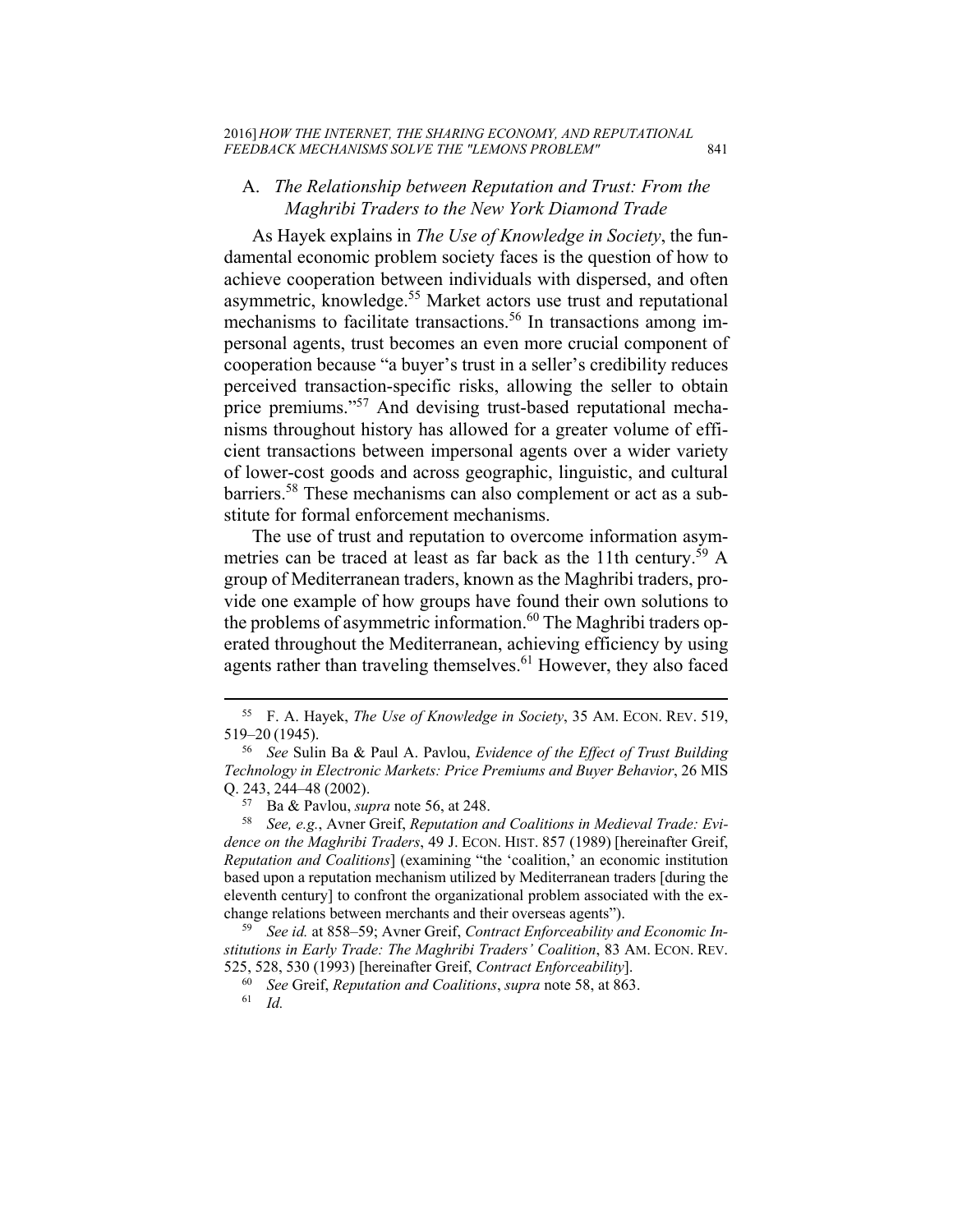asymmetric information and moral hazard problems (i.e., it was easy for these agents to abscond with the capital or cheat the merchants as they operated in far-off markets) that could not be remedied through the existing legal system.<sup>62</sup> As a result, these traders built reputational mechanisms that allowed them to condition future employment on past conduct, and they ostracized those who cheated through concerted refusals to deal by the entire network of traders.  $63$ These reputational mechanisms worked because they allowed the traders to rely on the credible past experiences of others to help them determine with whom they would deal in the future.<sup>64</sup> In the context of recurring transactions, those with positive reputations were rewarded with increased business and those with negative reputations were not.<sup>65</sup>

The role that trust and reputation play in ordering social cooperation has always been an important, but often overlooked, factor in how the market process actually works.<sup>66</sup> Various forms of reputational mechanisms have developed in order for people to more efficiently communicate judgments and experiences with one another, and to make decisions about whom to trust and what to believe.<sup>67</sup> As Adam Smith observed in 1759 in *The Theory of Moral Sentiments,* "[w]e desire both to be respectable and to be respected," and people's success in life, he continued, "almost always depends upon the favour and good opinion of their neighbours and equals; and without a tolerably regular conduct, these can very seldom be obtained. The good old proverb, therefore, that honesty is the best policy, holds, in such situations, almost always perfectly true."<sup>68</sup> Roughly 225 years later, Gordon Tullock remarked,

<sup>&</sup>lt;sup>62</sup> *Id.* at 862–63.<br><sup>63</sup> *Id.* at 868.<br><sup>64</sup> *Id.* at 869.<br><sup>65</sup> *Id.* at 868; see Greif, Contract Enforceability, supra note 59, at 530.<br><sup>66</sup> *See Paolo Massa, Trust It Forward: Tyranny of the Majority or Echo Chambers?*, *in* THE REPUTATION SOCIETY: HOW ONLINE OPINIONS ARE RESHAPING THE OFFLINE WORLD 151, 151–52 (Hassan Masum & Mark Tovey eds., 2011) ("Trust is a key element for society. Without trust, society could not exist  $[] \ldots$  . The leadstand shown to be positively correlated with economic growth, well-being, and happiness, and negatively correlated with crime and cor-

ruption.").<br><sup>67</sup> *See id.* at 159.<br><sup>68</sup> ADAM SMITH, THE THEORY OF MORAL SENTIMENTS 84, 86 (1853 ed. 1759).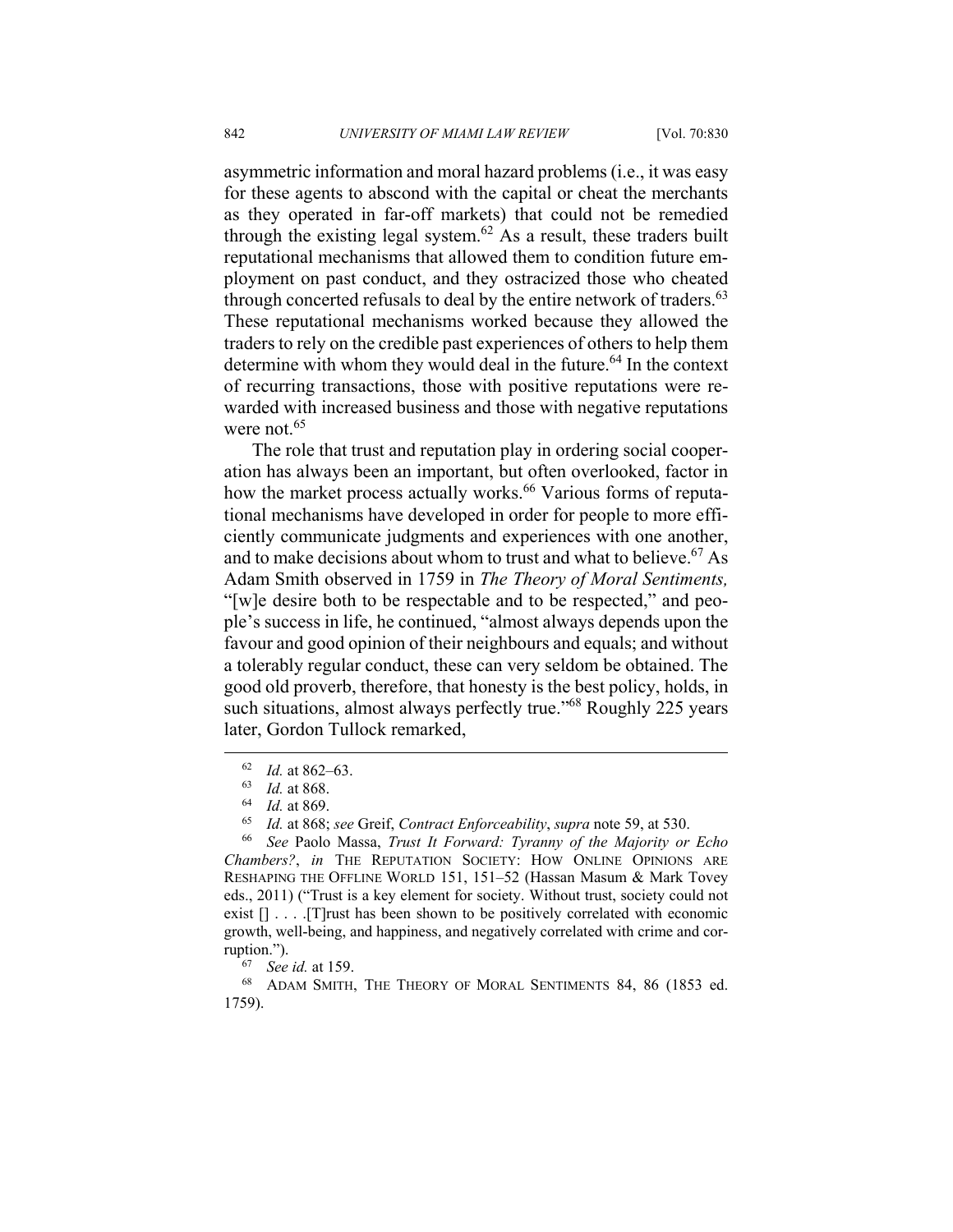A reputation for being "sound" is a valuable asset, and we should expect people to make every effort to get it . . . .Where the market is broad and there are many alternatives, you had better cooperate. If you choose the noncooperative solution, you may find you have no one to noncooperate with.<sup>69</sup>

Indeed, many voluntary trade associations continue to play a role in providing trust-based reputational mechanisms.<sup>70</sup> For example, the New York Diamond Dealers Club—created in the early 20th century—includes a rigorous admission process, an arbitration process with industry experts, and high standards for maintaining membership.<sup>71</sup> Similar associations use coordinated refusals to deal in order to sustain valuable reputational mechanisms.72 Merchants refuse to enter into contracts with dishonest firms and demand a risk premium from those who have not lived up to their contracts.<sup>73</sup>

Many of these reputational mechanisms are horizontal restraints, designed to address deficiencies in formal institutions (i.e., courts) by threatening group boycotts of dishonest firms.<sup>74</sup> Thus, the credible threat of coordinated punishment serves as a reputation-based mechanism for ensuring fair dealing.<sup>75</sup> The commercial negotiation process across industries has facilitated the transfer of information between cooperating parties. Over time, this process has been augmented to incorporate security deposits or collateral that can serve in lieu of forthcoming trust.<sup>76</sup>

Reputation, then, is an essential factor in building trust among others within the market; ultimately it allows for greater specialization of trade.77 Voluntary cooperation of both a commercial and

 <sup>69</sup> Tullock, *supra* note 1, at 1078, 1081. 70 *See* Barak D. Richman, *The Antitrust of Reputation Mechanisms: Institutional Economics and Concerted Refusals to Deal*, 95 VA. L. REV. 325, 332 (2009).<br>
<sup>71</sup> Id. at 332–33.<br>
<sup>72</sup> Id. at 341.<br>
<sup>73</sup> Id. at 331.<br>
<sup>74</sup> Id. at 329.<br>
<sup>75</sup> Id. at 331.<br>
<sup>76</sup> See Klein, *supra* note 39, at 102.<br>
<sup>77</sup> See John Duffy et al., *Social Norms, Information, and Trust Among* 

*Strangers: Theory and Evidence*, 52 ECON. THEORY 669, 670 (2013) (stating "[t]rust is a key element in sustaining specialization and trade.").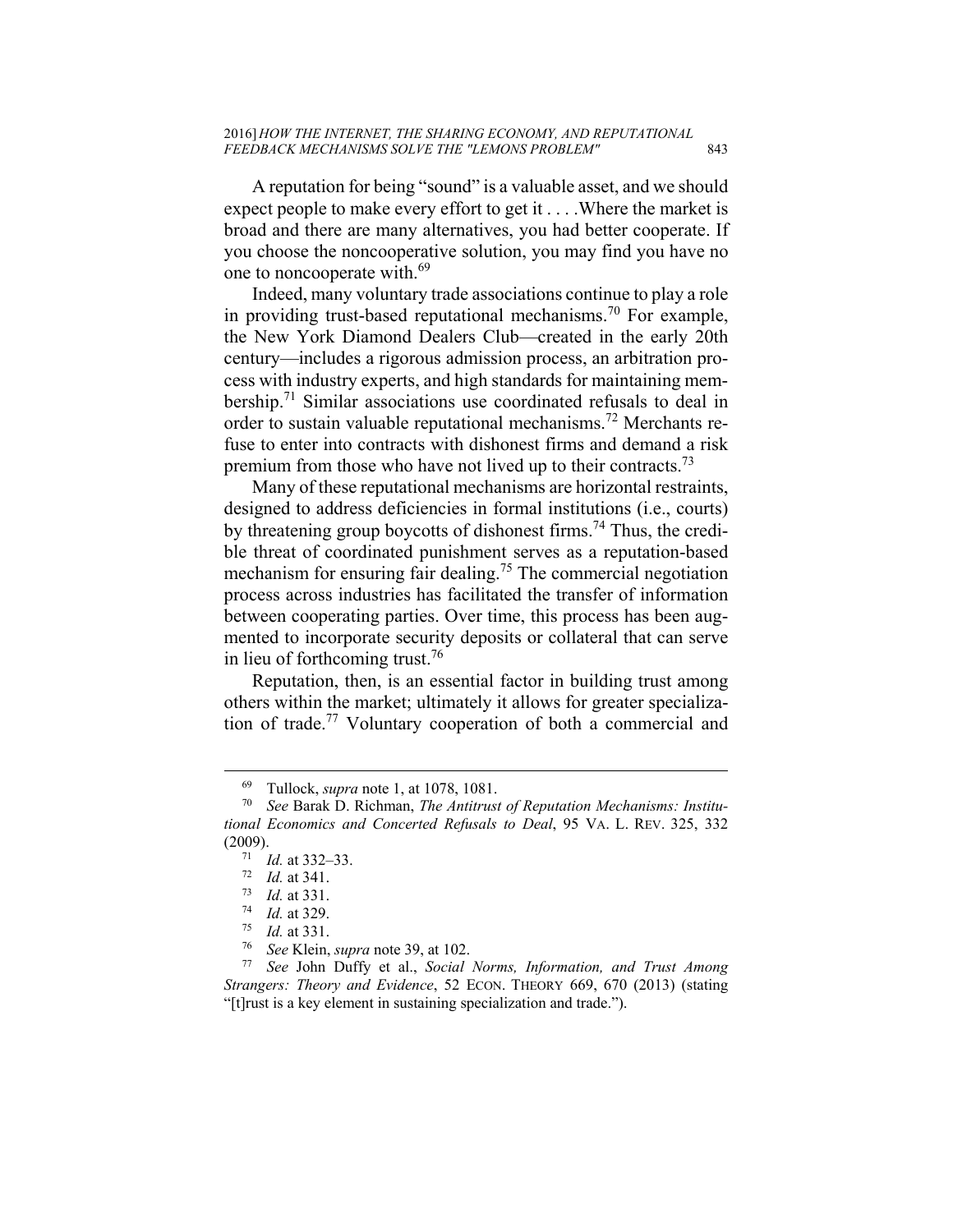noncommercial nature is far more likely to take place when the parties involved in the transactions have a reasonable expectation that they can trust the other parties to live up to their ends of the deal.<sup>78</sup> Klein notes, howver, that interactions can be structured to lessen dependence on trust and increase the likelihood that a party will perform what they've promised.79 Thus trust and reputation can be "a catalyst in many buyer-seller transactions, and it can provide buyers with high expectations of satisfying exchange relationships."<sup>80</sup> Trust is defined as "a disposition to engage in social exchanges that involve uncertainty and vulnerability, but that are also potentially rewarding."<sup>81</sup> In this way, trust is essential to the market process. It depends on a person's history of economic behavior and an understanding of his or her incentives for future cooperation.<sup>82</sup> Trust acts as an indicator of the future behavior of economic actors.<sup>83</sup>

Not everyone has adopted the view that reputation is an effective means for inducing efficient market cooperation. Kenneth Arrow, for example, has countered the claim that trust could serve as an effective economic asset or signal by describing trust and similar values, such as loyalty or truth telling, as externalities.<sup>84</sup> He argues that reputation and trust are not commodities that can be openly traded on the market in any technically possible way.85 Daniel Klein, however, points out that there are entire services, such as the Better Business Bureau, that indeed make money by providing reputational links.<sup>86</sup> There is, in effect, a literal market for information.

 <sup>78</sup> Ba & Pavlou, *supra* note 56, at 247. 79 Klein, *supra* note 39, at 102. 80 *Id.* at 244. 81 Cristina Bicchieri et al., *Trust Among Strangers*, 71 PHIL. SCI. 286, 286 (2004). 82 Qing Zhang et al., *On the Modeling of Honest Players in Reputation Sys-*

*tems*, 24 J. COMPUTER SCI. TECH. 808, 808 (2009).<br>
<sup>83</sup> See *id.* at 809–10.<br>
<sup>84</sup> Kenneth J. Arrow, *The Organization of Economic Activity: Issues Perti-*

*nent to the Choice of Market versus Non-Market Allocation*, *in* THE ANALYSIS AND EVALUATION OF PUBLIC EXPENDITURES: THE PPB SYSTEM: A COMPENDIUM OF PAPERS SUBMITTED TO THE SUBCOMMITTEE ON ECONOMY IN GOVERNMENT OF THE JOINT ECONOMIC COMMITTEE, CONGRESS OF THE UNITED STATES 47, 62 (U.S. Government Printing Office, 1969). 85 *Id.* at 58, 62. 86 *See* Klein, *supra* note 39, at 118–19.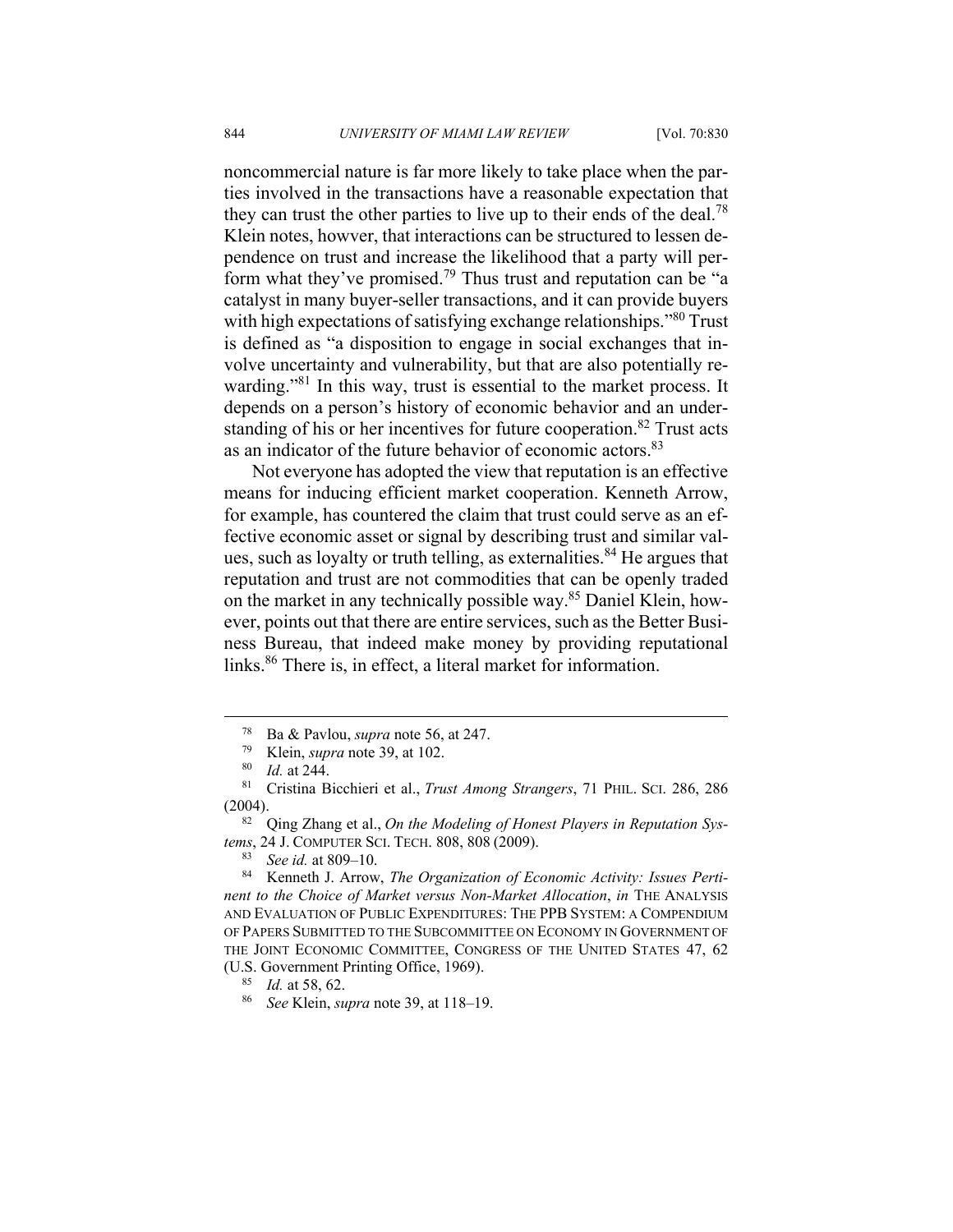Arrow is certainly correct that trust is not openly traded like other commodities. $87$  His arguments, however, miss the deeper coordination mechanisms at work. Reputational systems need not operate like a literal stock market to fulfill an invaluable social function. Trust remains an important asset that incentivizes particular behaviors by both buyers and sellers.<sup>88</sup> In particular, once an individual or firm "has established a solid reputation," the risk of information asymmetry is no longer as costly to consumers.<sup>89</sup> Basing decisions on a reputation may create a greater willingness among consumers to engage in transactions that might have been previously considered too risky.90

The lemons problem is alleviated when buyers are able to rely on the solid reputations of certain sellers to provide high-quality products.91 Eric Goldman details how reputation and reputational systems help solve asymmetric information problems and smooth the market process by acting as a *secondary* invisible hand:

When information about producers and vendors is costly, reputational information can improve the operation of the invisible hand by helping consumers make better decisions. In this case, reputational information acts like an invisible hand of the invisible hand (an effect I call the *secondary invisible hand*) because reputational information can guide consumers to make marketplace choices that in aggregate enable the invisible hand. Thus, in an information economy with transaction costs, reputational information can play an essential role in rewarding good producers and punishing poor ones.<sup>92</sup>

Indeed, by lowering the transaction costs of decision making and information gathering, reputational mechanisms allow for more economic activity at the margin and promote innovation and further gains from exchange.<sup>93</sup> When the costs of acquiring information are

<sup>87</sup> Arrow, *supra* note 84, at 62.<br>
88 *See* Ba & Pavlou, *supra* note 56, at 244.<br>
89 *Id.* at 263.<br>
90 *See id.*<br>
80 *See id.* 

<sup>91</sup> *See* Eric Goldman, *Regulating Reputation*, *in* THE REPUTATION SOCIETY: HOW ONLINE OPINIONS ARE RESHAPING THE OFFLINE WORLD 51, 53 (Hassan Masum & Mark Tovey eds., 2011). 92 *Id.* at 53. 93 *See* SIMMONS, *supra* note 42, at 10.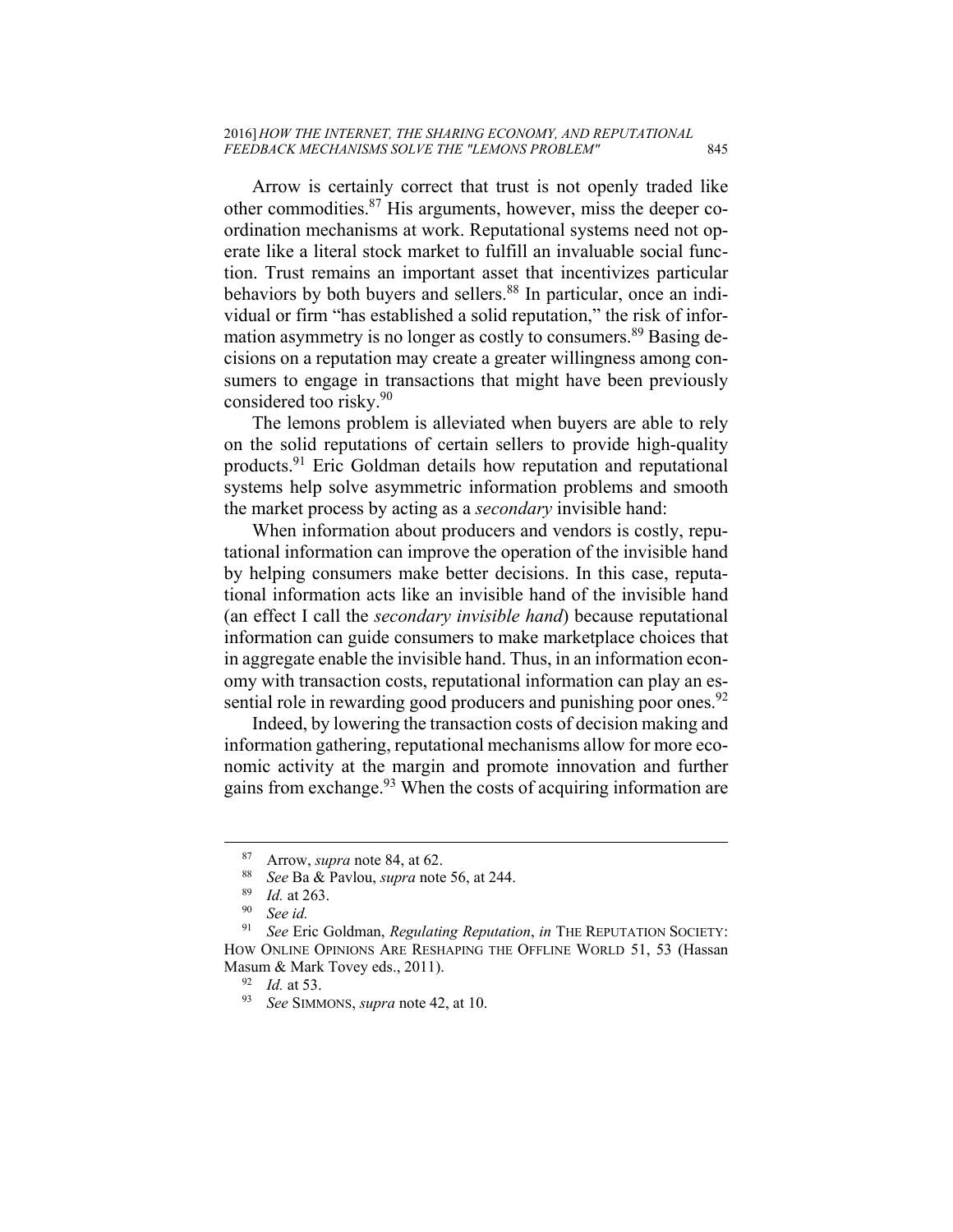reduced, and "the costs of making decisions and trades are reduced, new opportunities can be [sought out and] exploited."<sup>94</sup>

"Reputation, or the fear of its loss," can act as a powerful incentive to both "constrain[] opportunistic behavior" and incentivize honest transactions among individuals within the market.<sup>95</sup> Reputation aids private institutions in overcoming asymmetric information problems.96 Reputational constraints, like "religious or ethical constraints," prevent individuals from lying and cheating by making such behavior "very costly" in the market.<sup>97</sup>

As noted in the examples of the Maghribi traders and the Diamond Dealers Club, reneging on a promise puts one's reputation and future income—at risk.98 Likewise, individuals are rewarded for honest dealings.<sup>99</sup> Reputation elicits cooperation, acts as an enforcement mechanism, signals trustworthiness or quality, mitigates risks, incentivizes good behavior, punishes bad behavior, and aids in resolving information asymmetry.<sup>100</sup> Social norms also work to complement reputation in regulating human behavior.<sup>101</sup>

## B. *The Relationship between Reputation and Social Norms: Shasta County, California*

The use of reputational mechanisms also plays a much deeper role in how individual actions are coordinated. Cass Sunstein argues that "[s]ocial norms are a key determinant in [the] reputational benefit[s] or cost[s]" of individual actions.<sup>102</sup> Sunstein defines norms as "social attitudes of approval and disapproval, specifying what ought to be done and what ought not to be done."103 These social norms,

 <sup>94</sup> *Id.*

<sup>95</sup> Gerald P. O'Driscoll Jr. & Lee Hoskins, *The Case for Market-Based Regulation*, 26 CATO J. 469, 474 (2006).<br><sup>96</sup> *Id.* at 476<br><sup>97</sup> *See id.* at 474.<br><sup>98</sup> *See* Greif, *Reputation and Coalitions*, *supra* note 58, at 868; Richman, *su-*

*pra* note 36, at 341.

<sup>99</sup> *See supra* note 98. 100 *See id.*

<sup>101</sup> Cass R. Sunstein, *Social Norms and Social Roles*, 96 COLUM. L. REV. 903,

<sup>914–17 (1996). 102</sup> *Id.* at 916. 103 *Id.* at 914.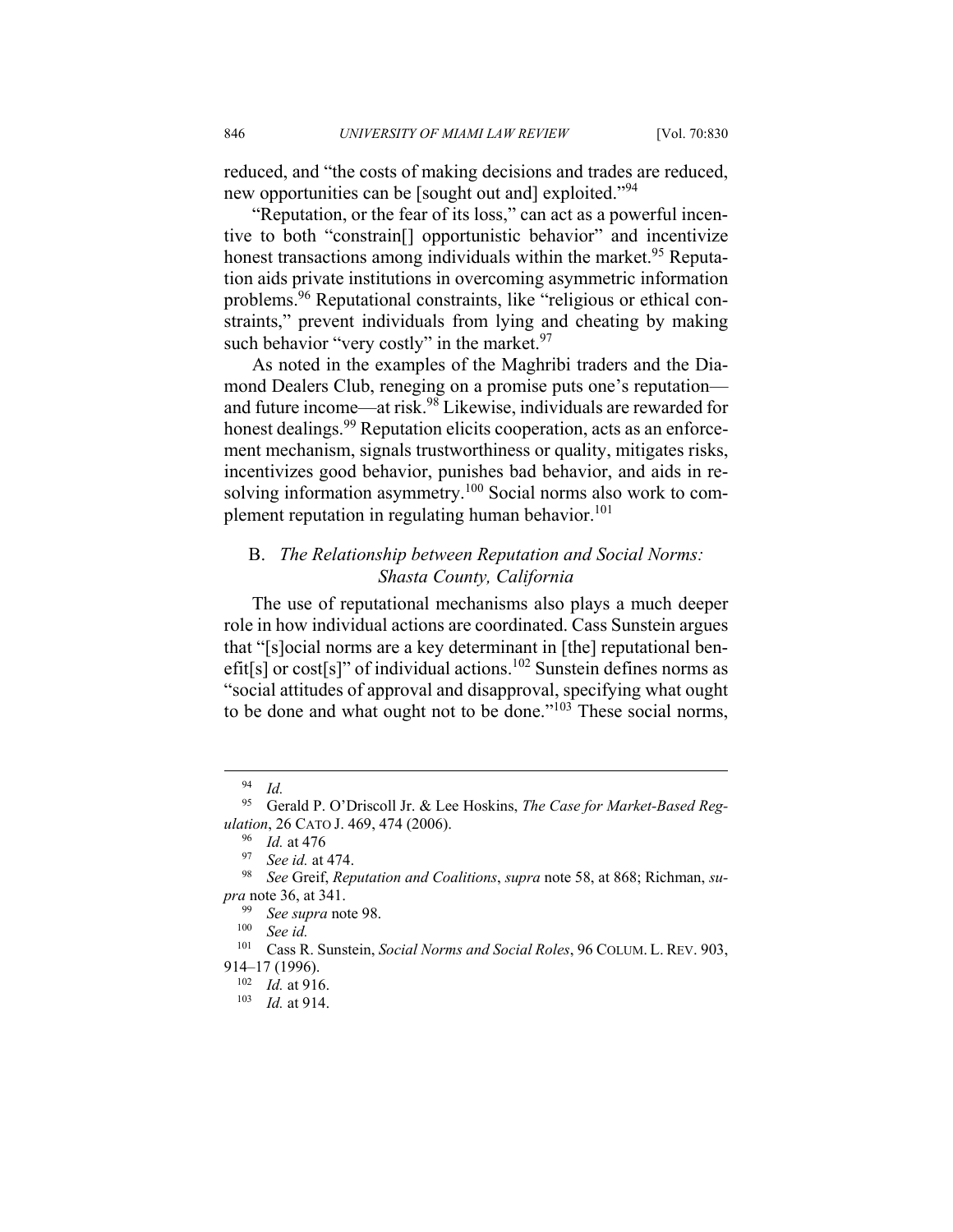and corresponding social sanctions, often act as powerful regulators of behavior.<sup>104</sup> Sunstein notes,

[S]ocial norms are enforced through social sanctions . . . .[These] sanctions create a range of unpleasant (but sometimes pleasant) emotional states in [the minds of] people who have violated norms. If someone behaves in a way inconsistent with social norms, public disapproval may produce embarrassment or perhaps shame and a desire to hide.<sup>105</sup>

And, as Sunstein explains, the costs of violating social norms can be quite high because the unpleasant feelings brought about are intense, and the social consequences can be profound.<sup>106</sup> In some cases, norms rather than formal legal rules dictate how individuals will interact with one another.<sup>107</sup>

As Robert Ellickson famously observed in Shasta County, California, legal rule had no effect at all on the behavior of ranchers and farmers with regard to liability for straying cattle in the mid-20th century.108 Interactions among these neighbors were controlled by a system of norms: a code having no connection to courts, legislatures, or any other formal institution.<sup>109</sup> As David Friedman explains,

When informed that one of his animals was trespassing, a rancher is expected to apologize, retrieve the animal, and take reasonable precautions to keep it from happening again. If significant damage has been done, the animal's owner is expected to make up for the damage. . . . If a rancher consistently lets his animals stray, or fails to offer to make up for significant damages, the victim responds with gossip—spreading the word that the rancher is not behaving in a proper neighborly way. If that fails to work, the victim may transport straying animals far away—imposing significant costs on the owner who has to retrieve them.<sup>110</sup>

<sup>104</sup> *See* ADAM THIERER, PERMISSIONLESS INNOVATION: THE CONTINUING CASE FOR COMPREHENSIVE TECHNOLOGICAL FREEDOM 57 (2014).<br><sup>105</sup> Sunstein, *supra* note 101, at 915.<br><sup>106</sup> See *id.* 

<sup>&</sup>lt;sup>107</sup> See id. at 914–19.<br><sup>108</sup> See ROBERT C. ELLICKSON, ORDER WITHOUT LAW: HOW NEIGHBORS SETTLE DISPUTES 40 (1991). 109 *See* David Friedman, *Less Law Than Meets the Eye*, 90 MICH. L. REV.

<sup>1444,</sup> <sup>1445</sup> (1992). 110 *Id.* at 1445.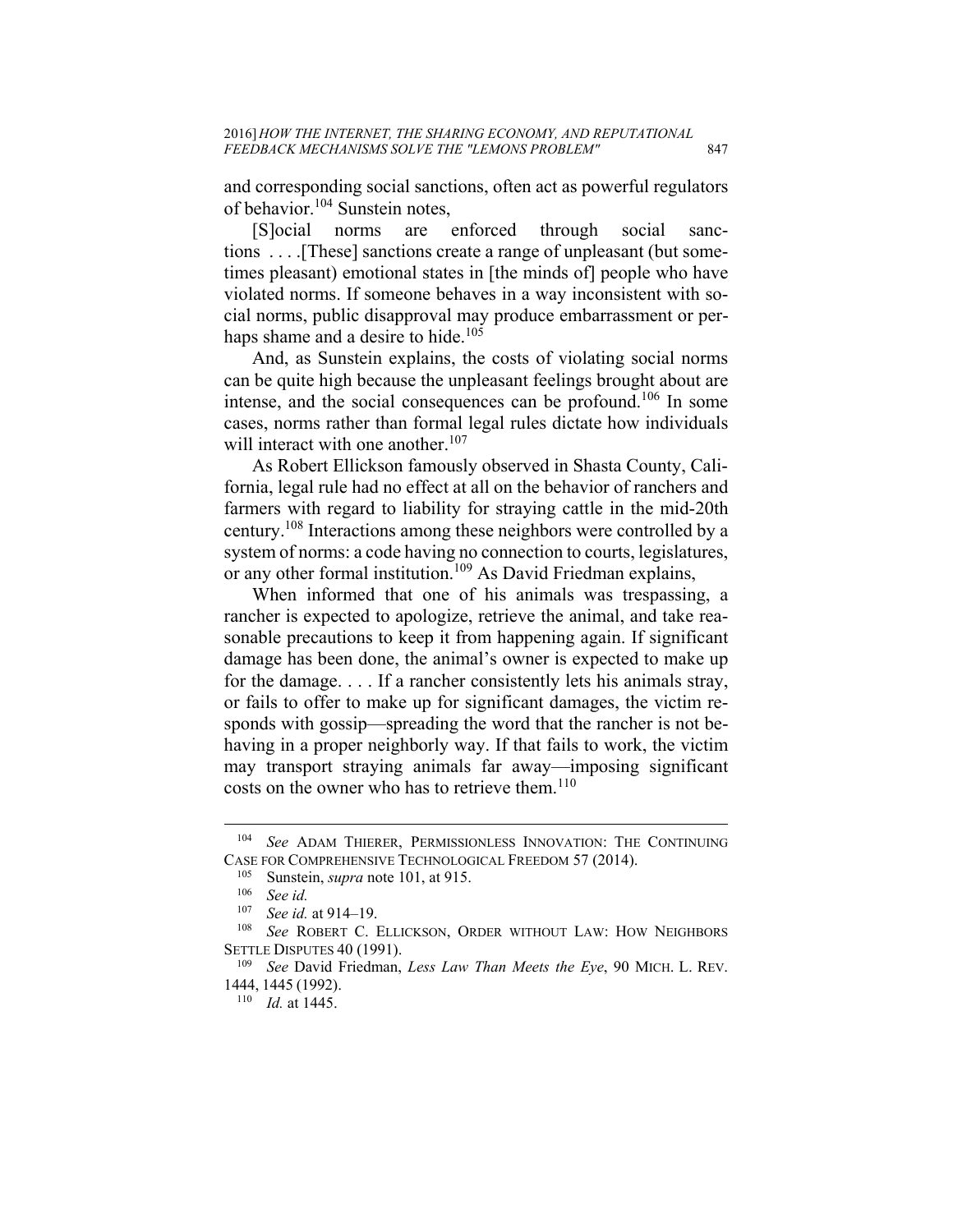Christine Bicchieri refers to these arrangements as "covenants without swords."<sup>111</sup> She explains that "covenants are made and kept" even in the absence of obvious sanctions. The very act of promising . . . might be enough to induce many of us to behave contrary to narrow self-interest. A social norm has been activated, and, under the right circumstances, we are prepared to follow it."112 Bicchieri goes so far as to call social norms "the grammar of society":

[L]ike a collection of linguistic rules that are implicit in a language and define it, social norms are implicit in the operations of a society and make it what it is. Like a grammar, a system of norms specifies what is acceptable and what is not in a social group. And analogously to a grammar, a system of norms is not the product of human design and planning.<sup>113</sup>

Thus, whether they are born out of an obligation to keep promises, or to avoid punishment or social sanction, norms act as a powerful check on opportunistic behavior.<sup>114</sup>

And, much like the reputational mechanisms discussed above, certain social norms can aid economic cooperation by rewarding good behavior and sanctioning the bad.115 Bicchieri explains, "Social norms . . . often go against narrow self-interest, as when we are required to cooperate, reciprocate, act fairly, or do anything that may involve some material cost or the forgoing of some benefit."<sup>116</sup> These kinds of beneficial social norms work not only in those situations where there is a conflict of interest, but also in situations where there is the potential for joint gain.<sup>117</sup>

Alongside reputational mechanisms, social norms lead to consistent behavioral patterns.<sup>118</sup> In creating these patterns, norms allow

1

<sup>111</sup> CRISTINA BICCHIERI, THE GRAMMAR OF SOCIETY: THE NATURE AND DYNAMICS OF SOCIAL NORMS 175 (2006).<br><sup>112</sup> *Id.*<br><sup>113</sup> *Id.* at ix.

<sup>&</sup>lt;sup>114</sup> HELMUT SCHOECK, ENVY: A THEORY OF SOCIAL BEHAVIOUR 90 (Liberty Fund, Inc. 1987) (1966) ("[W]e feel guilt when we have undertaken or attained something which, though desired by the elemental driving forces within us, we know to be incompatible with the official norms of our group—incompatible, that is, if we seek its realization.").<br><sup>115</sup> See BICCHIERI, supra note 111, at 3.<br><sup>116</sup> Id.

 $\frac{117}{118}$  *Id.* 

*Id.* at 175.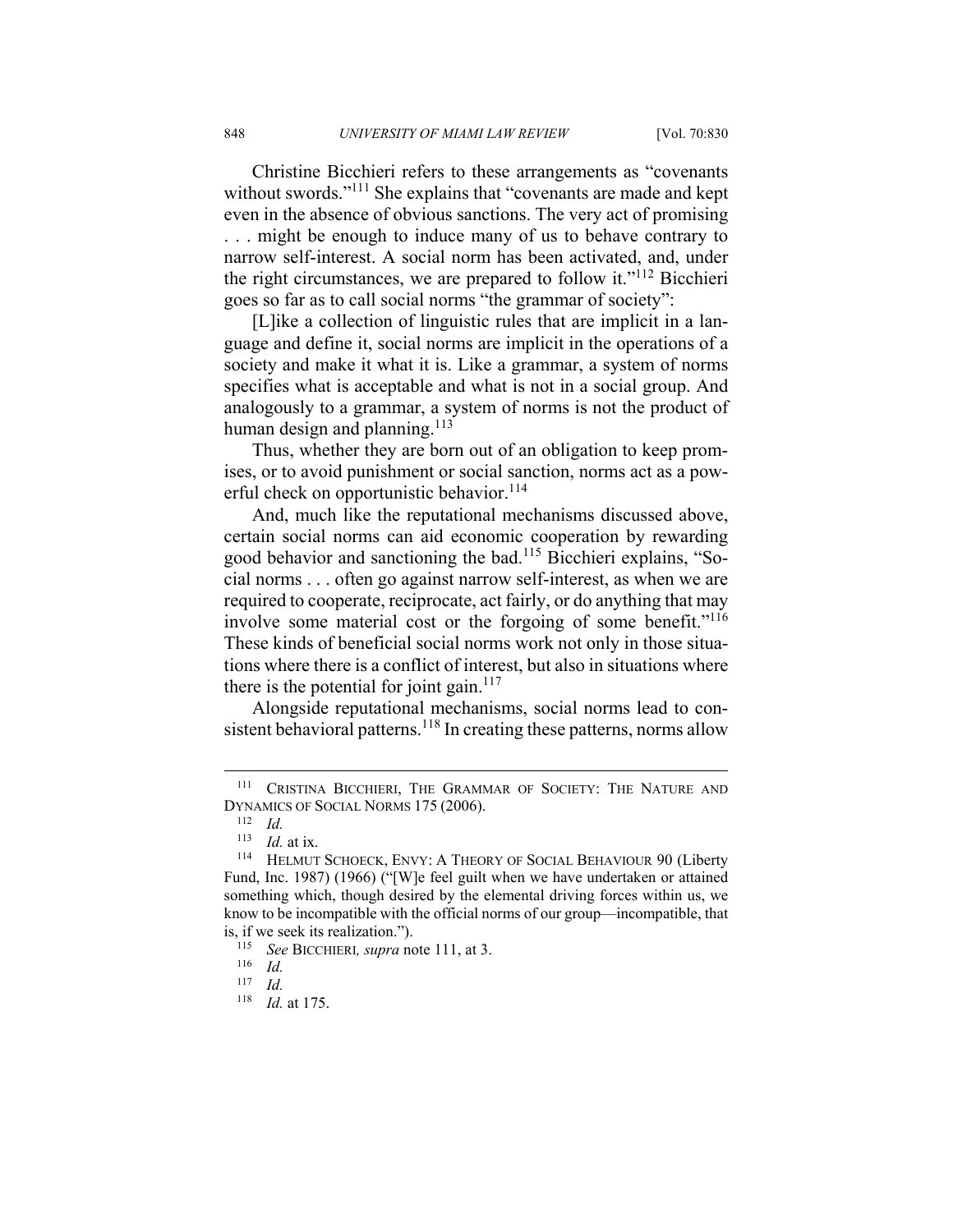individuals to develop expectations about another's behavior and allow market actors to make predictions about quality in the face of asymmetric information.<sup>119</sup> This facilitates ongoing economic cooperation and allows more of the mutually beneficial exchanges that ameliorate the lemons problem.<sup>120</sup>

## C. *Dynamic Competition and the Forgotten Entrepreneurial Element: Modern Pre-Internet Solutions to Information Asymmetries*

While the role of reputation and social norms in commercial interactions may seem self-evident, the traditional "lemons problem" downplays the potential for greater trust to develop among market participants because asymmetric information problems will continue to persist.<sup>121</sup> Yet, while the Internet has allowed for more trust mechanisms and reputation-building than anyone could have predicted, the market has also been devising solutions to asymmetric information problems. $^{122}$ 

The driving force behind the rise of these mechanisms to solve information asymmetry is the alertness of the entrepreneur to emerging market opportunities.<sup>123</sup> Markets are not static; they are a dynamic process.<sup>124</sup> And every perceived information problem also creates an incentive for the entrepreneur to discover new ways to create profit opportunities.125 By continually updating information and experimenting through trial and error, the entrepreneur discovers more efficient means of promoting human interaction and facilitating exchange.<sup>126</sup> Ultimately, as the entrepreneur takes advantage

<sup>119</sup> Klein, *supra* note 39, at 105 ("Continuance and repetition open up vast institutional possibilities and provide fertile ground for trust. In a sense, our power to damage a promiser's reputation or to withdraw from dealings serves as a hostage that we hold against his promises.").<br><sup>120</sup> Steckbeck & Boettke, *supra* note 49, at 219.<br><sup>121</sup> Steckbeck & Boettke, *supra* note 49, at 219.<br><sup>122</sup> Id. at 227.<br><sup>124</sup> Id. at 222.<br><sup>125</sup> Id. at 222-23.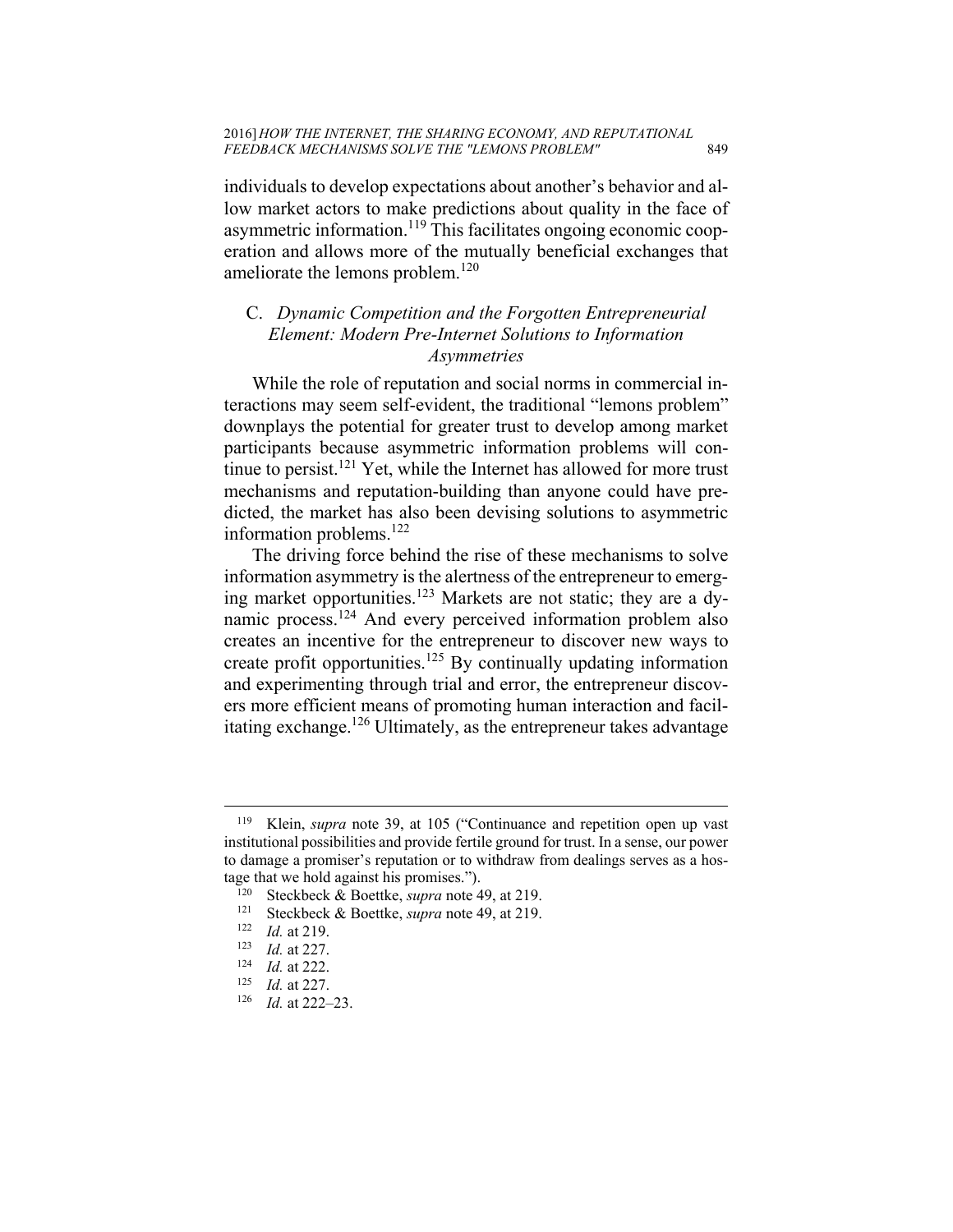of these opportunities, the market process is driven toward equilibrium $127$ 

In other words, information asymmetries represent entrepreneurial opportunities.<sup>128</sup> As Hayek explains,

> In actual life the fact that our inadequate knowledge of the available commodities or services is made up for by our experience with the persons or firms supplying them—that competition is in a large measure competition for reputation or good will—is one of the most important facts which enables us to solve our daily problems. The function of competition is here precisely to teach us *who* will serve us well.<sup>129</sup>

Indeed, dynamic competition allows consumers to distinguish between those who will perform and those who will fail.<sup>130</sup> It also creates a strong financial incentive for individuals to overcome problems and realize gains from exchange.<sup>131</sup> Today's market failures are simply tomorrow's profit opportunities, and it is the dynamism of the market process that allows entrepreneurs to discover how best to achieve the solutions.<sup>132</sup>

Even before the Internet and many other modern forms of information sharing discussed in the next section, individuals sought information regarding potential buyers and sellers, using various methods to acquire the information they lacked.<sup>133</sup> In response, the market provided several reputational mechanisms, including methods as simple as getting to know people, reviewing prices, seeking referrals, viewing "credentials and seals of approval," participating in a service trial, asking for a guarantee or a warranty, consulting a neighbor or a third party, getting a second opinion, consulting "an

<sup>127</sup> *See* KIRZNER, MARKET THEORY, *supra* note 52, at 123; ISRAEL KIRZNER, PERCEPTION, OPPORTUNITY, AND PROFIT: STUDIES IN THE THEORY OF ENTREPRENEURSHIP 111 (1979).

<sup>128</sup> Koopman, *supra* note 10, at 533.<br>
<sup>129</sup> HAYEK, *supra* note 2, at 97.<br>
<sup>130</sup> *See id.*<br>
<sup>131</sup> Stockbook & Poettko supra pote

<sup>131</sup> Steckbeck & Boettke, *supra* note 49, at 222–23. 132 *Id.* at 222–23, 227. 133 Klein, *supra* note 39, at 128.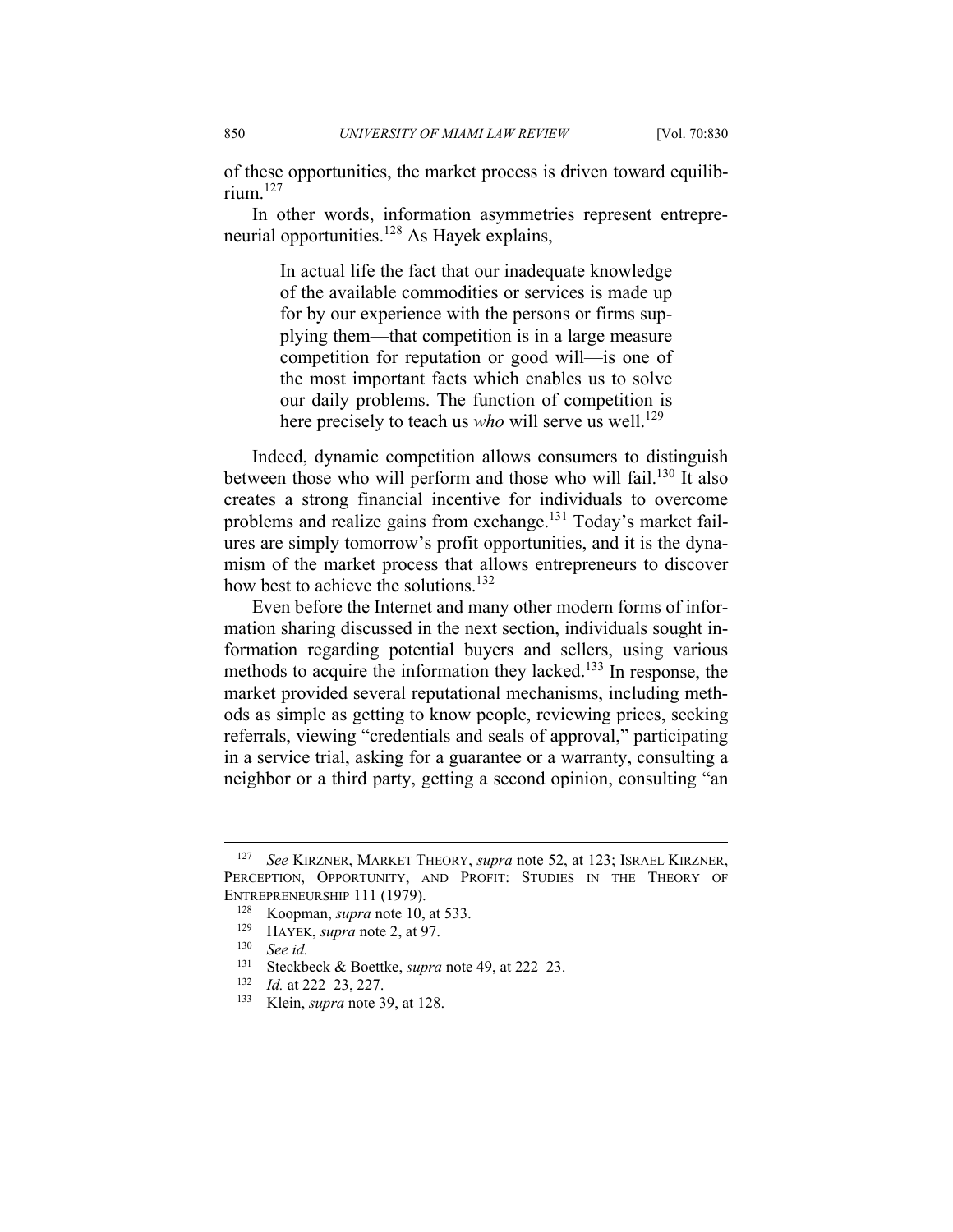information bureau or a rating organization," trusting a middleman, or doing their own research.<sup>134</sup>

Traditionally, one of the core functions of prices has been to communicate the relative valuation of goods and products on the market.<sup>135</sup> Hayek explains that "in a system where the knowledge of the relevant facts is dispersed among many people, prices can act to coordinate the separate actions of different people."136 Oftentimes, buyers and sellers can use relative prices to understand a great deal of information about the product or service in question without needing to rely on costly searching methods.<sup>137</sup>

Akerlof suggests two counteracting institutions—guarantees and brand names—that buyers use to derive information about products.138 These institutions have developed to allow higher-quality products to compete with the lemons.139 Akerlof notes that "brand names not only indicate quality but also give the consumer a means of retaliation if the quality does not meet expectations."140 This is certainly true in the way consumers will make concerted efforts to avoid particular brands for political, moral, and ethical reasons.<sup>141</sup> In addition, like brand names, franchising extends trust over a network of associated services with a common reputation.<sup>142</sup> Guarantees, warranties, and return policies help negate the effects of quality uncertainty.<sup>143</sup> These are institutions in which the risk is born by the seller rather than by the buyer.<sup>144</sup>

Advertising is another way that relevant information is communicated to buyers.145 Stigler explains that, as a method of providing

1

 $\frac{134}{135}$  *Id.* 

<sup>135</sup> Hayek, *supra* note 55, at 526. 136 *Id.* 

 $\frac{137}{138}$  *Id.* 

<sup>&</sup>lt;sup>138</sup> Akerlof, *supra* note 4, at 499.<br><sup>139</sup> K.W. Chau & Lennon H.T. Choy, *Let the Buyer or Seller Beware: Measuring Lemons in the Housing Market under Different Doctrines of Law Governing Transactions and Information*, 54 J. LAW & ECON. S347, S349 (2011).<br><sup>140</sup> Akerlof, *supra* note 4, at 500.<br><sup>141</sup> *See* Michael S.W. Lee, Judith Motion & Denise Conroy, *Anti-Consumption* 

*and Brand Avoidance*, 62 J. BUS. RES. 169, 173–77 (2009).<br><sup>142</sup> Akerlof, *supra* note 4, at 500.<br><sup>143</sup> *Id.* at 499.<br><sup>144</sup> *Id.* 

<sup>145</sup> Stigler, *supra* note 24, at 220.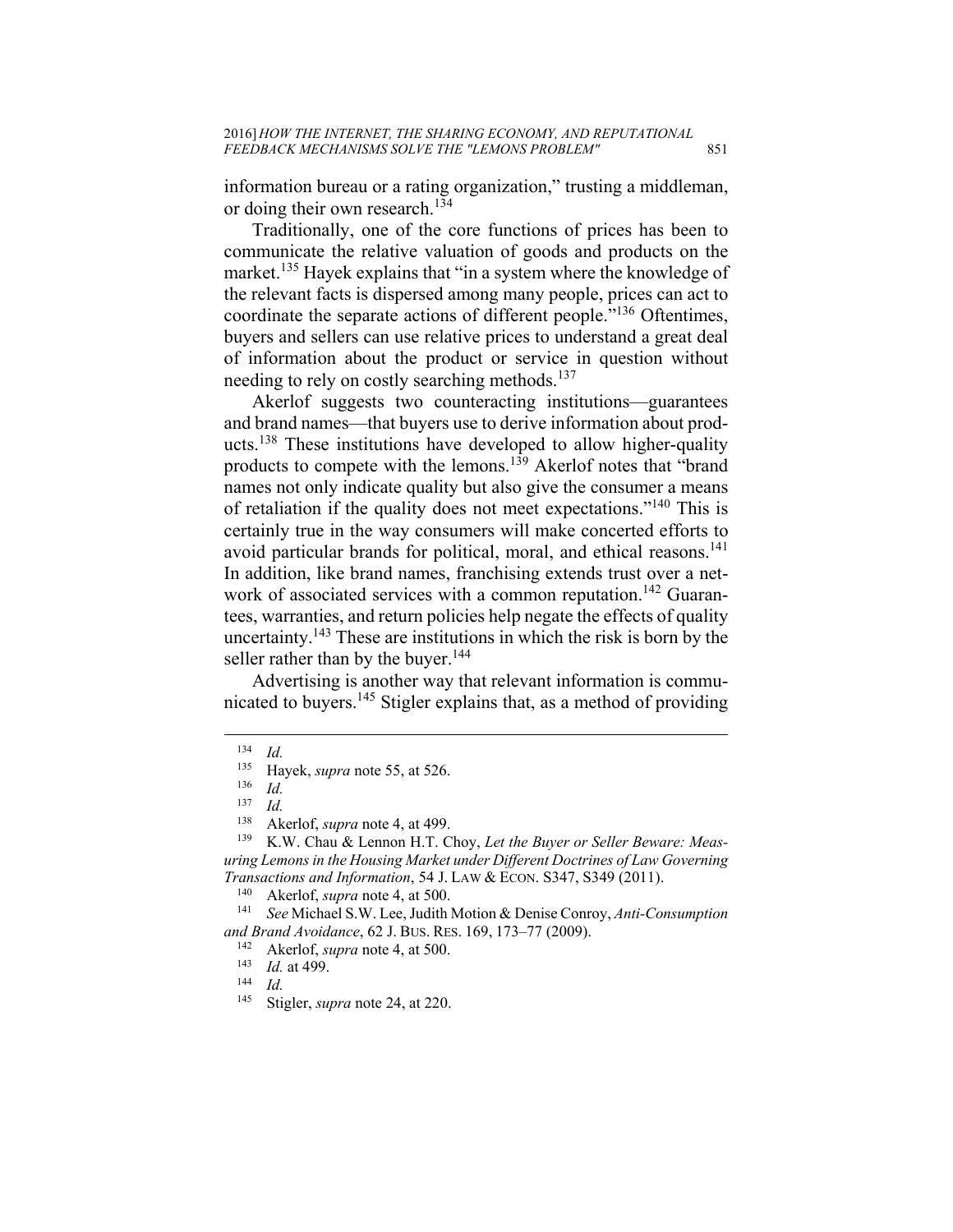potential buyers with knowledge of the identity, and thus reputation, of potential sellers, advertising is "an immensely powerful instrument for the elimination of ignorance."<sup>146</sup> Advertising can help educate consumers about the options at their disposal and about the relative merits of each option.<sup>147</sup>

In addition to these mechanisms, the 20th century saw the rise of third-party organizations that collect and disseminate information to consumers, thus alleviating information asymmetry among buyers. Independent reviewers and watchdog groups grew to collect information about quality for interested parties, and they developed effective means for communicating this information to those seeking it. Examples include consumer advocacy groups such as the Consumers Union,<sup>148</sup> the Better Business Bureau,<sup>149</sup> and the National Consumers League;<sup>150</sup> expert industry consultant services such as the American Automobile Association (AAA);<sup>151</sup> specialized product magazines and guides like Edmunds,<sup>152</sup> Carfax,<sup>153</sup> and Kelley Blue Book<sup>154</sup> for cars; and various other local product and service reviewers. Many specialized information services related to the car industry existed at the time Akerlof first explained the lemons problem.<sup>155</sup> And approximately two decades after Akerlof described what he saw as major information asymmetries within the market, Carfax began providing its car reports.<sup>156</sup>

 $\frac{146}{147}$  *Id.* 

Adam Thierer, *Unappreciated Benefits of Advertising and Commercial Speech*, 86 MERCATUS ON POLICY 1, 2 (2011). 148 CONSUMERS UNION, http://consumersunion.org/ (last visited Feb. 12,

<sup>2016). 149</sup> BETTER BUSINESS BUREAU, https://www.bbb.org/ (last visited Feb. 12,

<sup>2016). 150</sup> NATIONAL CONSUMERS LEAGUE, http://www.nclnet.org/ (last visited Feb. 12, 2016).<br>
<sup>151</sup> AAA, http://www.aaa.com/ (last visited Feb. 12, 2016).<br>
<sup>152</sup> EDMUNDS, http://www.edmunds.com/ (last visited Feb. 12, 2016).<br>
<sup>153</sup> CARFAX, http://www.carfax.com/ (last visited Feb. 12, 2016).<br>
<sup>154</sup> KEL

ence of these reputational mechanisms in his criticism of asymmetric information in the used car market. *See* Akerlof, *supra* note 4, at 489–92.<br><sup>156</sup> *Carfax Corporate History*, CARFAX, http://www.carfax.com/company/car-

fax-corporate-history (last visited Feb. 12, 2016).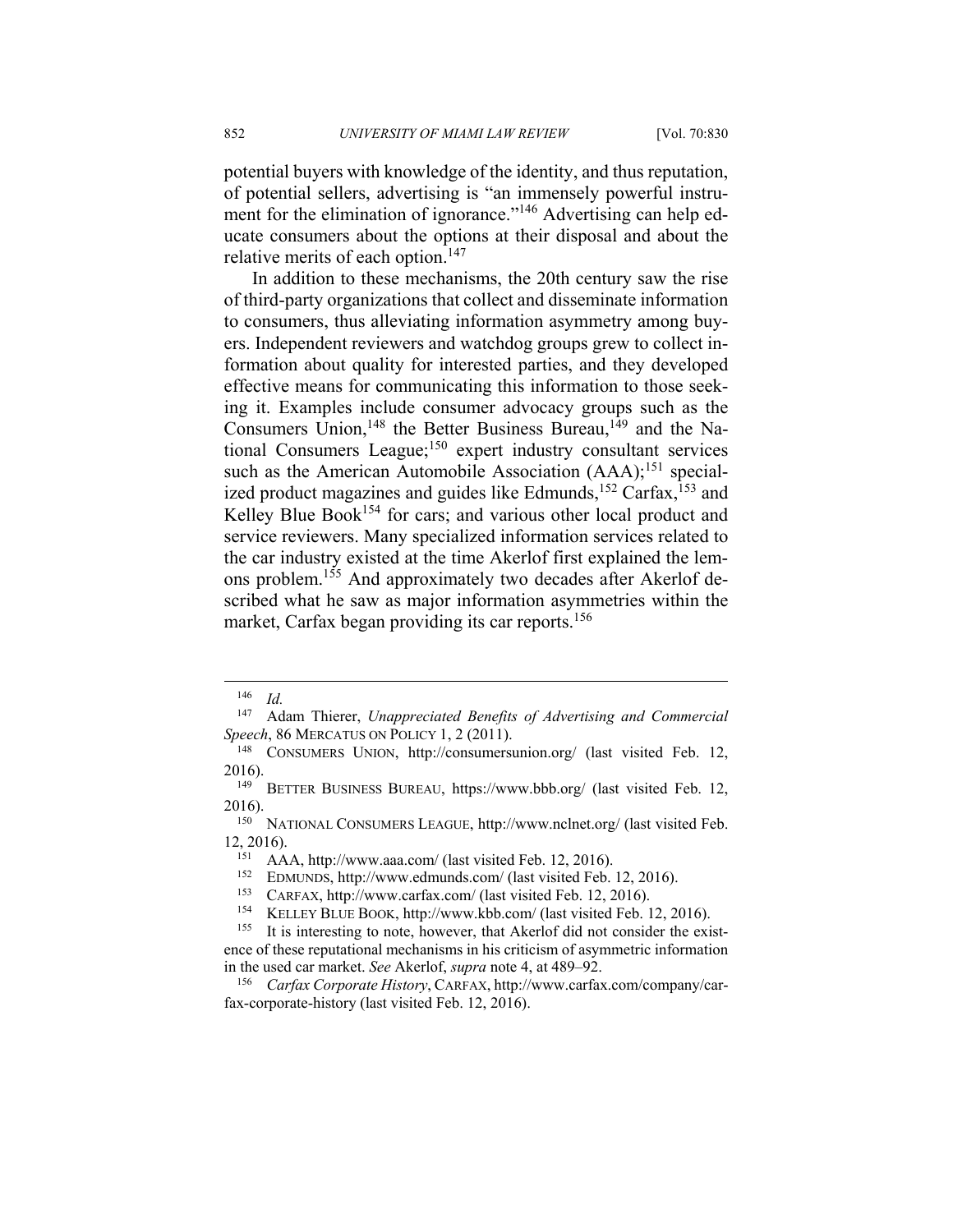Other third-party mechanisms used buyers as a source of information. For example, in the early 1990s, Prologue, a service of Consumer Health Services, connected people with medical practitioners by mail and telephone.<sup>157</sup> It relied on the feedback mechanism of users filling out response cards in order to rate doctors.<sup>158</sup> Prologue used this information to recommend and refer customers to the best doctors.<sup>159</sup> Modern equivalents such as Zocdoc<sup>160</sup> or WebMD<sup>161</sup> continue to provide Internet-based referral services linking consumers to medical professionals based on their reputations.

As the market continues to grow in both the number of transactions and the number of economic actors, Stigler has predicted that many of these firms will appear to collect costly information and sell it to those who would otherwise be unable to acquire the information in a cost-effective way.162

In addition to these information dealers, private certification and accreditation bodies also act as signals about the quality of products and services. For example, the Good Housekeeping Seal of Approval reveals information about the reliability of household products.163 Editor's Choice awards signal the high quality of consumer electronics products.164 Other third-party accreditation organizations include Moody's credit rating services, and J. D. Power ratings on consumer goods.165

<sup>157</sup> Susan Gurevitz, *Just the Pro You're Looking For: Need a Doctor, Dentist or Lawyer? Referral Services Can Help*, PHILLY.COM (July 20, 1992), http://articles.philly.com/1992-07-20/business/26028071\_1\_dentist-zip-code-family-doc-

tor. 158 *Assistance is Now Available that Can Simplify the Search for a Physician in the Area*, PHILLY.COM (Feb. 12, 1989), http://articles.philly.com/1989-02- 12/news/26151602\_1\_basket-business-collectibles-party.<br><sup>159</sup> Gurevitz, *supra* note 157.<br><sup>160</sup> ZOCDOC, https://www.zocdoc.com/ (last visited Feb. 12, 2016).<br><sup>161</sup> WEBMD, http://www.webmd.com/ (last visited Feb. 12, 2016).

ing.com/product-reviews/ (last visited Nov. 13, 2015). 164 *See Editor's Choice Winners*, CNET, http://www.cnet.com/editors-choice/

<sup>(</sup>last visited Nov. 13, 2015).

<sup>165</sup> MOODY'S ANALYTICS, http://www.moodysanalytics.com/ (last visited Nov. 13, 2015); JD POWER, http://www.jdpower.com/ (last visited Nov. 13, 2015).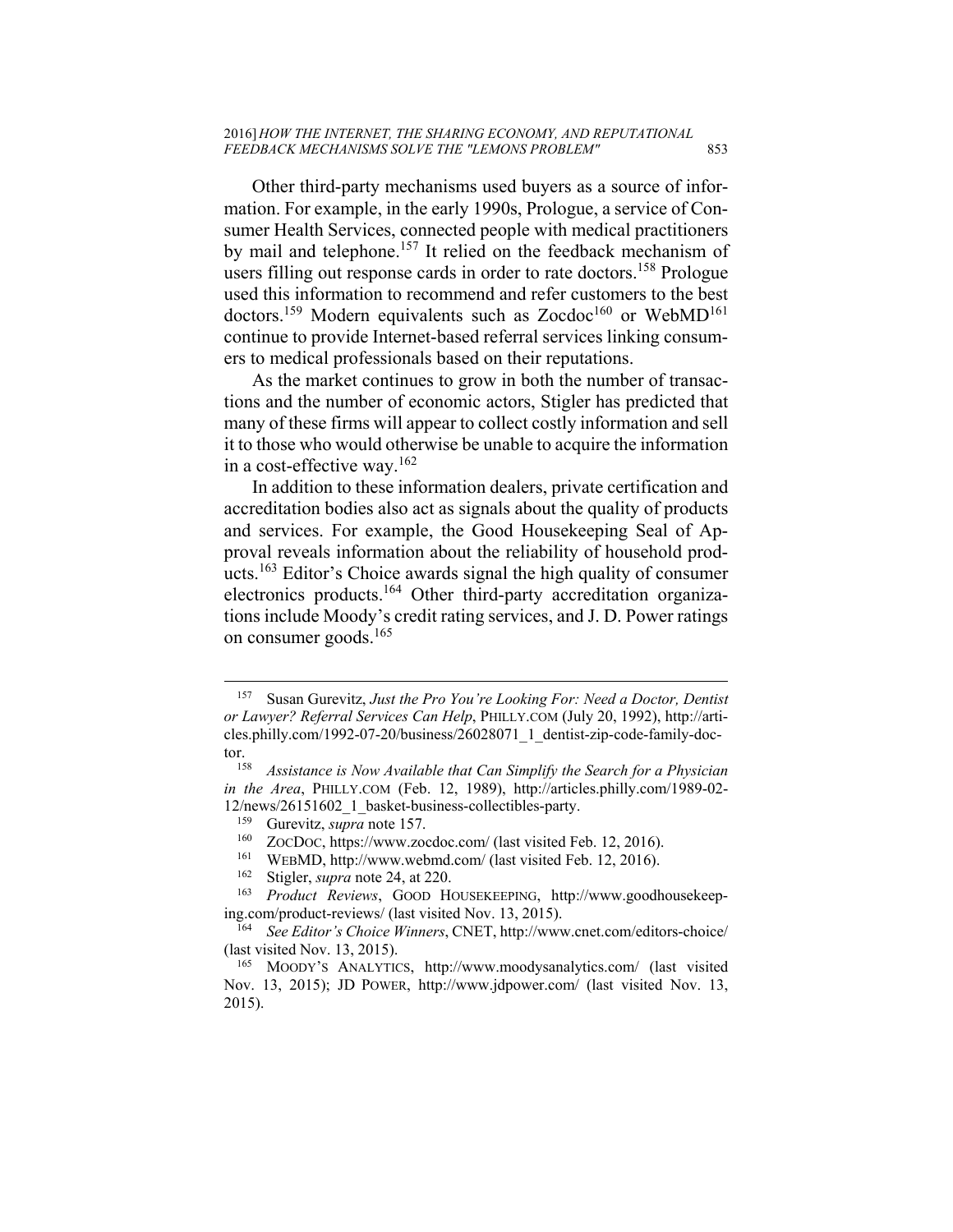Labels also reveal information about reputation.<sup>166</sup> Labels serve as "mechanism[s] or institution[s] which systematically process[] some information among community members."<sup>167</sup> One of the most prevalent examples of this is Underwriters Laboratories, which began in 1901 as a safety certification company providing on-site safety inspections both for factories and security systems, as well as aiding in the development of product standards.<sup>168</sup> By certifying tested products with the UL label, Underwriters Laboratories has become one of the best means of communicating desirable information to consumers regarding the merit of appliances and devices. This information would otherwise have needed to be acquired through costly means.<sup>169</sup>

Of course, there will always be some friction in the market process because some degree of information asymmetry will always be present in an imperfect world.170 In fact, as Stigler demonstrates, individuals will only continue to search for information so long as the marginal cost of each item exceeds the marginal benefit of possessing it.171 Invariably, there will be instances in which people will remain uninformed.<sup>172</sup> As Hayek explains, this is the "phenomena" with which we have to deal: the unavoidable imperfection of man's knowledge and the consequent need for a process by which knowledge is constantly communicated and acquired."173 Ultimately, as entrepreneurs discover new and effective ways to overcome these information gaps, information asymmetries between potential buyers and sellers will decrease as well.<sup>174</sup>

<sup>166</sup> Michihiro Kandori, *Social Norms and Community Enforcement*, 59 REV. ECON. STUD. 63, <sup>71</sup> (1992). 167 *Id.*

<sup>&</sup>lt;sup>168</sup> Klein, *supra* note 39, at 114–5.<br><sup>169</sup> Harry Chase Brearly, *A Symbol of Safety: The Origins of Underwriters* Laboratories, *in* REPUTATION: STUDIES IN THE VOLUNTARY ELICITATION OF GOOD CONDUCT 75, 79 (Daniel B. Klein ed., 2000). 170 Hayek, *supra* note 55, at 530. 171 *See* Stigler, *supra* note 24, at 216. 172 Hayek, *supra* note 55, at 530. 173 *Id.*

<sup>174</sup> Steckbeck & Boettke, *supra* note 49, at 222.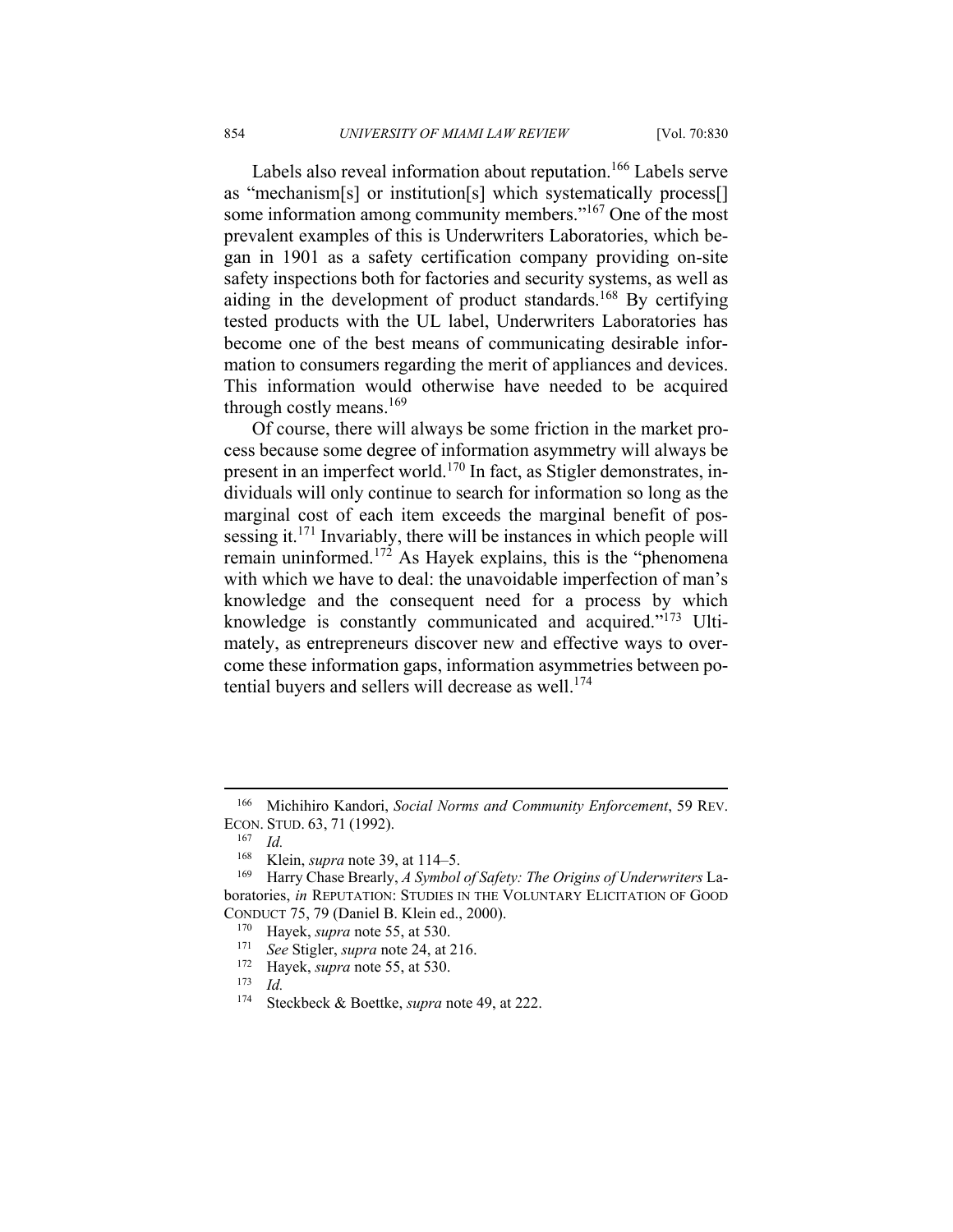#### IV. HOW THE INTERNET AND INFORMATION SYSTEMS SOLVE OLD PROBLEMS

As noted above, markets are a dynamic—or evolutionary—process, where both established and emergent standards, tools, and mechanisms deemed efficient today will nonetheless be supplanted by newer, more efficient means tomorrow.175 And the market process emerges from trial-and-error experimentations, as entrepreneurs "discover more efficient means of promoting human interaction, thus facilitating exchange."176 This same process has taken place with the rise of the Internet and subsequent developments in how information systems are used to solve old problems.<sup>177</sup> Ongoing experimentation with online technologies and feedback systems has helped alleviate information asymmetries.<sup>178</sup>

#### A. *Early Internet Reputational Feedback Mechanisms*

As previously discussed, reputational feedback mechanisms in the form of product and service reviews, ratings, and awards have existed for some time. With the advent of the Internet, many of these services simply moved online, leveraging a wider audience and continuing to lower the transaction costs associated with acquiring pertinent information. For example, *Consumer Reports* still publishes its print magazine, but all the reviews and ratings can now be found online as well.<sup>179</sup> Other product review sites are exclusively online; one example is *CNET*, which primarily reviews electronics, software, and other technology products.<sup>180</sup>

<u>.</u>

<sup>175</sup> *Id.*; *see also* Armen Alchian, *Uncertainty, Evolution, and Economic Theory*, 58 J. POL. ECON. 211 212–21 (1950).<br><sup>176</sup> Steckbeck & Boettke, *supra* note 49, at 222–23.<br><sup>177</sup> See id.<br><sup>178</sup> Id at 225

<sup>&</sup>lt;sup>178</sup> *Id.* at 225.<br><sup>179</sup> CONSUMER REPORTS, http://www.consumerreports.org/ (last visited Nov. 13, 2015).<br><sup>180</sup> CNET, http://www.cnet.com/ (last visited Nov. 13, 2015).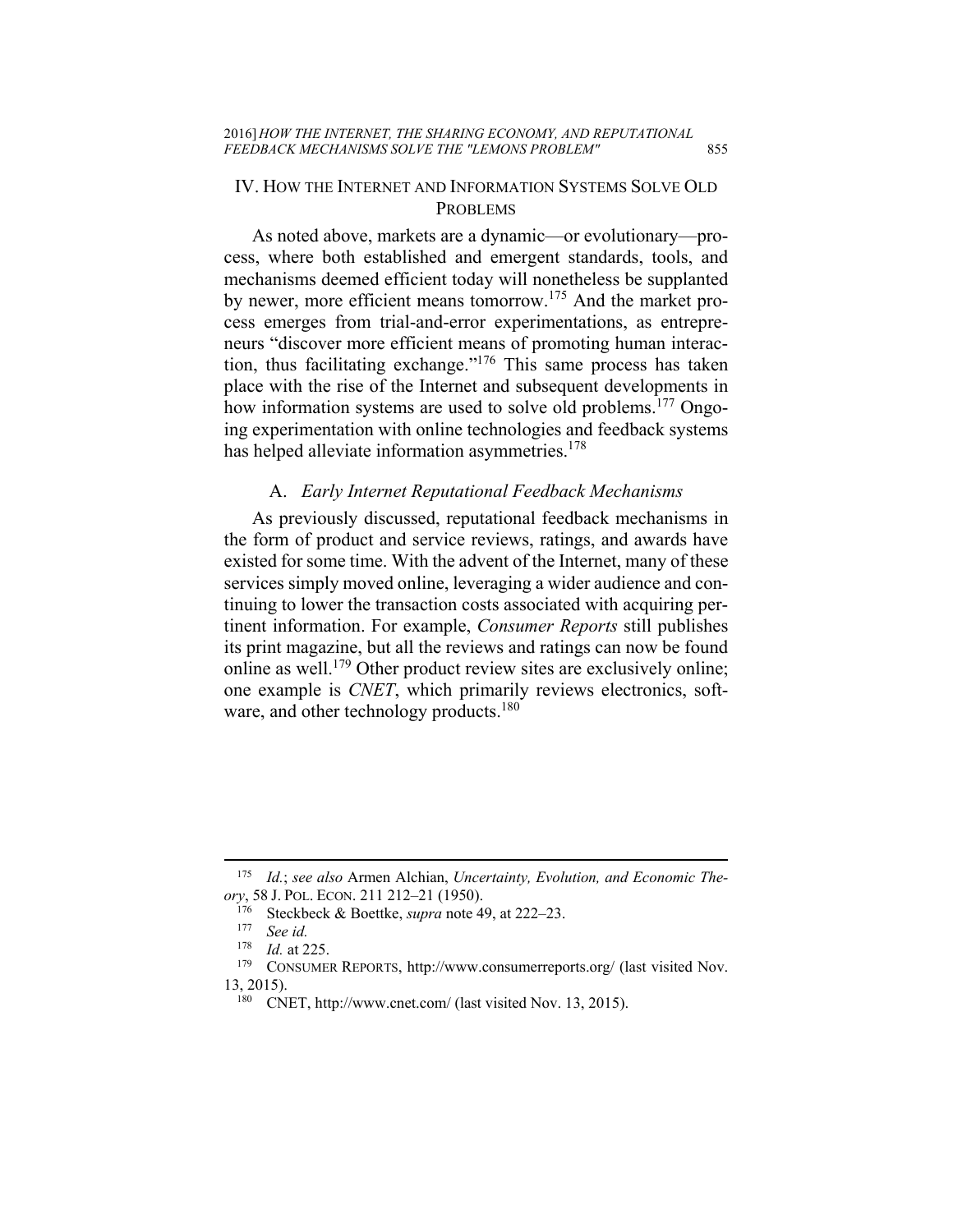The next evolution in online feedback mechanisms was prompted by average consumers—as opposed to professionals—rating products and services online.181 As Liangjun You and Riyaz Sikora note, "[o]nline opinion and consumer-review sites have dramatically changed the way consumers shop, enhancing or even supplanting traditional sources of consumer information such as advertising."182 One of the largest sites utilizing online product feedback is Amazon.com, where buyers rate individual items with a simple five-star system as well as detailed reviews.<sup>183</sup> These rating systems have evolved into service review platforms such as Yelp, which allow customers to comment on and rate local businesses.<sup>184</sup> Likewise, this has led to platforms such as TripAdvisor that provide a forum where travelers offer tips and ratings for specific travel sites, tourist spots, and hotels.185 Review and rating sites allow both professionals and amateurs to rate goods and services on platforms related to either general or hyper-specific interests.<sup>186</sup> These sites perform the vital function of providing consumers with the information they need before they engage in an exchange.<sup>187</sup>

The latest major evolution of online feedback mechanisms is the two-way or interactive rating system, which was popularized by eBay.188 While a one-way rating system is sufficient to decide which item to buy on Amazon, it is not sufficient when interacting with another unknown party, especially an individual rather than a company. Both eBay buyers and sellers have the option of leaving feedback for each other after a transaction, giving a positive, neutral, or negative rating along with a short comment.<sup>189</sup> Over time, eBay

1

Liangjun You & Riyaz Sikora, *Performance of Online Reputation Mechanisms under the Influence of Different Types of Biases*, 12 INFO. SYS. & E-BUS. MGMT. 417, 418 (2014). 182 *Id.* 

<sup>183</sup> *About Comments, Feedback, and Ratings*, AMAZON, http://www.amazon.com/gp/help/customer/display.html?nodeId=537806/ (last visited Nov. 13, 2015).<br><sup>184</sup> YELP, www.yelp.com (last visited Nov. 13, 2015).<br><sup>185</sup> TRIP ADVISOR, http://www.tripadvisor.com/ (last visited Nov. 13, 2015).<br><sup>186</sup> See, e.g., *About Comments, Feedback, and Ratings, supra* note 183; YELP,

*supra* note 184; TRIP ADVISOR, *supra* note 185.<br><sup>187</sup> *See, e.g.*, sources cited *supra* note 186.<br><sup>188</sup> *How Feedback Works*, EBAY, http://pages.ebay.com/help/feedback/howitworks.html (last visited Oct. 20, 2014). 189 *Id.*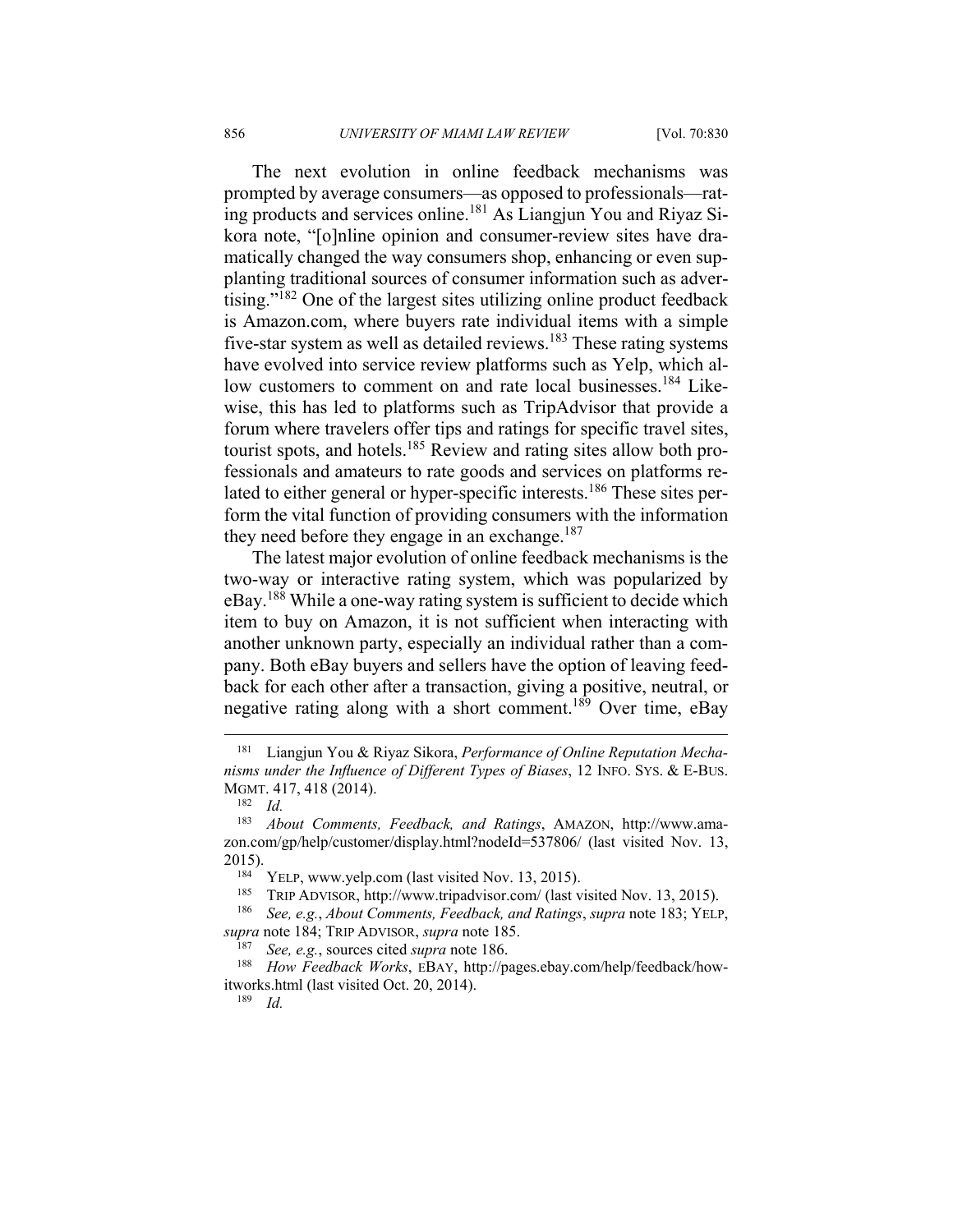members develop a feedback profile, that is, a reputation score based on other people's comments and ratings.<sup>190</sup> This is one of the most powerful parts of sellers' eBay profiles, and it can determine how easily or at how high a price they can sell items.<sup>191</sup> In fact, reputational systems have been found to both help avoid fraud and increase buyer satisfaction.<sup>192</sup> Moreover, Kevin Hoffman, David Zage, and Cristina Nita-Rotaru note that "[n]ot only do reputation systems help protect the buyer, but they have also been shown to reduce transaction-specific risks and therefore generate price premiums for reputable sellers."193 Conversely, in some instances, sellers can demand assurances from buyers with poor ratings with regard to their ability to pay.194 It is these simple feedback systems that allow communities like eBay not only to operate but to thrive.195 Others also note that

> feedback systems, or reputation mechanisms, increase trust and trustworthiness among strangers engaging in commercial transactions. They provide summarized histories of past behaviour, increasing the opportunities of well-behaved participants, and decreasing those of poorly-behaved ones. They thus improve trust by rewarding cooperation."196

The next section will explain how reputational systems have grown even more sophisticated with the recent rise of the sharing economy.

 $\frac{190}{191}$  *Id.* 

 $\frac{191}{192}$  *Id.* 

<sup>192</sup> Kevin Hoffman, David Zage, & Cristina Nita-Rotaru, *A Survey of Attack and Defense Techniques for Reputation Systems*, 42 ACM COMPUTING SURVEYS 1, 2 (December 2009).

 $\frac{193}{194}$  *Id.* 

 $\frac{194}{195}$  *Id.* 

 $\frac{195}{196}$  *Id.* 

<sup>196</sup> Elodie Fourquet, Kate Larson, & William Cowan, *A Reputation Mechanism for Layered Communities*, 6 ACM SIGECOM EXCHANGES 1, 1 (2006).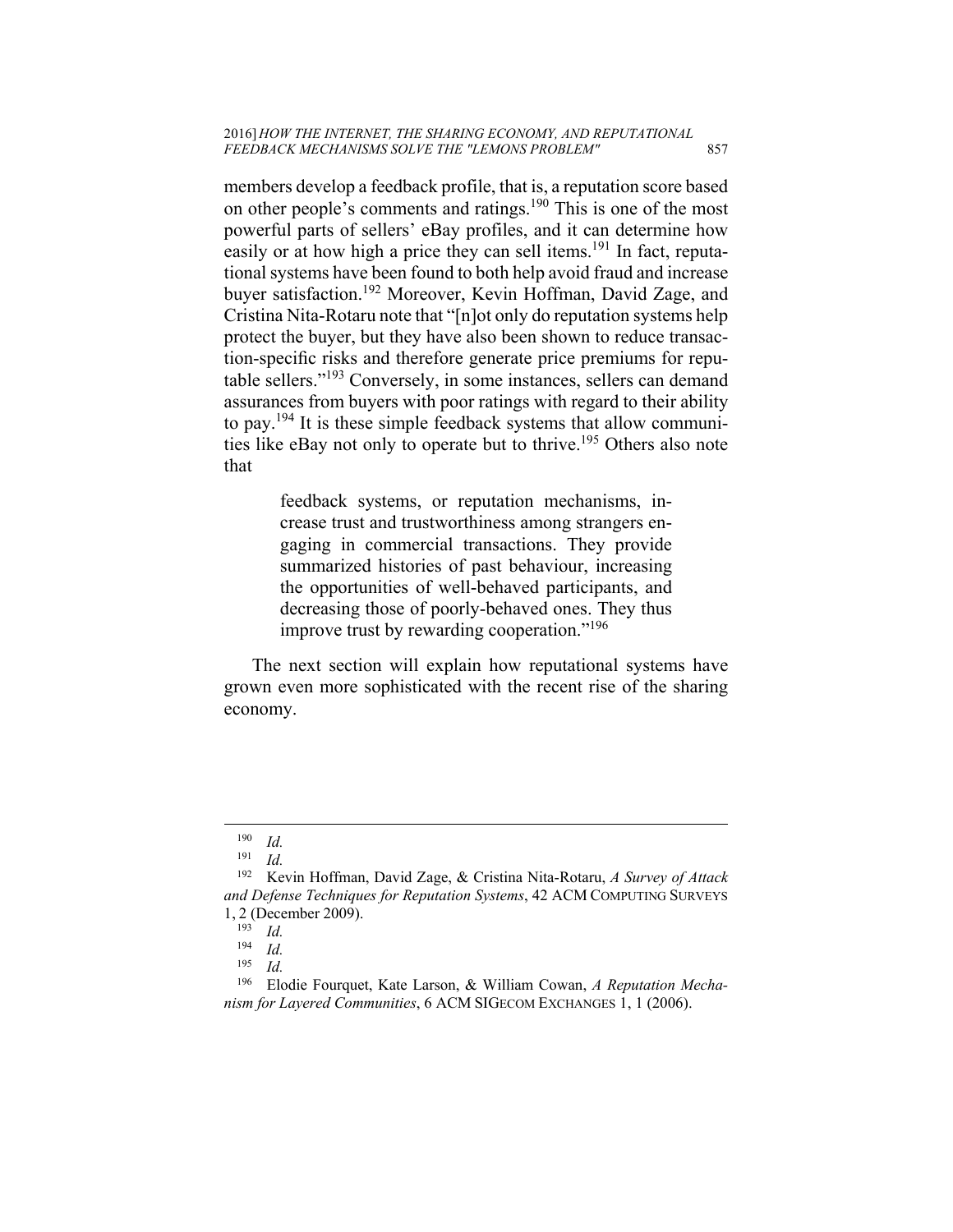## B. *Rise of the Sharing Economy and New Reputational Feedback Mechanisms*

The market for reputational mechanisms is active, robust, and always adapting to new challenges. The sharing economy has caused the development of new mechanisms at the same time old ones have adapted to technological change. There are two general types of online reputational mechanisms: centralized or third-party mechanisms, and peer-to-peer mechanisms.<sup>197</sup> They will be examined in order.

As Audun Jøsang, Roslan Ismail, and Colin Boyd note, trust and reputation schemes cover a wide variety of applications and utilize many different types of mechanisms.<sup>198</sup> Therefore, "there is no single solution that will be suitable in all contexts and applications."<sup>199</sup> The key is to allow these mechanisms to compete in the market.<sup>200</sup> Just as a competitive market in any other good or service will produce the most efficient result, a competitive market in online reputational mechanisms will allow those that provide the most accurate or efficient mechanism to develop.<sup>201</sup>

#### 1.CENTRALIZED OR THIRD-PARTY MECHANISMS

These mechanisms build trust in the centralized platform but not necessarily trust between the two transacting parties. For example, eBay has a money back guarantee that refunds buyers if they don't receive their item or the item they receive does not match the listing description.202 This mechanism does not increase the buyer's trust in the actual seller, nor does it increase the seller's personal reputation, but it does increase the level of comfort in the transaction.<sup>203</sup> In other words, the platform facilitating the transaction doesn't merely

<sup>197</sup> *See* Duffy, et al., *supra* note 77, at 703; Chrysanthos Dellarocas, *The Digitization of Word-of-Mouth: Promise and Challenges of Online Feedback Mechanisms*, 49 MGMT. SCI. 1407, 1421 (2003). 198 Audun Jøsang, Roslan Ismail, & Colin Boyd, *A Survey of Trust and Repu-*

*tation Systems for Online Service Provision*, 43 DECISION SUPPORT SYS. 618, 641  $(2007)$ .<br>
<sup>199</sup> *Id.*<br>
<sup>200</sup> So

<sup>200</sup> *See* Steckbeck & Boettke, *supra* note 49, at 222. 201 *See id.*

eBay Money Back Guarantee., EBAY, http://pages.ebay.com/help/policies/moneyback-guarantee.html (last visited Oct. 17, 2014). 203 *See id.*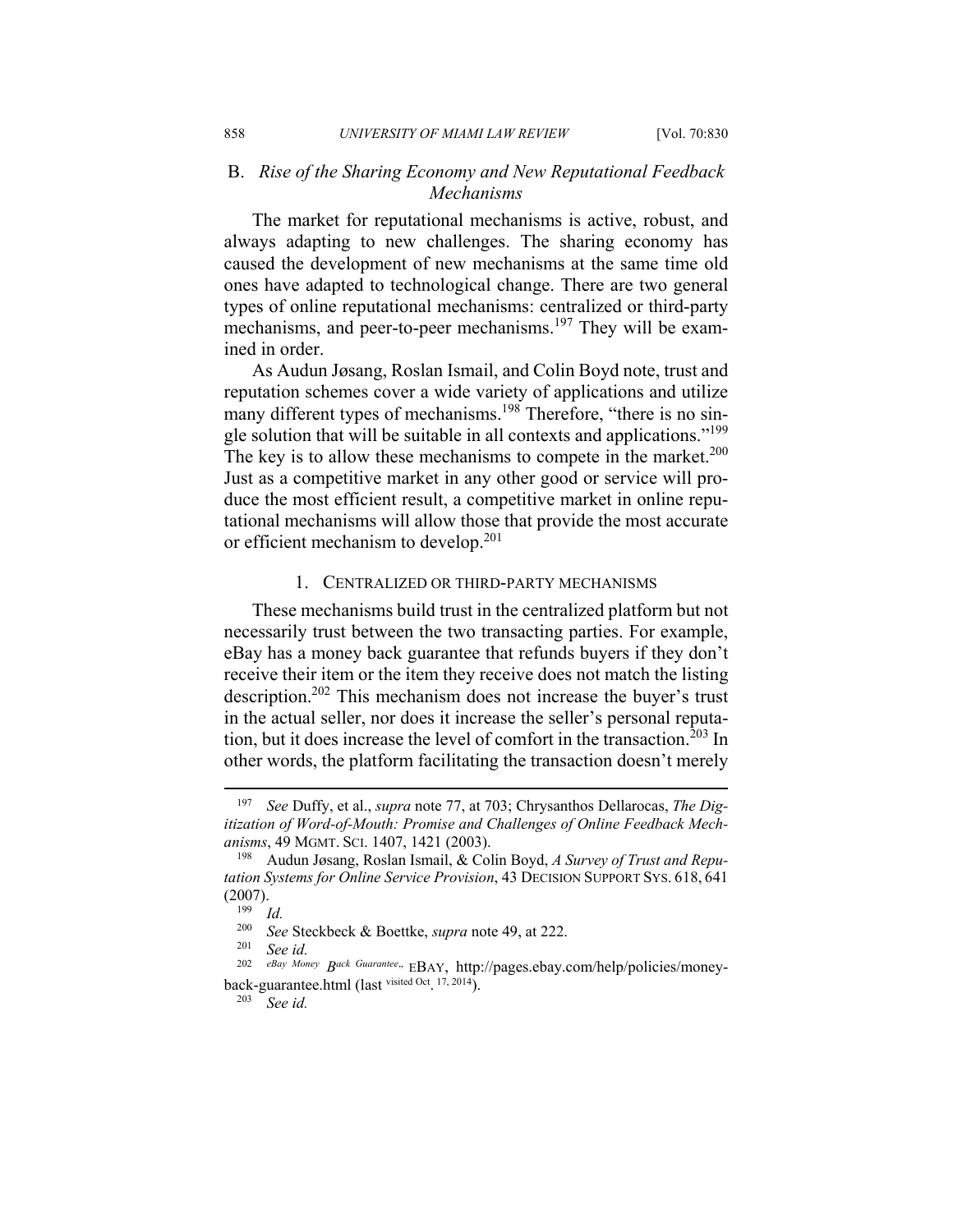connect buyers and sellers; it also acts as a third party seeking to add trust and validity to the transactions.<sup>204</sup> In contrast, an example of a platform that *only* connects buyer and seller, offering no additional value or assurance services, is Craigslist, the virtual equivalent of the classifieds in traditional print newspapers.<sup>205</sup>

While eBay and Airbnb started primarily as a simple servicelisting platform, it soon became evident to both that adding services and mechanisms to enhance trust in the transaction would be valuable to both parties. This frees people from having to critically evaluate each individual with whom they interact, thus lowering transaction costs. What these systems have in common is that they radically lower transaction costs by making hassle-free cooperation among diverse parties easier than ever.

As previously mentioned, guarantees by centralized platforms are fairly common. These are similar to the guarantees discussed earlier where a party offers to refund the purchase price if the buyer is unsatisfied. The only difference is that the seller previously provided the guarantee. For example, Maytag could offer a guarantee on their washing machine. With a centralized platform connecting independent buyers and sellers, the third-party platform, rather than the seller, can offer the guarantee. This is an obvious benefit to buyers, as it lowers their potential risk and therefore the cost of the transaction.206 But it also benefits the sellers as the buyer will now be willing to pay more.<sup>207</sup> While providing a guarantee is a cost to the third party, it also carries the benefit of increasing the number of transactions on the platform, of which the third party usually gets a percentage. Furthermore, it enhances the platform's brand, leading to further transactions and fee income.<sup>208</sup>

A similar mechanism offered by centralized platforms is insurance. The centralized platform may take out insurance policies on either party of the transaction or on both. This lowers the risk for either one of the transacting parties enough that they may now view

<sup>204</sup> *See id.* 

CRAIGSLIST, http://www.craigslist.org/about/sites? (last visited Nov. 13, 2015).<br><sup>206</sup> Hoffman, *supra* note 192, at 2.<br><sup>207</sup> *Id.*<br><sup>208</sup> Seaid

See *id.*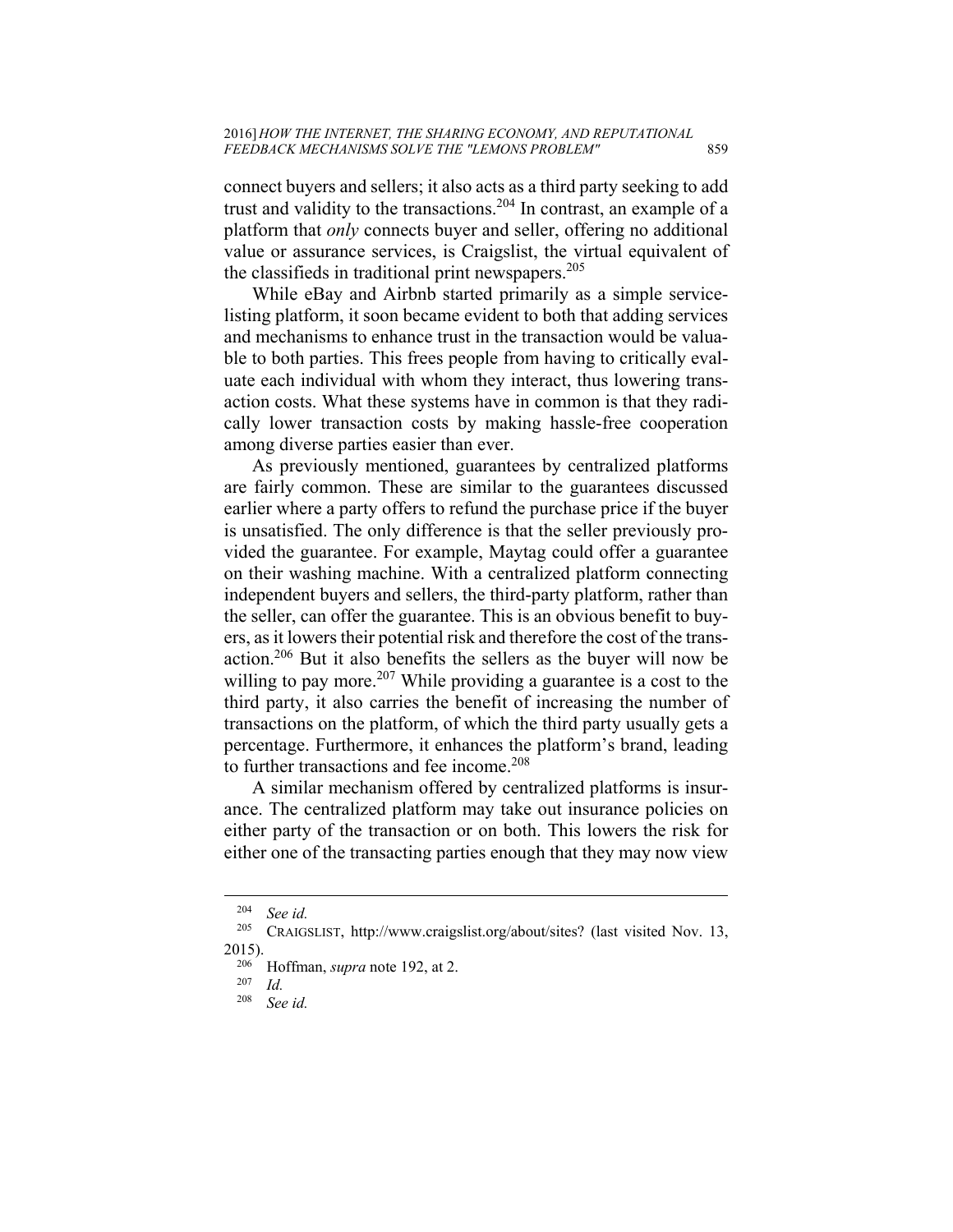the benefits as exceeding the costs. For example, the car-sharing platform Turo allows those with underutilized cars to rent them to those who need a car.<sup>209</sup> The risks to the owner of the car are high: Not only is their car at risk of damage, but an accident could incur liability charges from third parties as well.<sup>210</sup> To alleviate these risks, Turo covers all vehicle owners with an additional \$1 million liability insurance policy to protect against third-party claims for injuries and property damage as well as insuring the car up to the actual cash value due to collision and "comprehensive" causes.<sup>211</sup> Airbnb, the home-sharing platform, has a policy covering a host's residence up to \$1 million against damage by guests. $2^{12}$ 

Centralized exchanges also use vetting and screening mechanisms to block questionable or untrustworthy users from even entering their platform in the first place. This can take many forms, depending on the service offered. One of the biggest concerns for ridesharing services is the safety of the riders. To block suspect drivers from being listed in the first place, services like Lyft perform both criminal and driving background checks.213 The criminal check will exclude anyone with a record of violent crimes, sexual offenses, theft, property damage, felonies, or drug-related offenses.<sup>214</sup> The driving check will exclude anyone with certain moving violations, major violations (e.g., driving on a suspended license, reckless driving), and DUIs or other drug-related driving violations, as well as more serious driving-related infractions (e.g., hit-and-runs, felonies involving a vehicle).<sup>215</sup> They will also confirm that the driver has a valid driver's license and personal insurance that meets state requirements. Screening can be done on the consumer of the product or service as well; RelayRides will not allow people to rent cars from others if they have any major violations on their driving record

<sup>209</sup> TURO, https://turo.com/ (last visited Nov. 13, 2015). 210 *See id.* 

Insurance & Protection: In a Nutshell, TURO, https://turo.com/insurance (last visited Nov. 13, 2015). 212 *What is the Airbnb Host Guarantee?*, AIRBNB,

https://www.airbnb.com/help/article/279 (last visited Nov. 13, 2015). 213 *We Go the Extra Mile for Safety*, LYFT, https://www.lyft.com/safety (last

visited Nov. 13, 2015). 214 *Id.* 

<sup>215</sup> *Id.*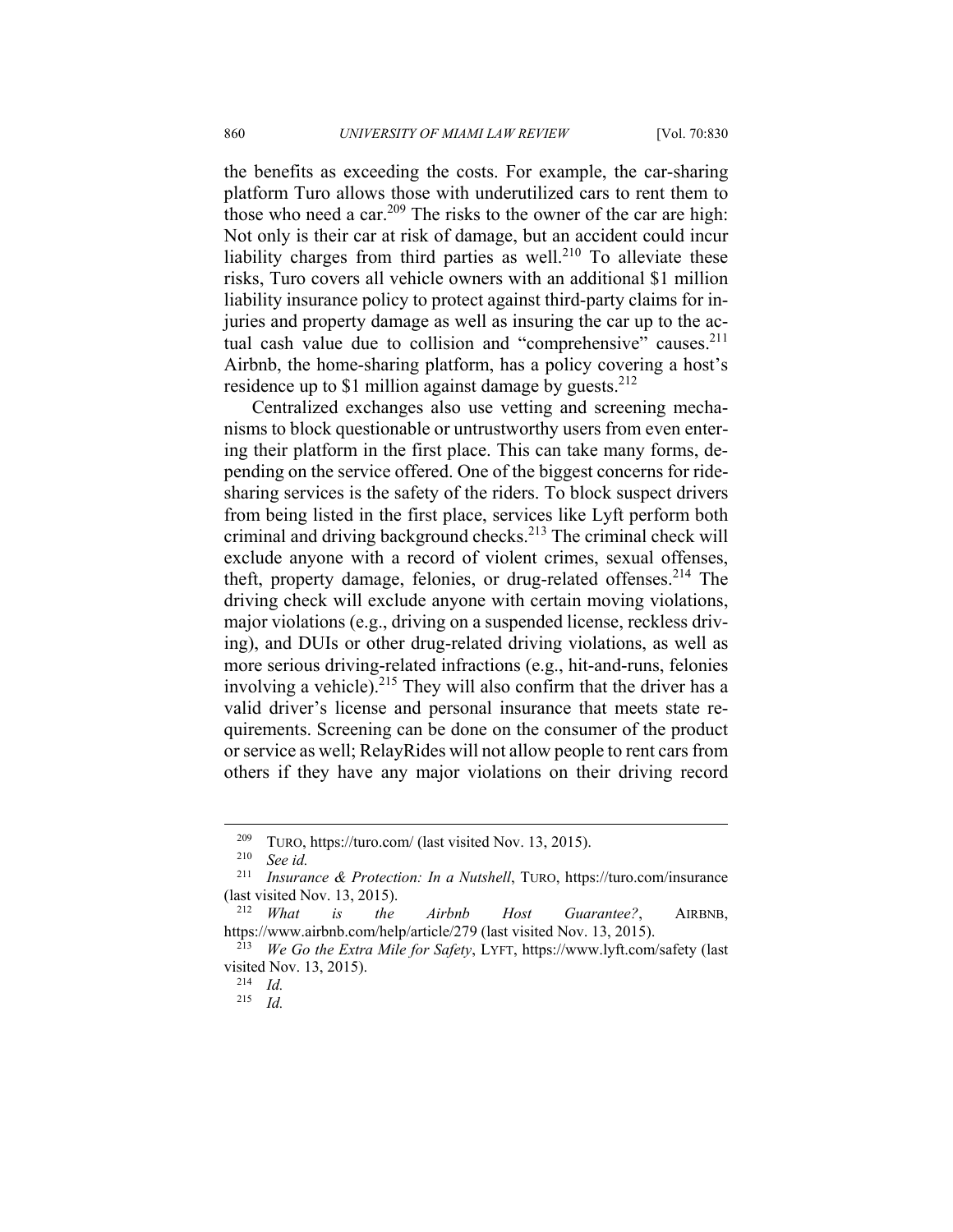(DUI, DWI, speeding over 20 mph, etc.) or even more than *one* minor violation in the last year.<sup>216</sup> Other forms of vetting can be more subjective, such as Lyft's Welcome Ride, also known as a personality check, where a seasoned Lyft driver must ride with a prospective driver and approve them before they can begin driving for Lyft.<sup>217</sup>

There are also mechanisms to ensure that only qualified providers can participate in certain services.<sup>218</sup> DogVacay, a service that connects dog owners with dog lovers who will watch their dogs, uses a system where prospective hosts must have their profiles approved before being listed as a dog sitter.<sup>219</sup> Hosts can improve their search result rankings (making it more likely people will hire them) with badges earned by reading, watching training videos, and taking tests to improve their dog care knowledge.<sup>220</sup> Similar to the Lyft personality check, they can also earn a badge by undergoing a phone interview with the company. $221$ 

Centralized platforms acting as a payment clearing system are one of the oldest mechanisms used to facilitate transactions. When the central platform clears or verifies the payment between a buyer and a seller, neither party has to worry about things like fraudulent checks.222 Further, there is no handling of cash by people like ridesharing drivers, which reduces their personal security risk.<sup>223</sup> Es-

<sup>216</sup> Relay Rides Support, *What Are the Eligibility Requirements?*, RELAYRIDES, http://support.relayrides.com/hc/en-us/articles/203991060-what-

are-the-eligibility-requirements (last visited Oct. 17, 2014).<br><sup>217</sup> *The Mentor Session*, LYFT, https://www.lyft.com/drive/help/arti-<br>cle/1286071 (last visited Oct. 17, 2014).

<sup>&</sup>lt;sup>218</sup> How to Get Your Host Profile Approved, DOGVACAY, https://support.dogvacay.com/hc/en-us/articles/204758739-How-to-Get-Your-Host-Profile-Approved (last visited Nov. 7, 2015).<br><sup>219</sup> *Id.*<br><sup>220</sup> *Earn Badges and Cred* 

Earn Badges and Credibility!, DOGVACAY, https://support.dogvacay.com/hc/en-us/articles/204038075-Earn-Badges-And-Credibility- (last visited Nov. 7, 2015). 221 Tanz, *supra* note 24. 222 *See, e.g.*, Sarah Mitroff, *Uber vs Lyft: 9 things to consider before your first* 

*ride*, CNET (Nov. 2, 2015, 09:06 AM), http://www.cnet.com/how-to/uber-lyftride-share-ride-hailing/. 223 *Id.*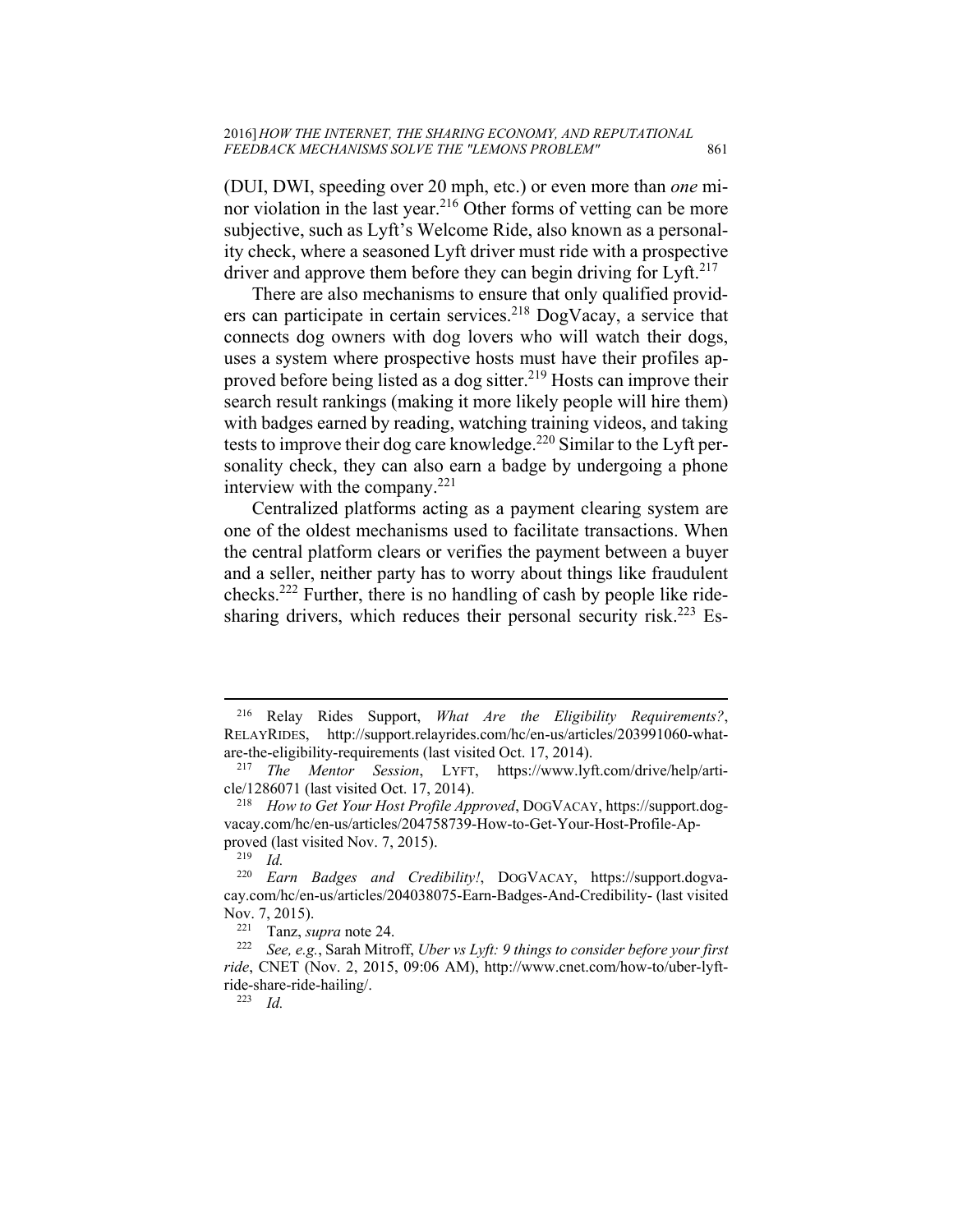crow services, used by sites such as eBay, offer an additional measure of security.224 For new eBay sellers who do not yet have a selling record or reputation, eBay will automatically withhold payment from completed sales for a number of days or until the buyer confirms that he or she received the item as expected and leaves feedback.225 A similar transaction can be used for high-priced items using Escrow.com, eBay's official escrow service.<sup>226</sup>

"Big data" analytics is a relatively new mechanism that is unique to online, centralized exchanges.<sup>227</sup> These mechanisms use computer algorithms to monitor transactions and either block or flag suspicious activity that is then sent to a human employee to investigate.228 For example, Airbnb's platform tracks almost every transaction element of someone booking a host's room including the listing, profile, reservation, payment, all communication between the prospective guest and host, and the follow-up review.229 Using this information, Airbnb's algorithms develop a "trust score" for each reservation.230 If the trust score is too low, it is automatically flagged for further investigation by their security team.231 Common items the system can flag or block include messages that mention the words "Western Union" (a sign the host is trying to circumvent Airbnb's payment system<sup>232</sup>); a host and guest repeatedly booking rooms with each other (they may be trying to build up their reviews or ratings through fake bookings); or a new user booking very expensive rooms with a new host (raising the possibility of a money

<sup>224</sup> *Using escrow services for eBay Motors vehicle purchases*, EBAY, http://pages.ebay.com/help/pay/escrow.html (last visited Nov. 7, 2015). 225 *Funds for Below Standard and New Sellers*, EBAY,

http://pages.ebay.com/sellerinformation/build-your-business-online/deliver-

great-service/fundsavailability/ (last visited Feb. 12, 2016).<br><sup>226</sup> Using escrow services for eBay Motors vehicle purchases, supra note 224.<br><sup>227</sup> See generally, VIKTOR MAYER-SCHÖNBERGER & KENNETH CUKIER, BIG

DATA: A REVOLUTION THAT WILL TRANSFORM HOW WE LIVE, WORK, AND

THINK 131 (2013). 228 *Id.* at 176. 229 Tanz, *supra* note 24. 230 *Id.* 

*Id.* 

<sup>232</sup> *See id.*; *What If Someone Asks to Arrange Payment through Email or off the Airbnb Website?*, AIRBNB HELP CENTER, https://www.airbnb.com/help/article/199/what-if-someone-asks-to-arrange-payment-thorugh-email-or-off-theairbnb-website (last visited Feb. 1, 2014).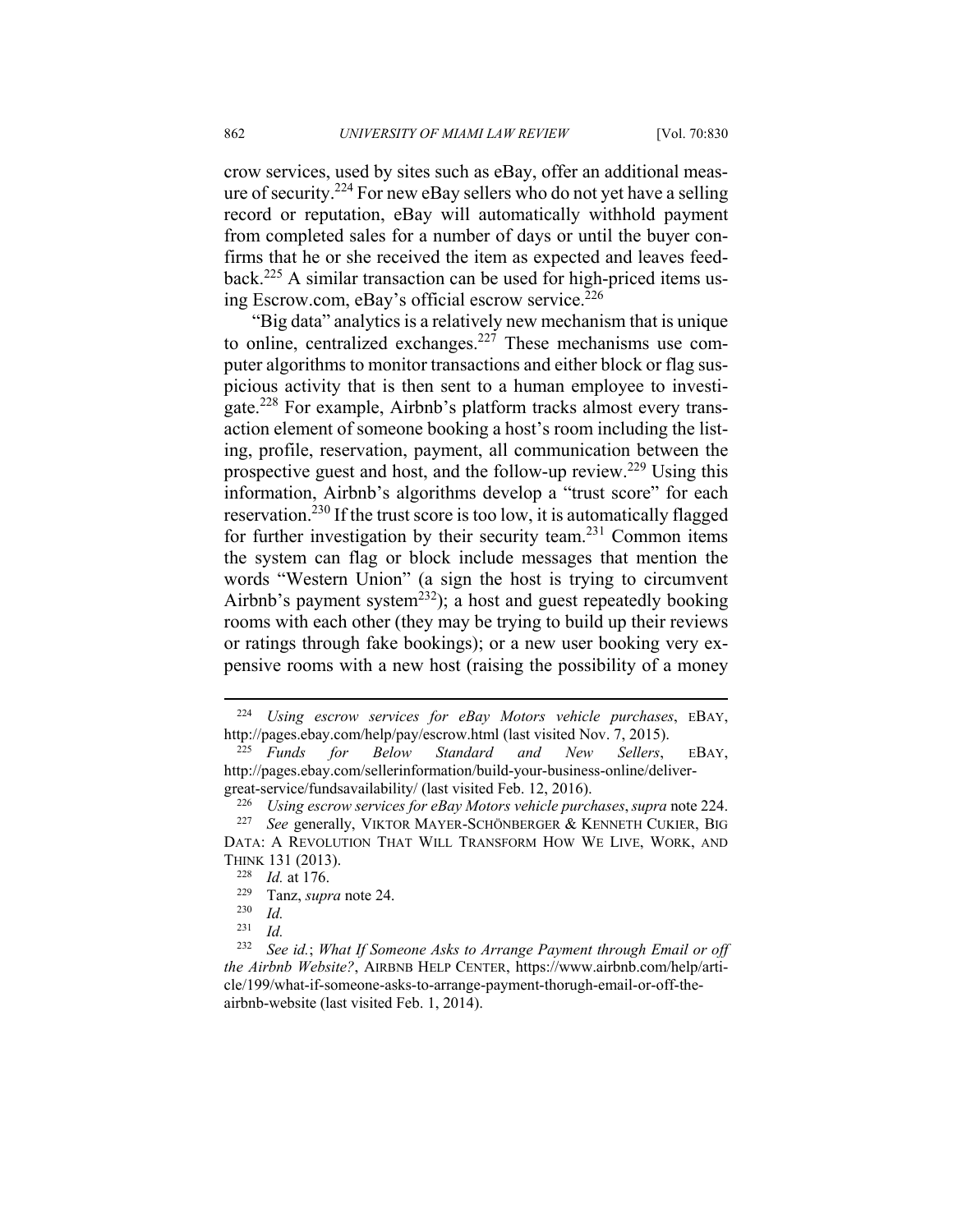laundering scheme). $233$  Airbnb undertakes such initiatives even though no law or regulation demands it because platforms like Airbnb possess the scale and incentive to build this infrastructure.<sup>234</sup> Airbnb currently has a team of approximately 80 people, with backgrounds such as former government investigators and criminal prosecutors, who are constantly reviewing suspicious activity and finding new ways to combat fraud and abuse. $235$ 

To summarize, when it comes to centralized or third-party mechanisms, there are already a number of well-established mechanisms in addition to emerging ones that are made possible by the advent of big data and analytics.<sup>236</sup> These mechanisms work well because the third party is also a stakeholder in the transaction (usually because they receive a percentage of the transaction) and therefore have aligned interests to root out fraud and abuse.<sup>237</sup> They also possess the scale and resources to offer mechanisms—such as guarantees, insurance, and even entire fraud investigation teams—that would be too expensive for individual actors.<sup>238</sup>

While some may point out that these mechanisms do not *directly* increase the trust between the transacting parties, the end result is the same: Transactions that would not otherwise occur due to lack of trust are indeed facilitated.239 This is similar to the way personal referrals have worked in the traditional economy.240 Some people may not at first trust Bob the plumber to repair a sink, but if all their coworkers recommend him, then they may indeed choose to hire him. In such a case, they are leveraging the coworkers and their feedback as a third party, much as users leverage the network and feedback of other users on a centralized platform.241 In the end, the result is the same: The risk or cost of the transaction is lowered, allowing it to take place and creating value for both parties.<sup>242</sup>

<sup>233</sup> Tanz, *supra* note 24. 234 *Id.* 

*Id.* 

<sup>236</sup> Mayer-Schönberger & Cukier, *supra* note 227, at 131. 237 *See generally* Tanz, *supra* note 24. 238 *Id.* 

<sup>239</sup> Jøsang, Ismail & Boyd, *supra* note 198, at 619. 240 *Id.* at 626. 241 *Id.* at 622. 242 *Id.* at 626.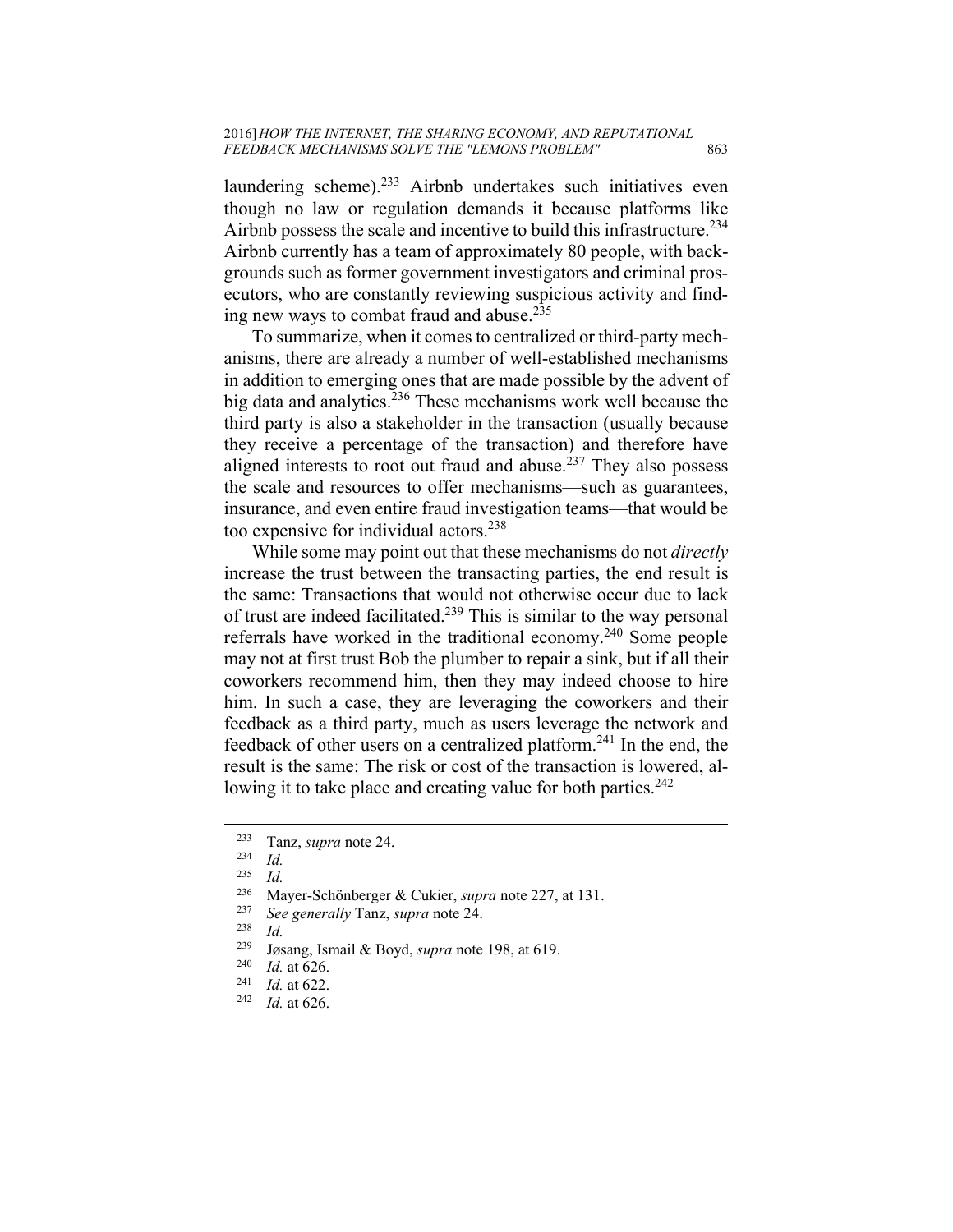#### 2.PEER-TO-PEER MECHANISMS

The second major category of online reputational systems includes mechanisms that directly increase the trust between the two parties involved in a transaction.<sup>243</sup> These are feedback mechanisms that are truly peer to peer in character.<sup>244</sup> Even though a third-party platform may make the existence of the mechanism possible, the value is created by interactions between the two transacting parties.245 Before discussing these mechanisms, however, it should be noted that trust and reputation schemes are used in varying ways in a vast array of situations; there is no one-size-fits-all solution suitable for all times and all contexts.<sup>246</sup>

Ratings and reviews are one of the most popular peer-to-peer feedback mechanisms, and they rely on what is often referred to as collaborative sanctioning.<sup>247</sup> These mechanisms have been around since the Web's earliest days with the rise of eBay and Amazon, and they have already been discussed in detail previously.<sup>248</sup> Therefore, only a little elaboration is needed here.

Two important changes since the early days of web commerce have made peer-to-peer feedback mechanisms more ubiquitous and robust. First, the rise of Web 2.0 services over the past decade blogs, social networking platforms, smartphones and mobile apps have made it easier than ever for the public to have a voice in commercial and noncommercial transactions.<sup>249</sup> Importantly, the geolocation technology embedded in many of these tools and platforms adds another layer of accountability by making it easier for consumers and companies to interact and locate each other.<sup>250</sup>

These technological developments have encouraged companies and other organizations (including governments) to become more

 $\overline{a}$ 

*Twitter Experience Wrong*, HUFF POST BUS. (Nov. 5, 2013, 10:48 AM), http://www.huffingtonpost.com/rob-tarkoff/wake-up-brands\_b\_4171805.html. 250 Mayer-Schönberger & Cukier, *supra* note 227, at 88–89.

 $\frac{243}{244}$  *Id.* 

 $\frac{244}{245}$  *Id.* 

<sup>&</sup>lt;sup>245</sup> *Id.* at 627.<br><sup>246</sup> *Id.* at 641.<br><sup>247</sup> "[T]he term '*collaborative sanctioning*' [] has been used to describe reputation systems, because the purpose is to sanction poor service providers, with the aim of giving an incentive for them to provide quality services." *Id.* at 623.<br><sup>248</sup> *Id.* at 631–34.<br><sup>249</sup> Rob Tarkoff, *Wake Up Brands: Customers Will Punish Those Who Get the*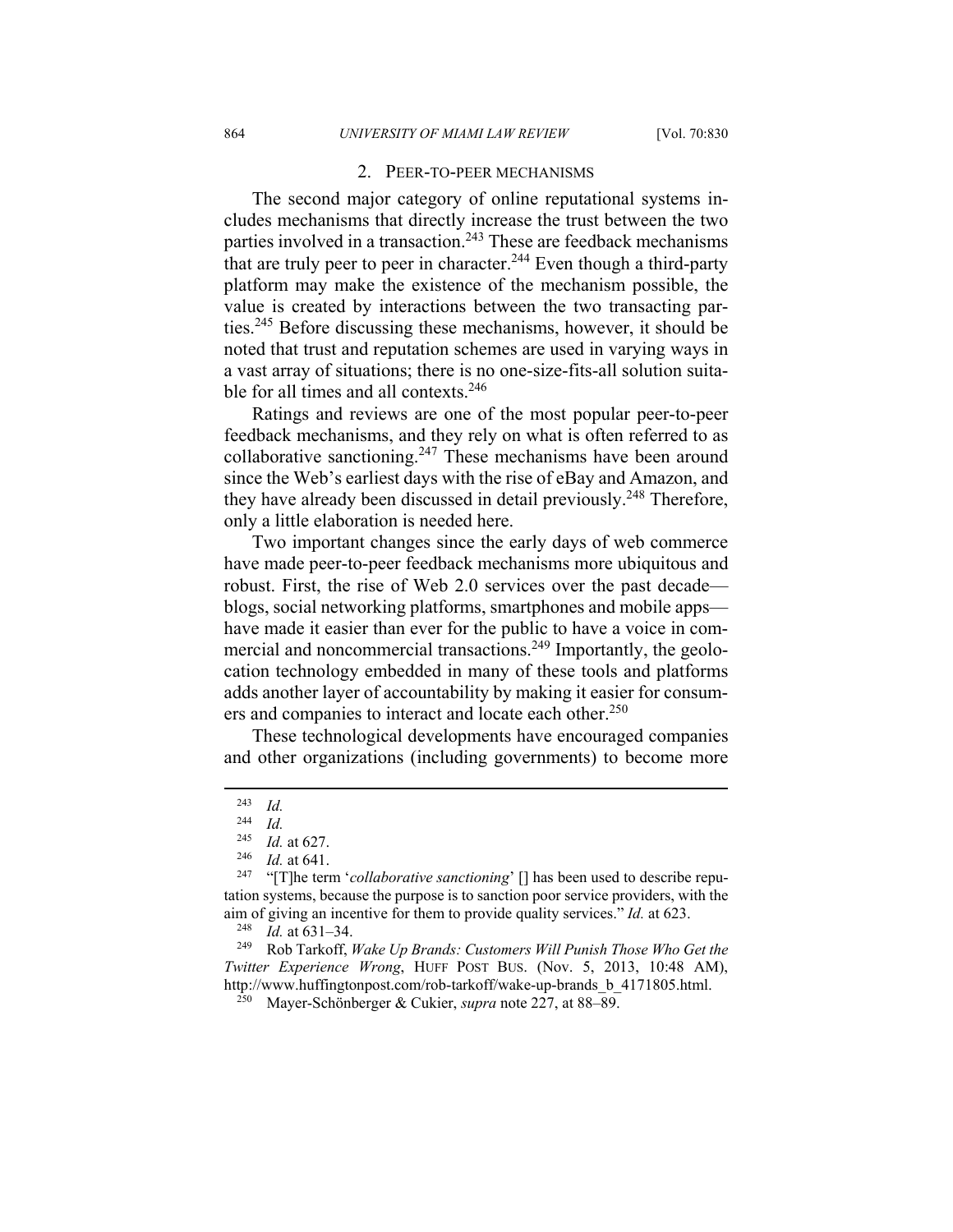responsive to consumer and citizen demands.251 Many organizations also offer specific pages and social media services to address customer service concerns.252 In particular, Facebook and Twitter are now frequent outlets for consumer complaints.253 Many consumers take to Twitter or Facebook to complain about shoddy service or to praise vendors.254 Many corporations have specific websites or Twitter accounts specifically for this purpose.<sup>255</sup>

For example, in order to respond to consumer complaints promptly, most airlines (both major and minor) have established a presence on social media websites such as Twitter and Facebook, in addition to YouTube and Instagram.<sup>256</sup> As consumers and firms adjust to these platforms, companies are able to engage in a much warmer relationship with their clientele.<sup>257</sup> When things go wrong for the customer, however, these mechanisms are also the best way to get grievances resolved quickly and in real time.<sup>258</sup> Twitter has proven to be a particularly powerful tool for consumers to complain about services and get prompt responses because of the public nature of these posts and because such complaints are readily searchable and sharable on the Internet.<sup>259</sup> These feedback mechanisms also help bolster the quality of service through intense competition and constant innovation.

1

<sup>&</sup>lt;sup>251</sup> Tarkoff, *supra* note 249.<br><sup>252</sup> Knowledge@Wharton, *The Ignored Side of Social Media: Customer Service*, FORBES ENTREPRENEURS (Jan. 9, 2014, 04:19 PM), http://www.forbes.com/sites/knowledgewharton/2014/01/09/22014/. 253 *Id.*

 $\frac{254}{255}$  *Id.* 

 $\frac{255}{256}$  *Id.* 

<sup>256</sup> Andrea Sachs, *Now Boarding Passengers on Air Social Media*, WASH. POST: TRAVEL, (April 3, 2013) http://www.washingtonpost.com/lifestyle/travel/now-boarding-passengers-on-air-social-me-

dia/2014/04/03/a755440e-b390-11e3-b899-20667de76985\_story.html; *see also* Lauren Silverman, *How to Use Social Media as a Last-Minute Travel Agent*, MARKETPLACE: TECH, (Nov. 28, 2014), http://www.marketplace.org/topics/tech/how-social-media-can-divert-you-around-travel-hassles.<br><sup>257</sup> Lucy Wallis, *Why It Pays to Complain via Twitter*, BBC NEWS: BUS., (May

<sup>21, 2014),</sup> http://www.bbc.com/news/business-27381699. 258 *Id.*

<sup>259</sup> *Id.*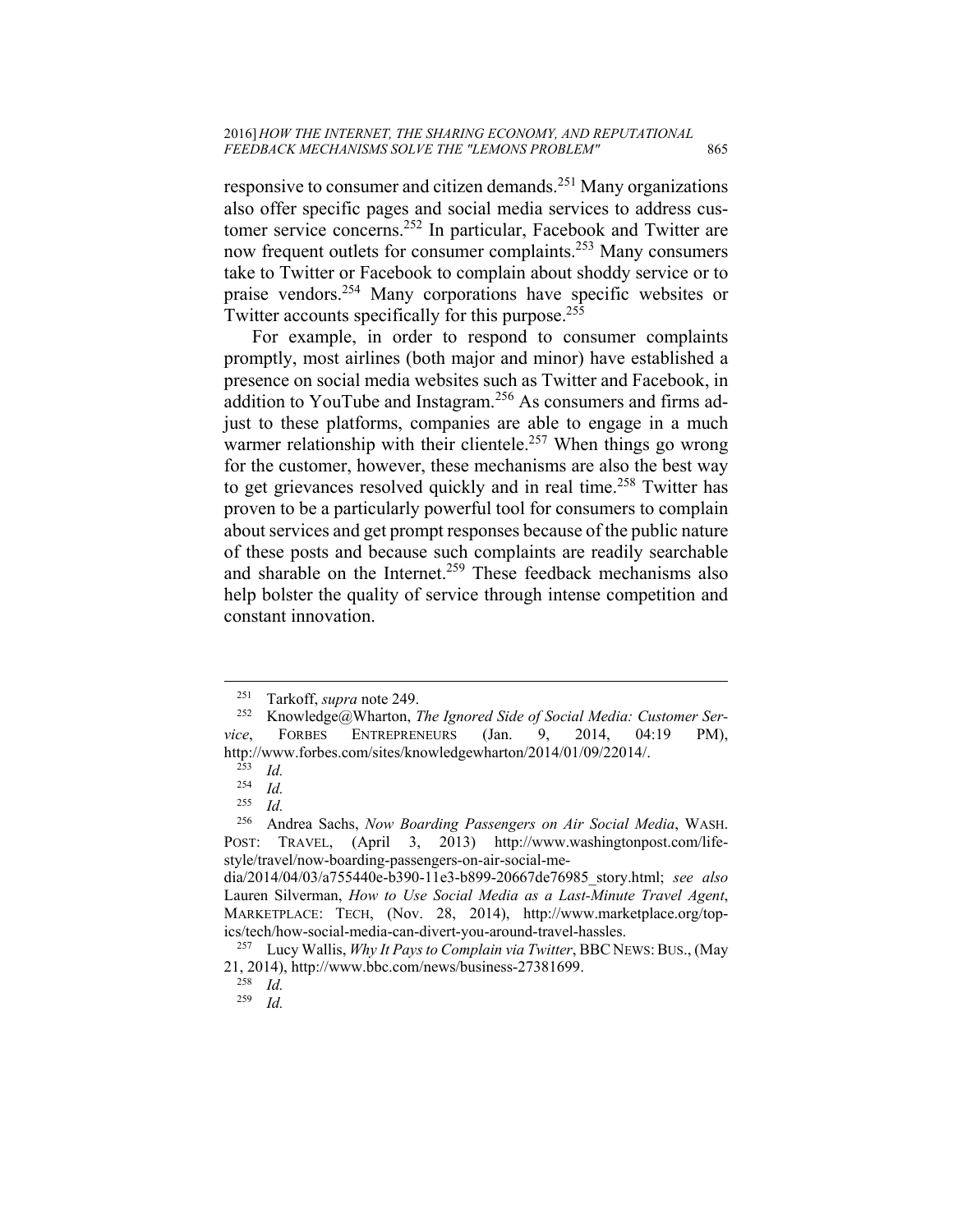A second major change since the early days of the Web is that the recent explosion of the sharing economy—which depends upon many of the ingredients just discussed—has enabled even more direct and instantaneous interaction between those supplying and demanding various services. The sharing economy relies heavily on ratings and reviews, using everything from simple star or point systems to detailed reviews from users.260 For example, ride-sharing companies employ some of the most extensive rating systems, whereby both the rider and the driver use a five-star system to rate each other after every ride.<sup>261</sup> The companies can use the ratings to select drivers, and drivers can use the ratings to decide whether to accept riders. Companies like Lyft even have rules whereby drivers whose average rating falls below 4.6 (out of 5) stars will be at risk of being deactivated; similarly, a rider who rates a driver at three stars or lower will never be matched with that driver again.<sup>262</sup>

In a peer-to-peer transaction, both parties attempt to gain information about the other.<sup>263</sup> Humans use various forms of signaling all of the time to try to convey something about their reputation or trustworthiness.264 For example, bankers usually dress professionally and work in large, intimidating stone buildings to signal their soundness and trustworthiness in handling peoples' hard-earned money. EBay sellers use multiple pictures in their listings, and Airbnb will send a professional photographer to hosts' homes to showcase them appropriately.<sup>265</sup>

Many online sharing platforms encourage their users to communicate directly with each other through the platform, which has been found to be a powerful way to gain trust and build reputations in online transactions and communities.<sup>266</sup> RelayRide stumbled

<sup>260</sup> *We Go the Extra Mile for Safety*, *supra* note 213. 261 *Id.* 

*Id.* 

<sup>263</sup> Tanz, *supra* note 24. 264 Jøsang, Ismail & Boyd, *supra* note 198, at 619. 265 *Get Access to a Professional Photographer—It's Free*, AIRBNB, https://www.airbnb.com/info/photography (last visited Feb. 13, 2016). 266 Elinor Ostrom, *A Behavioral Approach to the Rational Choice Theory of* 

*Collective Action: Presidential Address, American Political Science Association, 1997*, 92 AM. POL. SCI. REV. 1, 6 (1998) (providing an overview of some of the experiment evidence showing that communication between parties permits substantial increases in their cooperation with one another).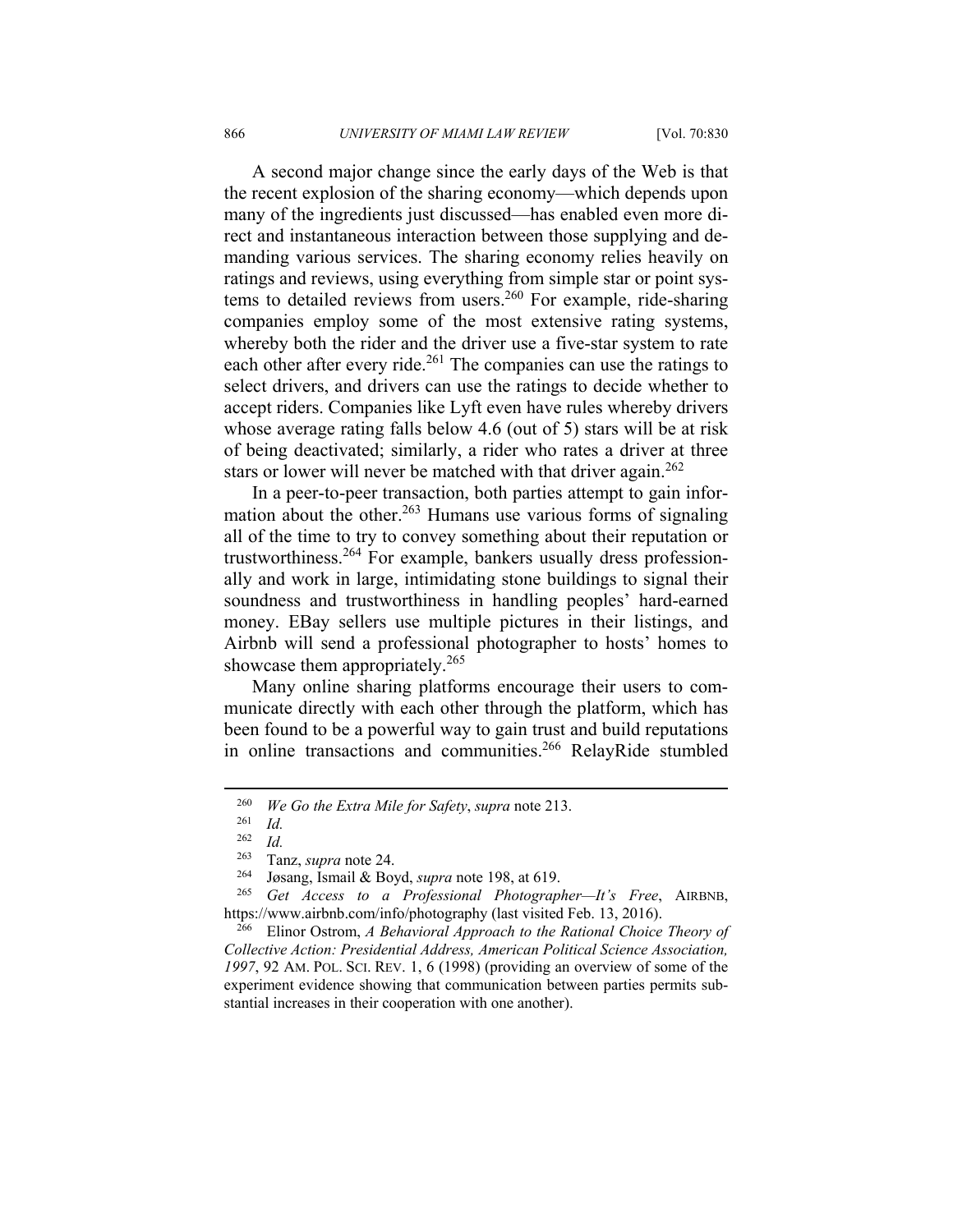upon this concept accidentally when they changed the way they transferred car keys from owner to renter.<sup>267</sup> When the company first started, they had membership-card readers installed in every owner's car.268 Renters could unlock and start a car by swiping their membership card, thus eliminating the need for the car owner to be present.269 But it soon became clear to RelayRide that, in order to grow efficiently, they would have to abandon having card readers installed in every car.<sup>270</sup> Instead, renters and owners met face to face to hand off the keys.271 The human connection led to gains for both parties: Owners made fewer damage claims and both renters and owners reported higher satisfaction ratings.272 As the CEO of RelayRides, Andre Haddad, stated, "People strike up a conversation and realize they have something in common, which boosts trust and makes people feel accountable. They're going to have to return this car to that person and look them in the eye." $273$  For the same reasons, Airbnb, Uber, Lyft, and many other platforms require users to have a clear profile photo displayed with their accounts.<sup>274</sup>

In fact, any information that confirms a person's identity strengthens the trust and reputational ties between parties.<sup>275</sup> That is why many sharing services prefer people to sign up using their Facebook account, as it is linked to their real identity.276 Lyft had originally allowed riders to sign up only with a Facebook account (but now also allows a valid cellphone number).<sup>277</sup> The European ridesharing platform BlaBlaCar will also verify a driver's phone number, email, and Facebook account along with real photos and names.278 Airbnb hosts can require that their guests have a Verified ID Badge, meaning they have verified their identity with the Airbnb

- 
- 
- <sup>277</sup> *Signup*, LYFT, https://www.lyft.com/signup (last visited Nov. 12, 2015). 278 *See Trust & Safety*, *supra* note 274.
- 

<sup>267</sup> Tanz, *supra* note 24. 268 *Id.* 

 $\frac{269}{270}$  *Id.* 

 $\frac{270}{271}$  *Id.* 

 $rac{271}{272}$  *Id.* 

*Id.* 273 *Id.* 

<sup>274</sup> *Id.*; *Trust & Safety*, BlaBlaCar, http://www.blablacar.co.uk/trust-safety-insurance (last visited Oct. 17, 2014).<br><sup>275</sup> See Trust & Safety, *supra* note 274.<br><sup>276</sup> Id. <sup>277</sup> Signup J VET https://www.hrt.com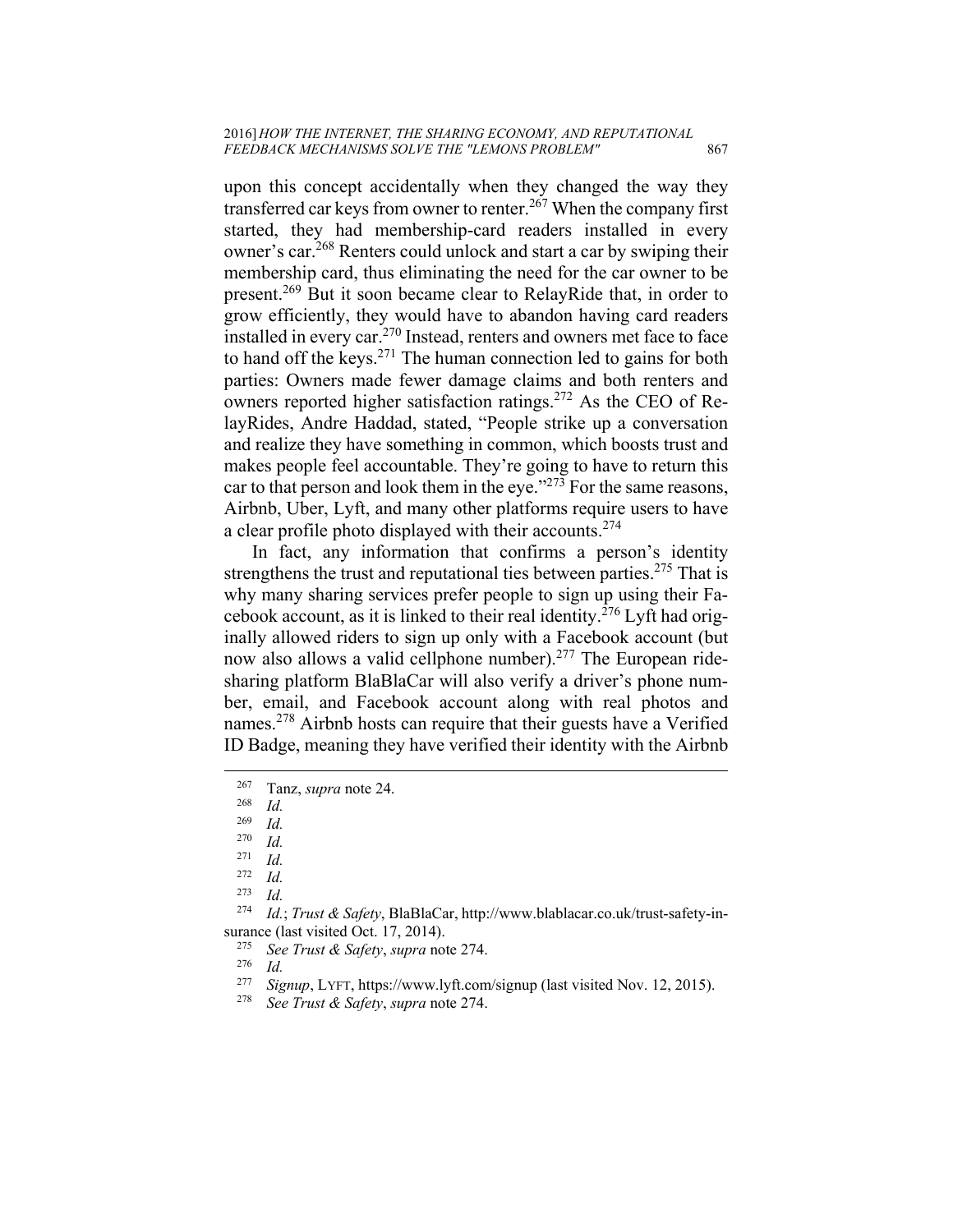platform by uploading a driver's license or passport photo or have connected other online accounts to their identity.<sup> $279$ </sup> Other items that platforms will verify include credit cards and bank accounts. A variation of this is a quid pro quo policy where users have to share information about themselves if they want to see the same information from others in the network.280

Finally, the ability for both users and providers of a good or service to differentiate between individuals is another powerful mechanism that has gained use in the sharing economy.<sup>281</sup> Feastly, a platform connecting chefs willing to prepare and host a meal in their home with consumers willing to pay for the dining experience, allows the host to accept or reject RSVPs from potential diners based on the information they provide or on what is included in their social network.282 Similarly, ride-sharing drivers can decide not to pick up passengers with low ratings.283 This mechanism allows both parties to decide with whom they want to interact.<sup>284</sup> At the same time, they know when they do interact with another party, both are doing so voluntarily.285

Generally speaking, the peer-to-peer mechanisms of building online trust and reputation in the sharing economy are very similar to those used in the physical world.<sup>286</sup> Unsurprisingly, they are centered on establishing an identity and increasing communication between humans.287 Cliff Lampe of the University of Michigan's School of Information notes that these mechanisms help establish new social norms in the process.<sup>288</sup> In particular, he states that "[b]y providing feedback about behavior, penalizing negative actions, sig-

<sup>279</sup> *What I s Verified ID?*, AIRBNB: HELP CENTER, https://www.airbnb.com/help/article/450/what-is-verified-id (last visited Nov. 12, 2014).

 $\frac{280}{281}$  *Id.* 

<sup>&</sup>lt;sup>281</sup> Tanz, *supra* note 24.<br><sup>282</sup> FAQ, FEASTLY, https://eatfeastly.com/info/faq/cooks/ (last visited Oct. 17,

<sup>2014). 283</sup> Tanz, *supra* note 24. 284 *Id.* 

 $\frac{285}{286}$  *Id.* 

<sup>286</sup> Jøsang, Ismail & Boyd, *supra* note 198, at 619. 287 *See generally id.*

<sup>288</sup> Cliff Lampe, *The Role of Reputation Systems in Managing Online Communities*, *in* THE REPUTATION SOCIETY: HOW ONLINE OPINIONS ARE RESHAPING THE OFFLINE WORLD 77, 77–78 (Hassan Masum & Mark Tovey eds., 2011).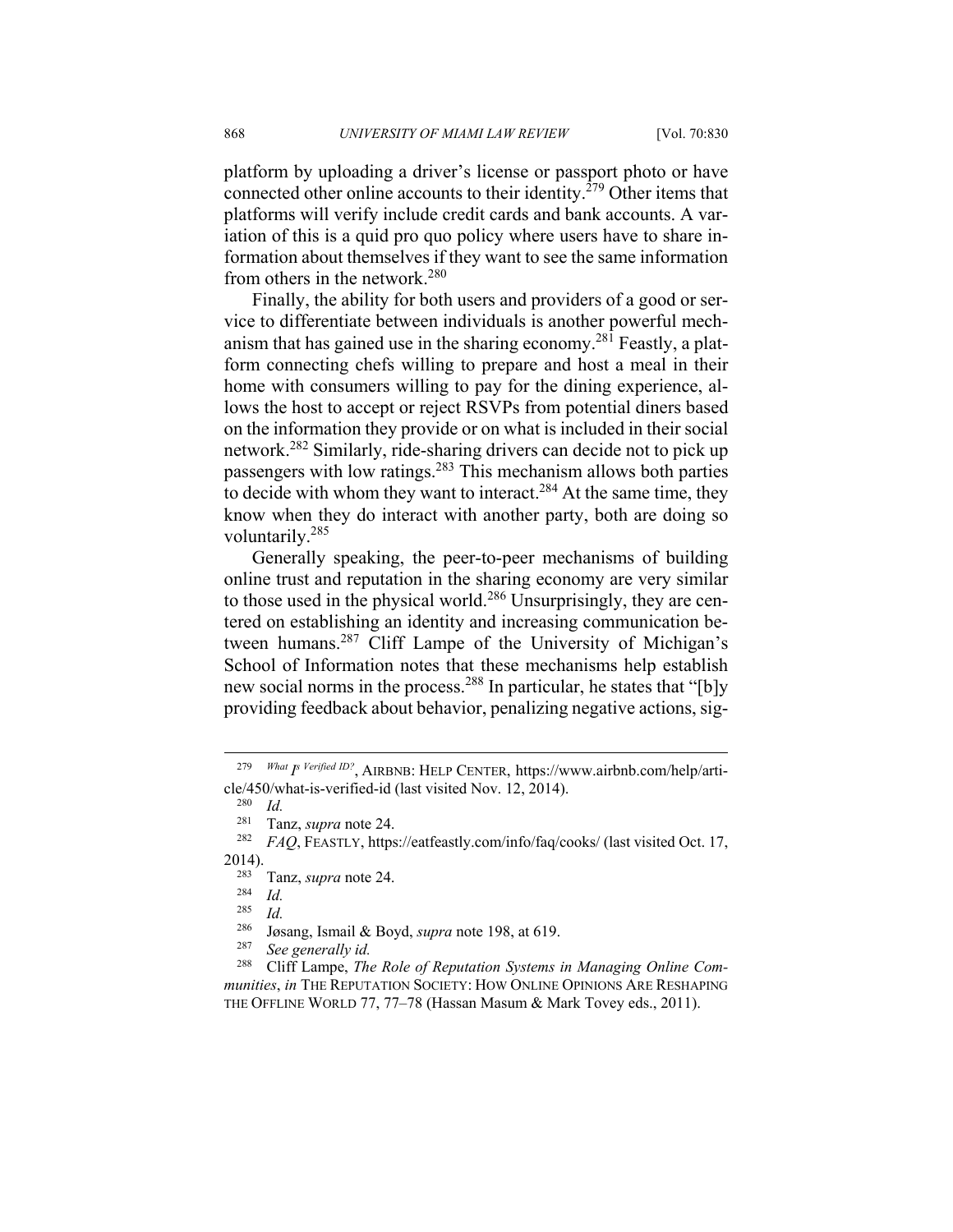naling desired outcomes, and rewarding users, reputation and recommender systems are providing *socializing functions* and becoming valuable tools for organizing online environments."289 In addition, Lampe argues that these tools are also essential to the growth of these environments because they both teach and enforce social norms within these spaces.<sup>290</sup> They also socialize new users as they enter the system for the first time; "by providing information about users, rating systems can act as 'cues' or 'signals' in online communities, allowing users to reach common ground about each other and facilitating social interaction."<sup>291</sup>In summary, there currently exists a host of mechanisms used to enhance trust and reputation in the sharing economy. These mechanisms continue to change and evolve to meet the needs of both buyers and sellers. Reputational systems have been heralded as the unsung heroes of the social Web.<sup>292</sup> As Chrysanthos Dellarocas notes, "In some form or another, they are an integral part of most of today's social web applications."293

Reputational systems make online commerce a safer and more secure experience.<sup>294</sup> Some have gone so far as to regard trust and reputational systems as security mechanisms.295 Much of this security is the result of reputational systems overcoming the information asymmetries of the past.296 However, just as different situations call for different security mechanisms, various sharing economy transactions call for different levels of reputational systems. People may not need to thoroughly vet the person hired to mow the lawn, but they will certainly seek out more information and spend much more time reviewing a potential babysitter for their children. Thus, the nature of the exchange oftentimes dictates the reputational systems that individuals rely on to acquire the necessary information.<sup>297</sup>

<sup>289</sup> *Id.* at 77. 290 *Id.* at 78. 291 *Id.* at 78, 81. 292 Chrysanthos Dellarocas, *Designing Reputation Systems for the Social Web*, *in* THE REPUTATION SOCIETY: HOW ONLINE OPINIONS ARE RESHAPING THE OFFLINE WORLD 3, 3 (Hassan Masum & Mark Tovey eds., 2011). 293 *Id.*

<sup>294</sup> Jøsang, Ismail & Boyd, *supra* note 198, at 618–19, 622. 295 *Id.* at 622. 296 *Id.* at 618. 297 Dellarocas, *supra* note 292, at 5.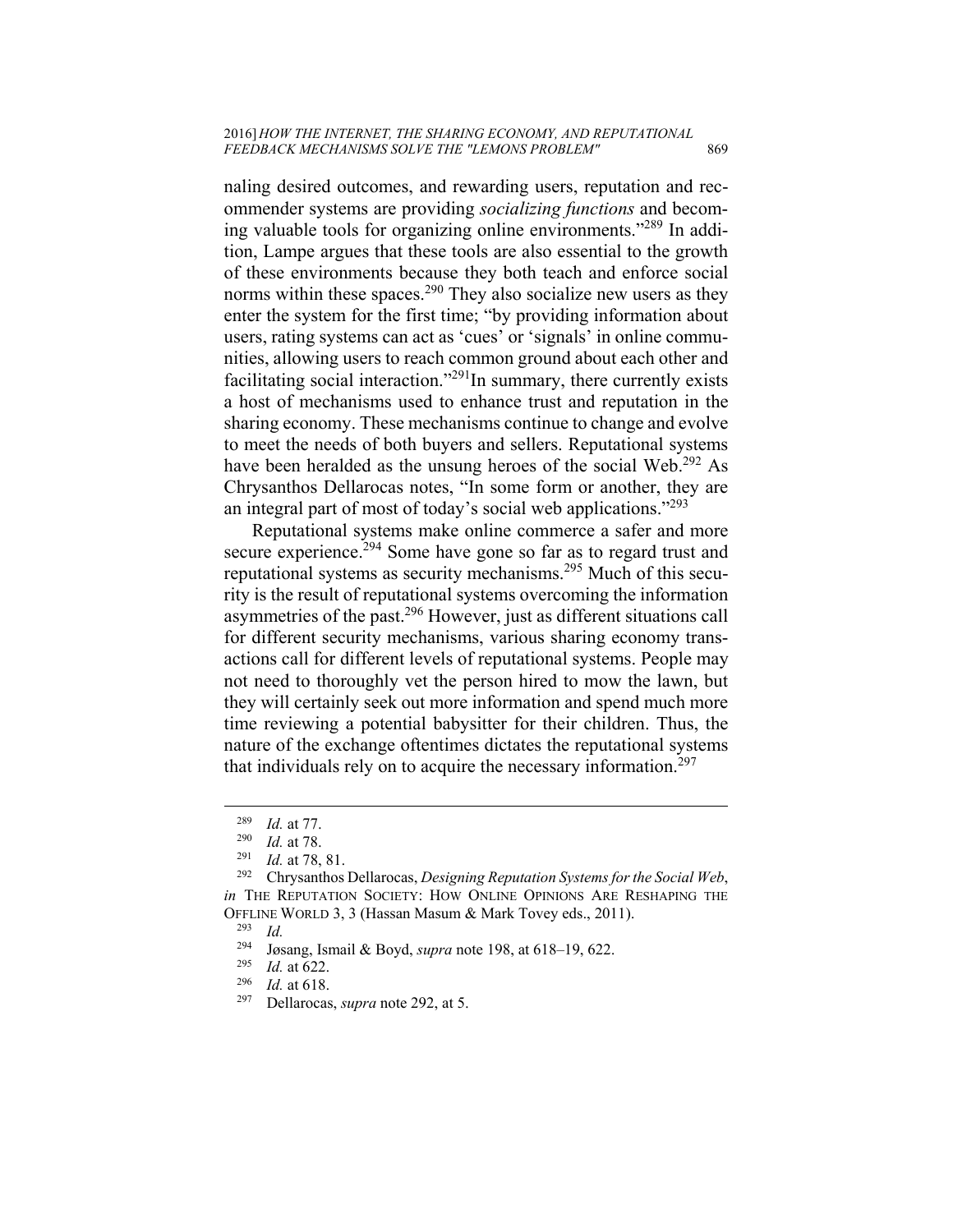#### C. *Addressing Problems Facing Reputational Mechanisms*

Of course, like security measures, these feedback mechanisms are not infallible. Critics have pointed to a number of Airbnb horror stories where guests have abused their host's home.<sup>298</sup> There have also been bad apples driving for Uber and Lyft.299 It should be noted, however, that the vast majority of these feedback mechanisms work well enough that worst-case scenarios are extremely rare: Airbnb transacted approximately two million reservations successfully before it had its first bad actor that ransacked a host's home.<sup>300</sup> Following the incident, Airbnb doubled their support staff, offered a 24/7 helpline, and instituted a \$50,000 insurance policy (which they shortly after raised to the current \$1 million policy).<sup>301</sup> But even as Airbnb has become much larger, host claims paid in 2013 totaled only 700 out of approximately six million guests, a claim rate of only 0.01 percent. $302$ 

Thus, while "there are still many problems and challenges in both academic and practical trust/reputation systems," experts on modern online feedback systems have concluded that "the successful implementation of practical systems confirms the robustness of trust/reputation mechanisms."303 The very fact that the sharing economy has evolved to the point it has today, with millions of parties transacting daily and having few problems, bolsters this conclusion.

There is always room for improvement, of course. In particular, firms utilizing feedback mechanisms to facilitate commercial interactions must always be on the lookout for users trying to rig those systems in their favor. $304$  As Dellarocas concludes,

In general, it is impossible to design a totally manipulation-resistant reputation system. No matter what mechanisms one puts in

1

<sup>298</sup> George Hobica, *10 Incredible Airbnb Horror Stories*, FOX NEWS (May 08, 2014), http://www.foxnews.com/travel/2014/05/08/10-incredible-airbnb-horror-stories/.

<sup>299</sup> Evann Gastaldo, *Cops: Uber Driver Kidnapped Drunk Woman*, USA TODAY (June 4, 2014, 12:45 PM), http://www.usatoday.com/story/news/nation/2014/06/04/newser-uber-kidnap-woman-california/9956755/.<br><sup>300</sup> Tanz, *supra* note 24.<br><sup>301</sup> Id.<br><sup>302</sup> Id.

<sup>302</sup> *Id.*

<sup>303</sup> Chen Jia, et. al., *A Trust and Reputation Model Considering Overall Peer Consulting Distribution,* 42 IEEE TRANSACTIONS ON SYSTEMS, MAN, & CYBERNETICS 164, 176 (2012). 304 Dellarocas, *supra* note 292, at 8–9.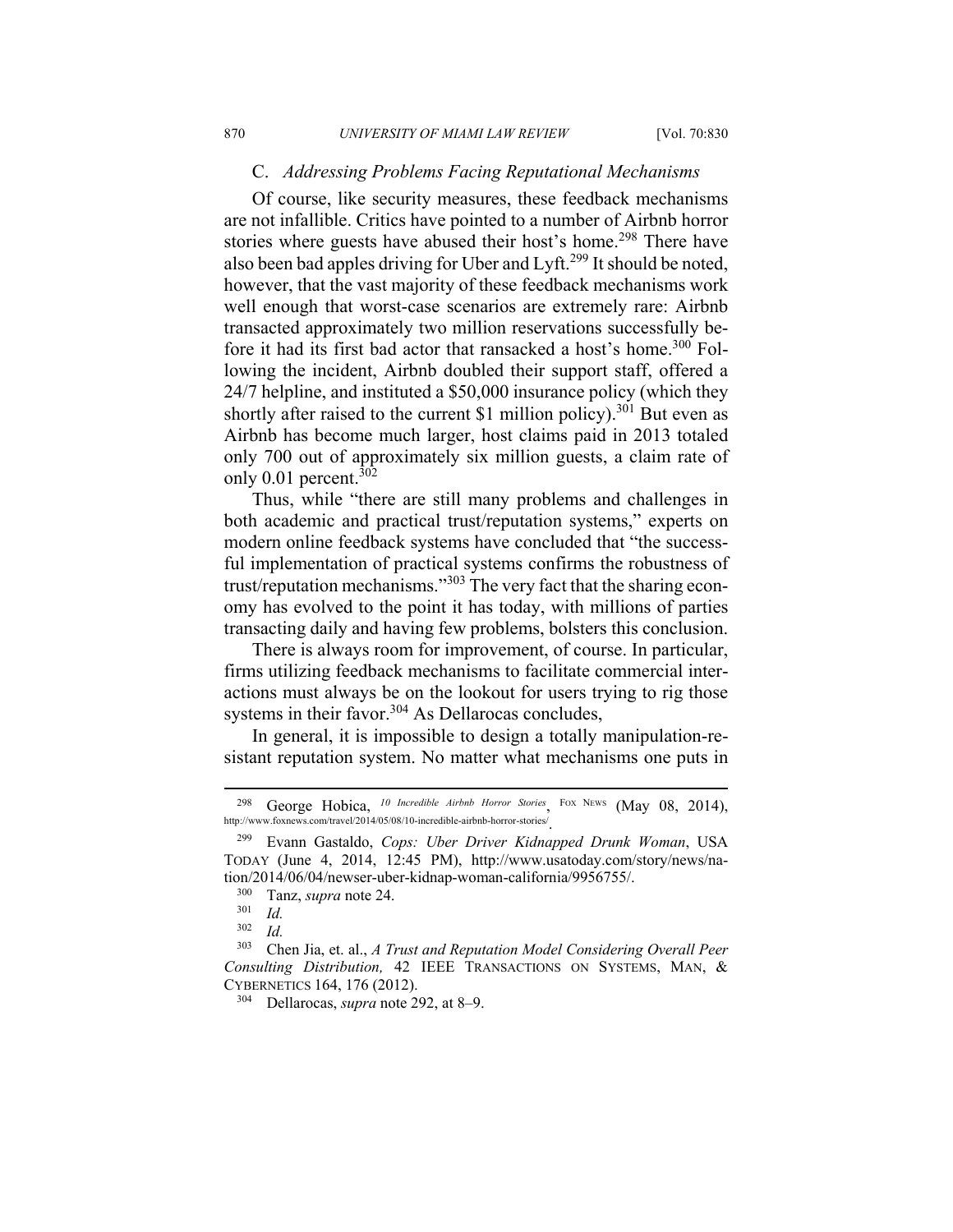place, creative and determined users are bound to find a way around them. For that reason, community administrators must constantly monitor such systems, organically evolving their designs.<sup>305</sup>

As Paolo Massa notes, "[o]ne of the main concerns about reputation systems and trust metrics is the fact that they can be attacked and gamed. What are often called 'malicious users' can hijack systems in order to get a personal advantage."306 Then, citing specific research, Massa notes different recommendations for addressing these threats and for making a trust metric more attack-resistant.<sup>307</sup> We have also noted the use of fraud-detecting algorithms above.<sup>308</sup>

Ongoing competition among existing and future online operators and sharing economy firms will encourage greater innovation and improvements in these systems. We have already seen significant improvements in the efficiency and sophistication of feedback mechanisms from early Internet days.309 As long as they are allowed to, these systems will continue to evolve and solve new challenges.

Some critics of the sharing economy argue that it will exacerbate racial tensions by making discrimination easier. $310$  A recent study conducted by Harvard Business School found that nonblack Airbnb hosts charge approximately 12 percent more than black hosts for an equivalent rental.311 While the study focuses on discrimination of suppliers rather than on the more traditional understanding of discrimination against consumers, the study's authors do note that there is evidence that the Internet has reduced racial discrimination in

 $\overline{a}$ 

2, 2014, 6:58 AM), http://www.salon.com/2014/11/02/the\_sharing\_economy\_has\_a\_race\_problem.; Greg Harman, *The Sharing Economy Is Not as Open as You Might Think*, GUARDIAN (Nov. 12, 2014, 11:18 AM), http://www.theguardian.com/sustainable-business/2014/nov/12/algorithms-racediscrimination-uber-lyft-airbnb-peer.<br><sup>311</sup> Benjamin Edelman & Michael Luca, *Digital Discrimination: The Case of* 

*Airbnb.com*, (HARV. BUS. SCH., Working Paper No. 14-054, 2014), http://www.hbs.edu/faculty/Publication%20Files/14-054\_e3c04a43-c0cf-4ed8-91bf-cb0ea4ba59c6.pdf.

<sup>305</sup> *Id.* at 9. 306 Massa, *supra* note 66, at 155. 307 *Id.*

<sup>308</sup> *See supra* Section IV.B.1. 309 *See* Jøsang, Ismail & Boyd, *supra* note 198, at 631–36. 310 Nancy Leong, *The Sharing Economy Has a Race Problem*, SALON (Nov.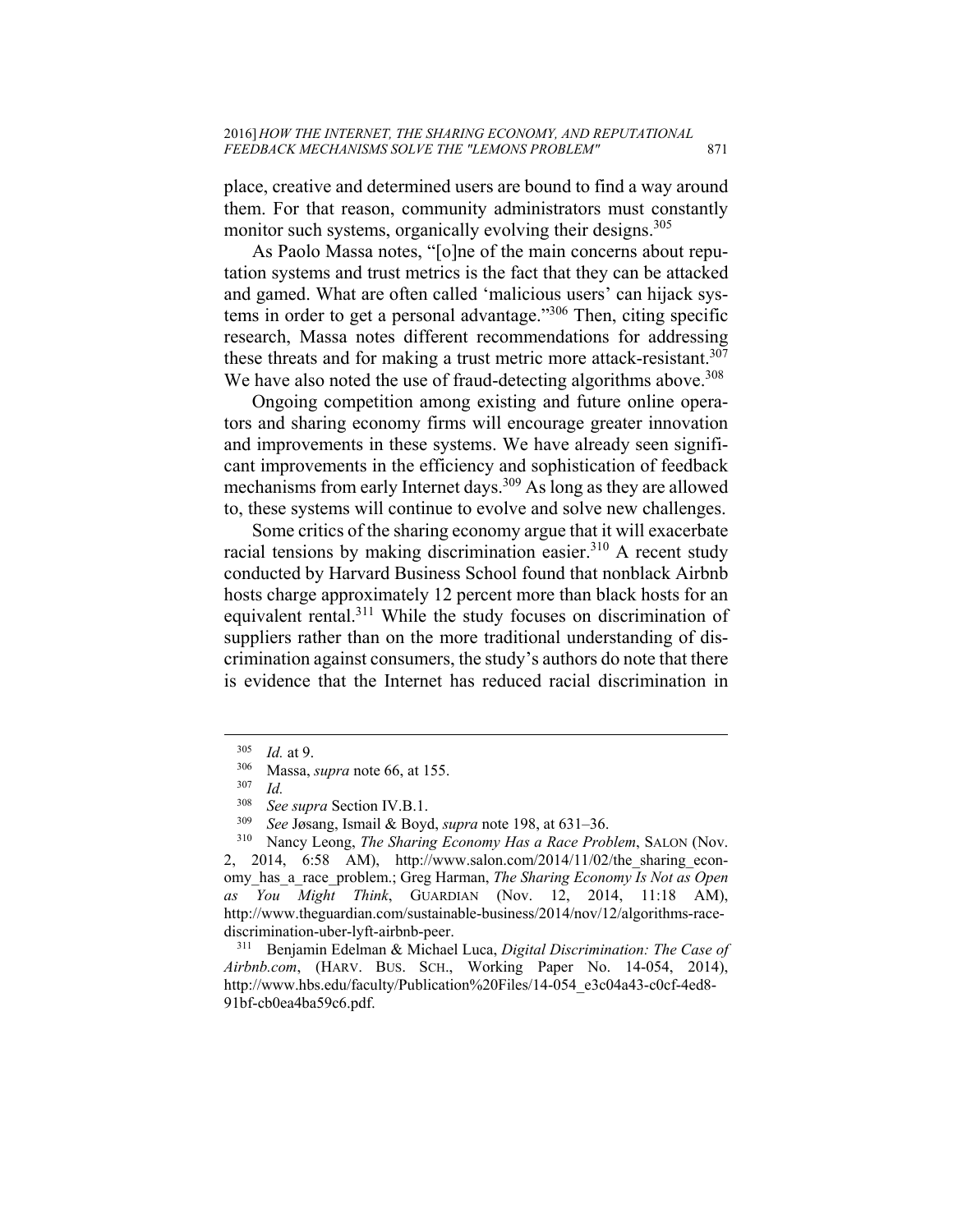other transactions, including car prices.312 Moreover, others have shown this to be true: The sharing economy offers more options to underserved communities and helps overcome the problem of bias.313 Airbnb has noted possible problems with the Harvard study, for example, the data are two years old and from only one city out of the  $35,000$  where they currently have hosts.<sup>314</sup> In addition, as the study itself notes, much of the price discrepancies may be driven by differences in location.<sup>315</sup>

With regard to instances in which discrimination has in fact historically occurred, Lior Strahilevitz of the University of Chicago School of Law argues that

> an important potential upside of new reputational tracking technologies is their potential to displace statistical discrimination on the basis of race, gender, age, appearance, and other easily observable characteristics. Reputation tracking tools . . . provide detailed information about individuals, thereby reducing the temptation for decision makers to rely on group-based stereotypes."<sup>316</sup>

But more importantly, if irrational discrimination is preventing mutually beneficial trades within any sharing economy platform, it

<sup>312</sup> *Id..*; *see also* Fiona Scott Morton, Florian Zettelmeyer, & Jorge Silva-Risso, *Consumer Information and Discrimination: Does the Internet Affect the Pricing of New Cars to Women and Minorities?*, 1 QUANTITATIVE MARKETING & ECON. 65, 68 (2003).

<sup>313</sup> Johana Bhuiyan, *Uber and Lyft Position Themselves as Relief from Discrimination*, BUZZFEED (Oct. 7, 2014, 2:05 PM), http://www.buzzfeed.com/johanabhuiyan/app-based-car-services-may-reduce-discrimination-issues-

tk#4cfx2ww; Howard Baetjer Jr., *Uber against Racial Profiling: The Sharing Economy Helps End Ethnic and Economic Discrimination*, FEE (Nov. 25, 2014) http://fee.org/the\_freeman/detail/uber-against-racial-profiling. 314 Noel King, *African-American Hosts on Airbnb May Make Less on Listings*,

MARKETPLACE (Jan. 23, 2014, 7:30 AM), http://www.marketplace.org/topics/wealth-poverty/african-american-hosts-airbnb-may-make-less-listings. 315 Edelman & Luca, *supra* note 311. 316 Lior Jacob Strahilevitz, *Less Regulation, More Reputation*, *in* THE

REPUTATION SOCIETY: HOW ONLINE OPINIONS ARE RESHAPING THE OFFLINE WORLD 63, 64 (Hassan Masum & Mark Tovey eds., 2011).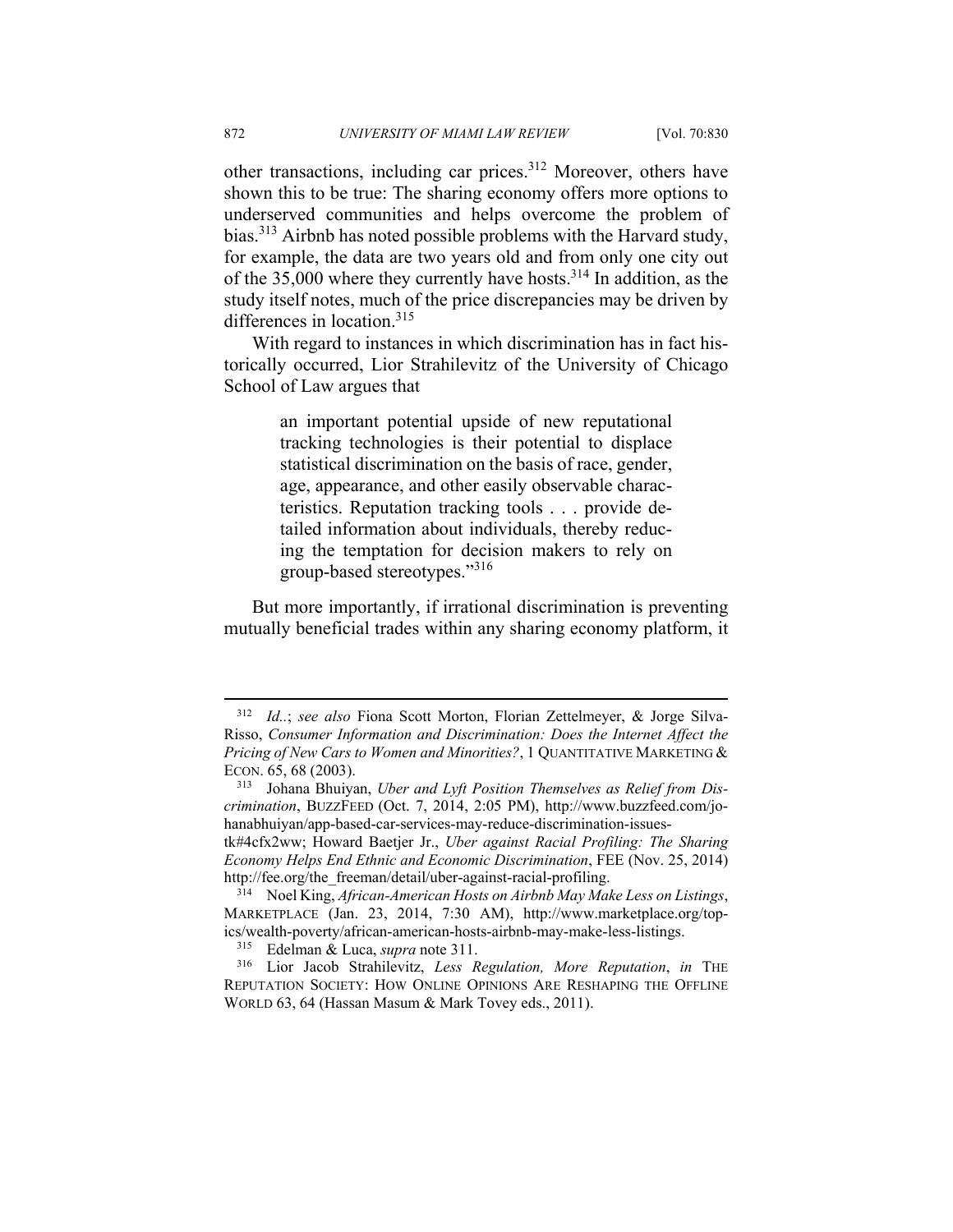would create a lucrative profit opportunity for entrepreneurs to address.317 What's more, there are already antidiscrimination laws on the books that could be used to address these problems as they arise.318 It is not necessary to try to alleviate discrimination problems through additional regulations focused on these valuable feedback mechanisms, whose resiliency depends on being able to adapt organically to address new challenges.

Whether the concerns over feedback mechanisms are about biases or gaming, the relevant question is whether these mechanisms—and the sharing economy that these mechanisms allow to flourish—improve consumer and producer welfare relative to the past. The rise and rapid growth of the sharing economy, and the fact that millions of people are voluntarily transacting with each other every day in these new ways, demonstrates that both consumers and producers are better off overall. By lowering the transaction costs between buyers and sellers, and aided by the reputational systems discussed above, the internet has paved the way for more trust and cooperation.<sup>319</sup> It is important that the perfect not become the enemy of the good when it comes to evaluating the effectiveness of these systems. Moreover, these systems will never reach a static endpoint; security and effectiveness are a never-ending process of refinement.<sup>320</sup>

## V. POLICY RAMIFICATIONS OF THE SHARING ECONOMY AND REPUTATIONAL FEEDBACK SYSTEMS

#### A. *The Evaporating Rationales for Existing Regulations*

The growth and combination of information sharing, product and service review sites, and reputational feedback mechanisms present profound ramifications for public policy. While consumer protection regulations were put in place in response to perceived market failures in the form of asymmetric information, they should be evaluated in light of their traditional effectiveness as well as changing

1

<sup>317</sup> *See* Koopman, *supra* note 10, at 539. 318 Leong, *supra* note 311. 319 Koopman, *supra* note 10, at 531–32. 320 *Id.* at 533.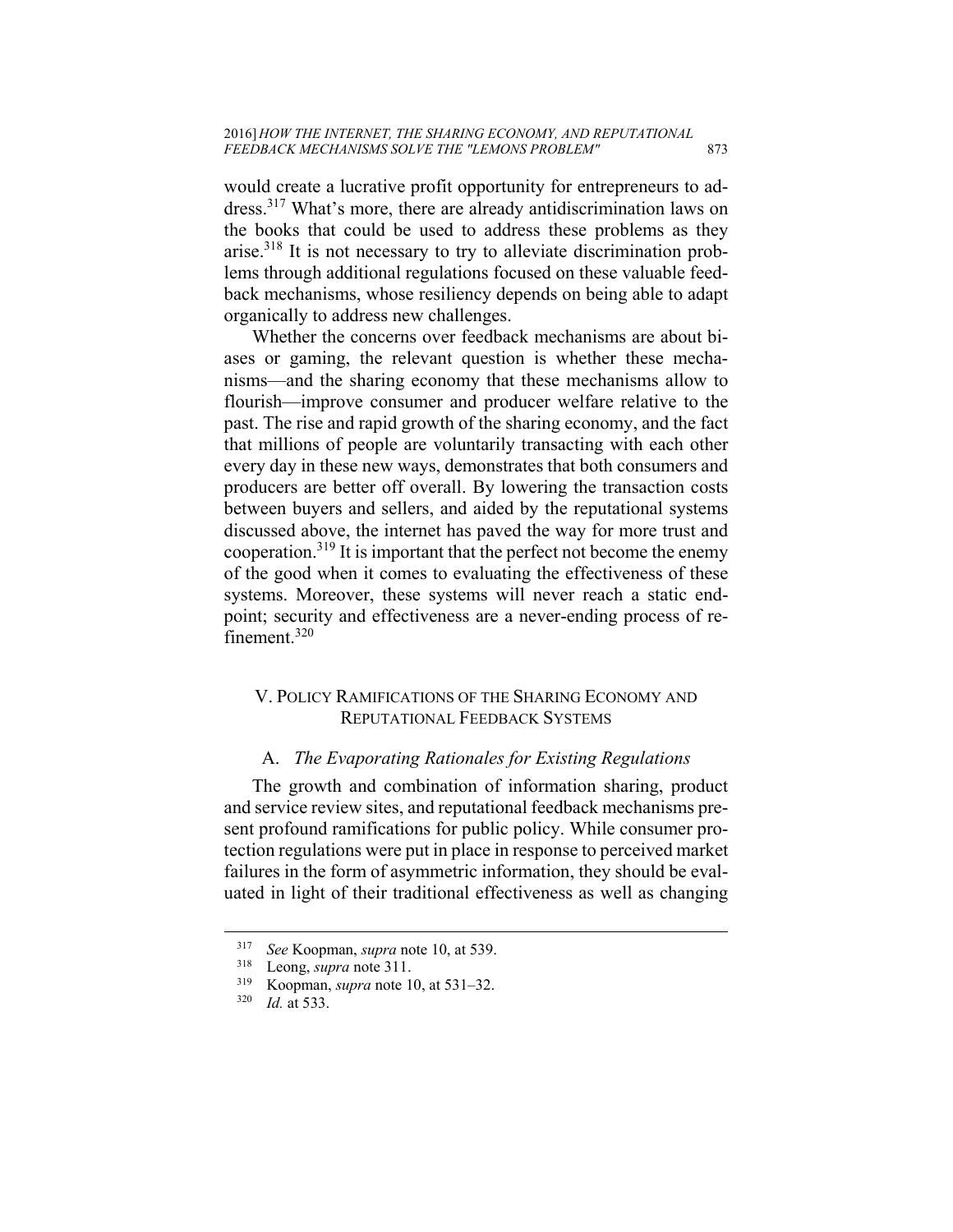marketplace and technological circumstances. $321$  In both cases, the evidence supports policy reform.

First, traditional consumer protection regulations have not served consumers well. As documented by Koopman, Mitchell, and Thierer, many consumer protection regulatory regimes diminish consumer welfare because they are "captured" by the affected interests and abused to their advantage.<sup>322</sup> This results in barriers to entry and innovation as well as higher prices, reduced product quality, fewer choices, or some combination of all of the above.<sup>323</sup> The taxicab industry is a particularly vivid example of this situation.324 Barriers to entry in the form of taxi medallions decrease competitive forces and remove incentives to better the taxi experience for users.325

Second, the marketplace and the technological developments documented in this paper make it clear that information markets, reputational systems, and rapid ongoing innovation often solve problems more efficiently than regulation, especially when they are given a chance to do so.<sup>326</sup> In a sense, technology has achieved what regulation promised to accomplish—or at least *should* have promised to accomplish—long ago. $327$  Indeed, it should be noted that regulations instituted in an effort to overcome information asymmetries involve their own costs and, in many cases, can exceed the initial claimed benefits.328 This is especially true as industries—and markets—continue to innovate and evolve over time.<sup>329</sup>

Moreover, if asymmetric information really were as profound a problem as some have suggested, then the most logical response

<sup>321</sup> *See id.* at 532; *see also* THE DEP'T OF THE TREASURY OFFICE OF ECON. POLICY, THE COUNCIL OF ECON. ADVISERS, AND THE DEP'T OF LABOR, OCCUPATIONAL LICENSING: A FRAMEWORK FOR POLICYMAKERS 7–8 (2015), https://www.whitehouse.gov/sites/default/files/docs/licensing\_report\_fi-

nal\_nonembargo.pdf. <sup>321</sup><br><sup>322</sup> Koopman, *supra* note 10, at 534.<br><sup>323</sup> *Id.*, at 537–39.<br><sup>324</sup> Stewart Dompe & Adam C. Smith, *Regulation of Platform Markets in Transportation*, 2014 MERCATUS ON POLICY 2, http://mercatus.org/publication/regulation-platform-markets-transportation.<br><sup>325</sup> *Id.*<br><sup>326</sup> See Koopman, sung note 10, at 533

<sup>326</sup> *See* Koopman, *supra* note 10, at 533. 327 *Id.* 

*Id.* 

<sup>329</sup> *Id.*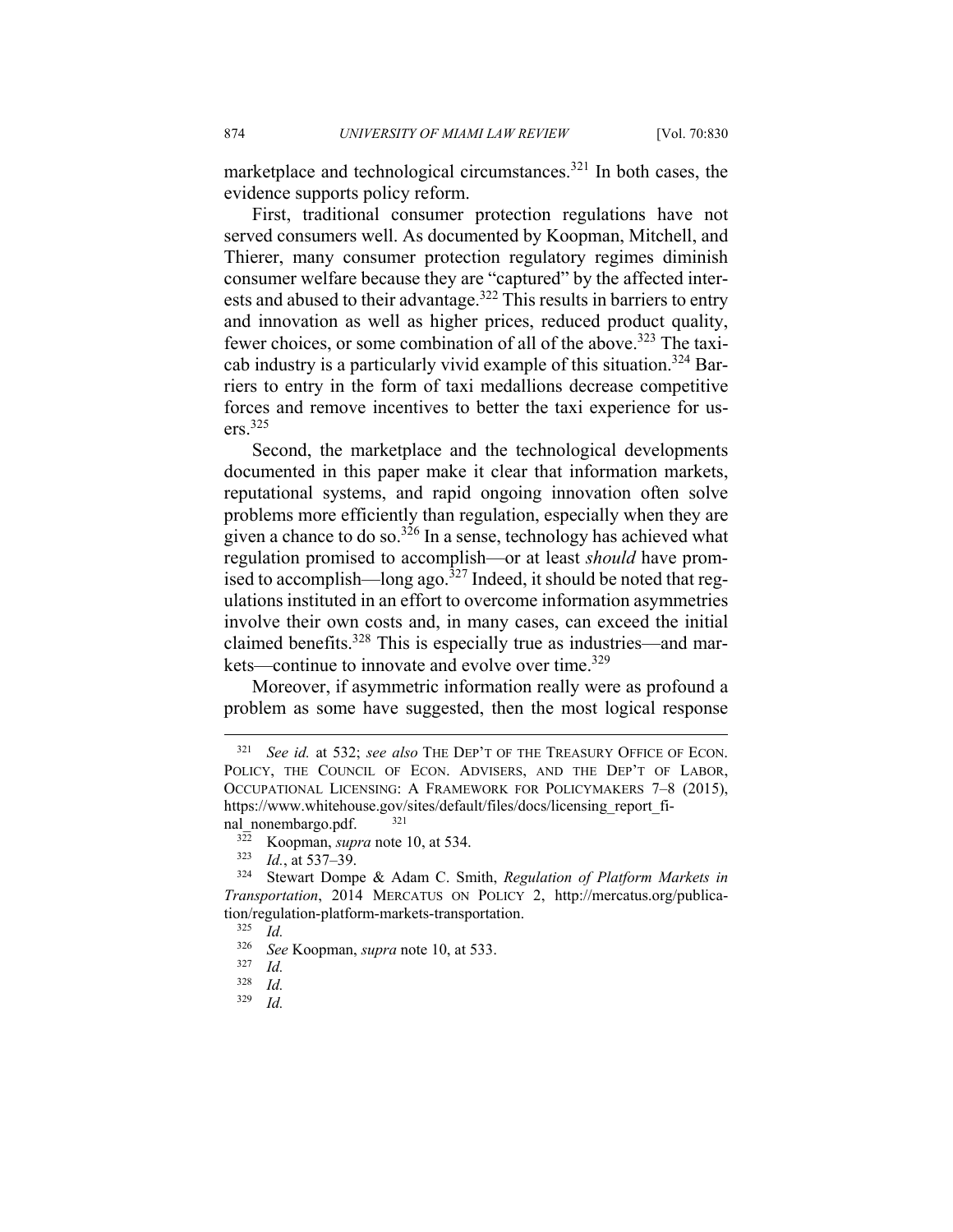would be remedies aimed at filling those information gaps and empowering consumers to make better decisions: indeed, Federal Trade Commission officials noted as much in the early 1980s:

[T]here is usually an advantage in designing disclosure remedies that leave as large a role as possible to normal market forces, to restrict the market as little as possible. The goal should be not to specify the exact information to be disclosed and the exact manner in which it will be disclosed but to give sellers the proper incentives to make these decisions on their own.<sup>330</sup>

Modern reputation tracking and feedback mechanisms, in combination with the various online review sites and information services, accomplish this objective by disclosing more information to consumers, thus putting them in a position to make better decisions.<sup>331</sup> Moreover, these emergent market developments ultimately leverage the dispersed knowledge of each individual user, rather than relying on the information that a single regulator is able to collect.332 These information-sharing systems allow individuals to provide instant feedback regarding the quality of products and services, and they empower others to utilize this information in a way that traditional solutions never could.<sup>333</sup>

Taken together, it should be clear that "[w]hen market circumstances change dramatically—or when new technology or competition alleviate the need for regulation—then public policy should evolve and adapt to accommodate these new realities."<sup>334</sup> In addition, because these systems are constantly evolving, and because new security challenges will always arise, it is dangerous for policymakers to impose a stagnant regulatory structure mandating certain aspects, procedures, or outcomes.<sup>335</sup>

<sup>330</sup> Howard Beales, Richard Craswell, & Steven C. Salop, *The Efficient Regulation of Consumer Information*, 24 J.L. & ECON. 491, 522–23 (1981); *see also* Howard Beales, Richard Craswell, & Steven Salop, *Information Remedies for Consumer Protection*, 71 AM. ECON. ASS'N PAPERS & PROC. 410, 411 (1981).<br><sup>331</sup> Koopman, *supra* note 10, at 540–543.<br><sup>332</sup> *Id.* <sup>333</sup> *Id.* 

 $\frac{333}{334}$  *Id.* 

<sup>334</sup> *See id.* at 530. 335 *Id.* at 534–39.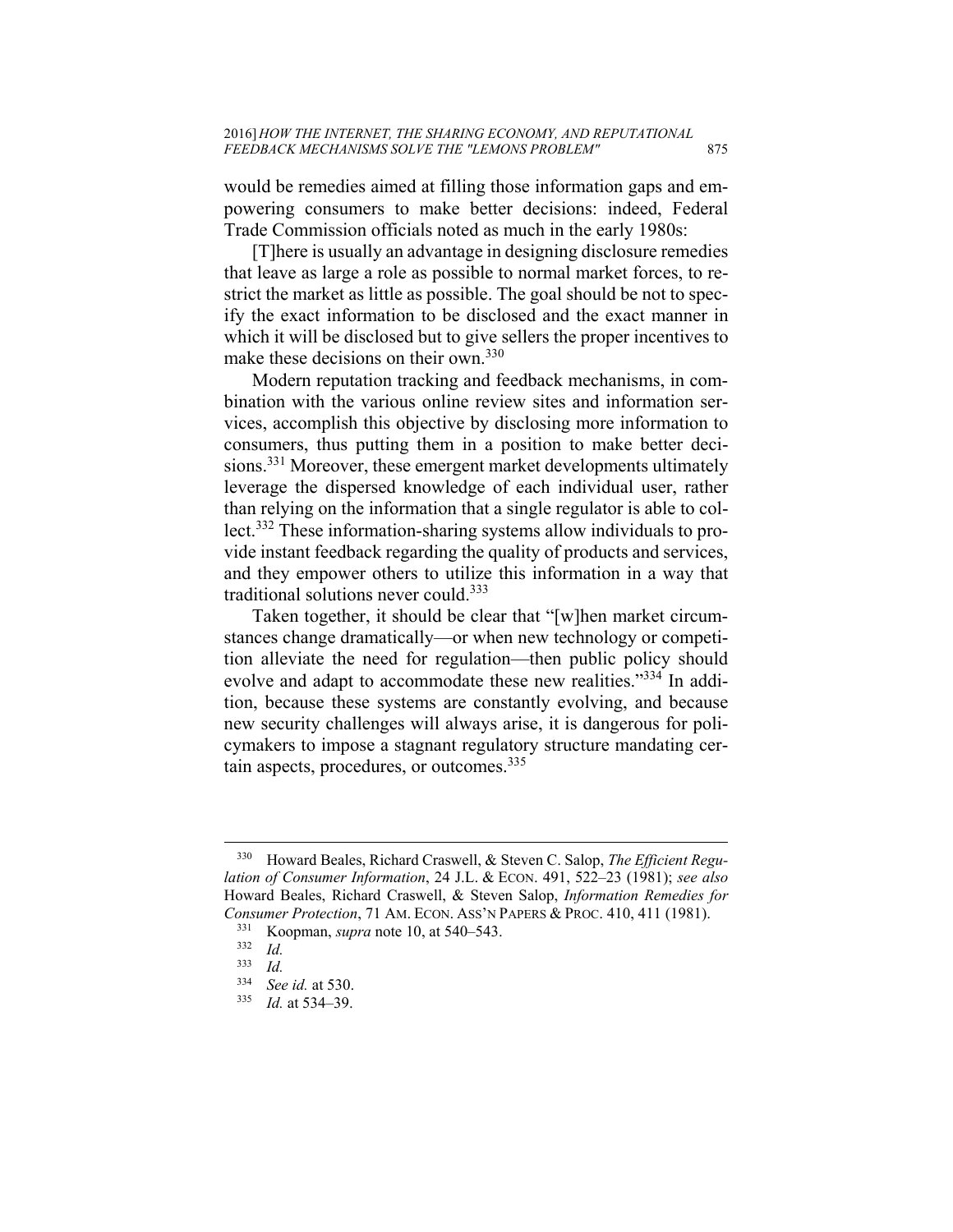#### B. *Leveling the Playing Field*

Even if many traditional consumer protection regulatory regimes have failed to improve consumer welfare and are in need of reform, both policymakers and incumbent industries will argue that the innovators of the sharing economy are evading regulations that are still on the books.336 Those regulations include "licensing requirements, price controls, service area requirements, marketing limitations, and technology standards."337

While this issue of the so-called level playing field represents a legitimate policy problem, policymakers should not remedy it by punishing new innovations and by simply extending old regulatory regimes to new technologies and sectors.338 Instead, policymakers should level the playing field by "deregulating down" to put similarly situated competitors on an equal footing, not by "regulating up" to achieve parity.<sup>339</sup> Older rules still faced by incumbents should be relaxed for entire industries as new actors and new technologies enter the market and otherwise preempt the need for the continued application of the traditional regulatory solutions.<sup>340</sup>

Importantly, this does not mean that either new entrants or incumbents will be unregulated. Numerous legal remedies, both civil and criminal, already exist to deal with accidents and bad behavior.341 These remedies include "private insurance, contracts," discrimination laws, "torts, and product liability law[s]."342 The advantage of these ex post remedies is that they "do not discourage innovation and competition the way ex ante regulation does.<sup> $343$ </sup> By trying to plan for "every hypothetical worst-case scenario, [many] preemptive [consumer protection] regulations actually [impede] many *best-case* scenarios," and they harm consumer welfare in the process.344

- 338 *Id.*
- $\frac{339}{340}$  *Id.*
- $\frac{340}{341}$  *Id.*
- $\frac{341}{342}$  *Id.*
- $\frac{342}{343}$  *Id.*
- *Id.*
- 344 *Id.*; Thierer, *supra* note 104, at 28.

<sup>336</sup> *Id.* at 544. 337 *Id.*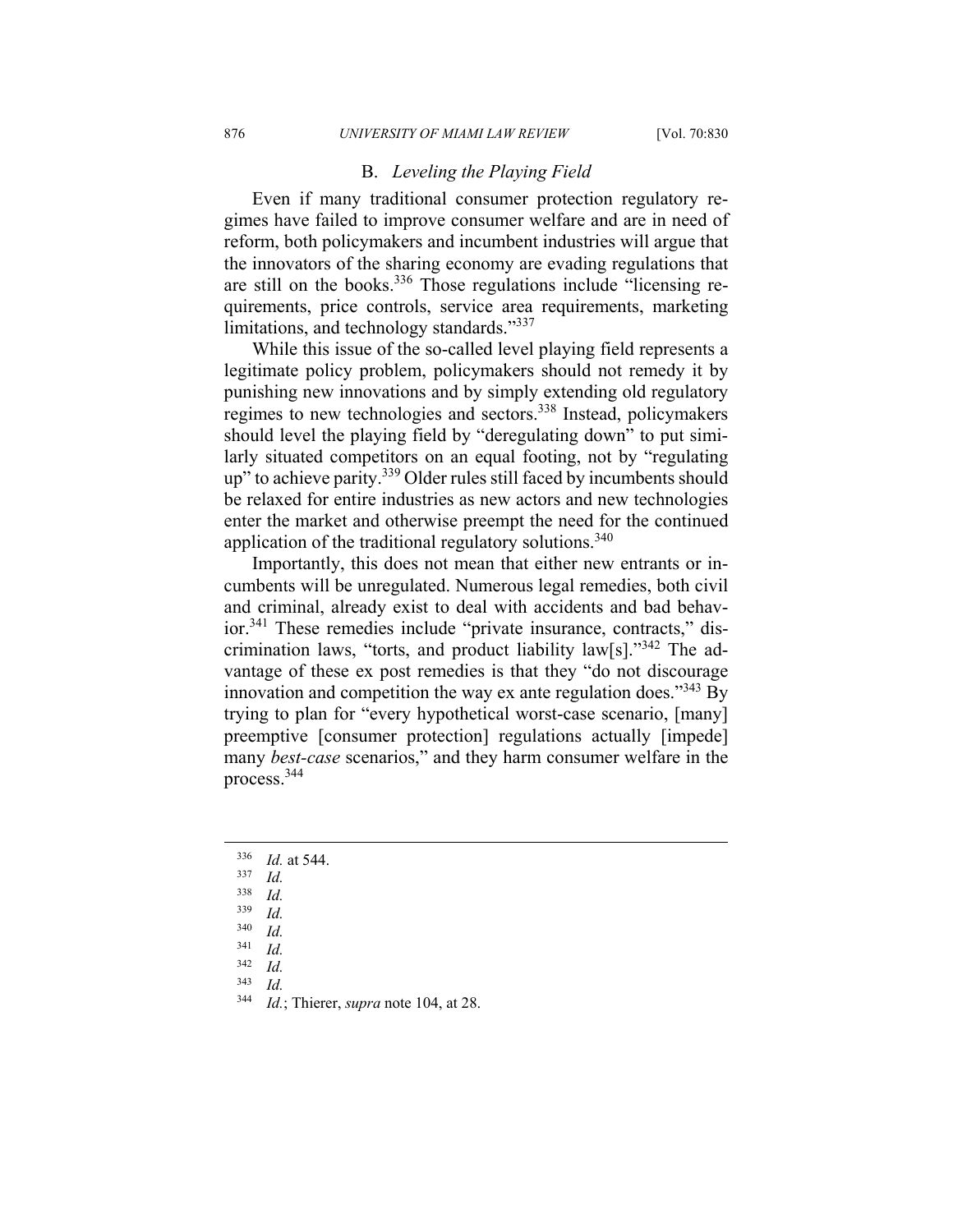#### VI. CONCLUSION

This paper has documented how the sharing economy relies upon—and has helped spur the growth of—sophisticated reputational feedback mechanisms that facilitate online trust and commerce, overcoming many of the information asymmetries that seemed intractable to George Akerlof and others just a generation ago. In combination with online review services and other information-sharing technologies enabled by the Internet, these reputational tools can help create more effective, and largely self-regulating, markets that provide more information to more individuals than ever before. However, it is unhelpful to point out shortcomings in these systems as a justification to continue to rely solely on traditional, formal mechanisms in light of these changing circumstances. As Strahilevitz argues,

Reputation tracking cannot and will not solve all our problems. But neither can courts, police officers, or regulatory agencies. These various tools of maintaining social order work in concert, and they offer different competencies in varied contexts.<sup>345</sup>

In other words, reputational systems will not completely obviate the need for other legal mechanisms. Nonetheless, the significance of reputational tracking and feedback systems should not be underestimated. Jason Tanz has observed,

[W]e are entering a new era of Internet-enabled intimacy. This is not just an economic breakthrough. It is a cultural one, enabled by a sophisticated series of mechanisms, algorithms, and finely calibrated systems of rewards and punishments. It's a radical next step for the person-to-person marketplace pioneered by eBay: a set of digital tools that enable and encourage us to trust our fellow human beings. $346$ 

By facilitating greater trust while simulateously opening up new innovations and opportunities, these new Internet-based mechanisms promise to revolutionize modern marketplace interactions. This should force a reevaluation of traditional regulations aimed at addressing perceived asymmetric information market failures, regulations that have typically failed to improve

<sup>345</sup> Strahilevitz, *supra* note 316, at 72. 346 Tanz, *supra* note 24.